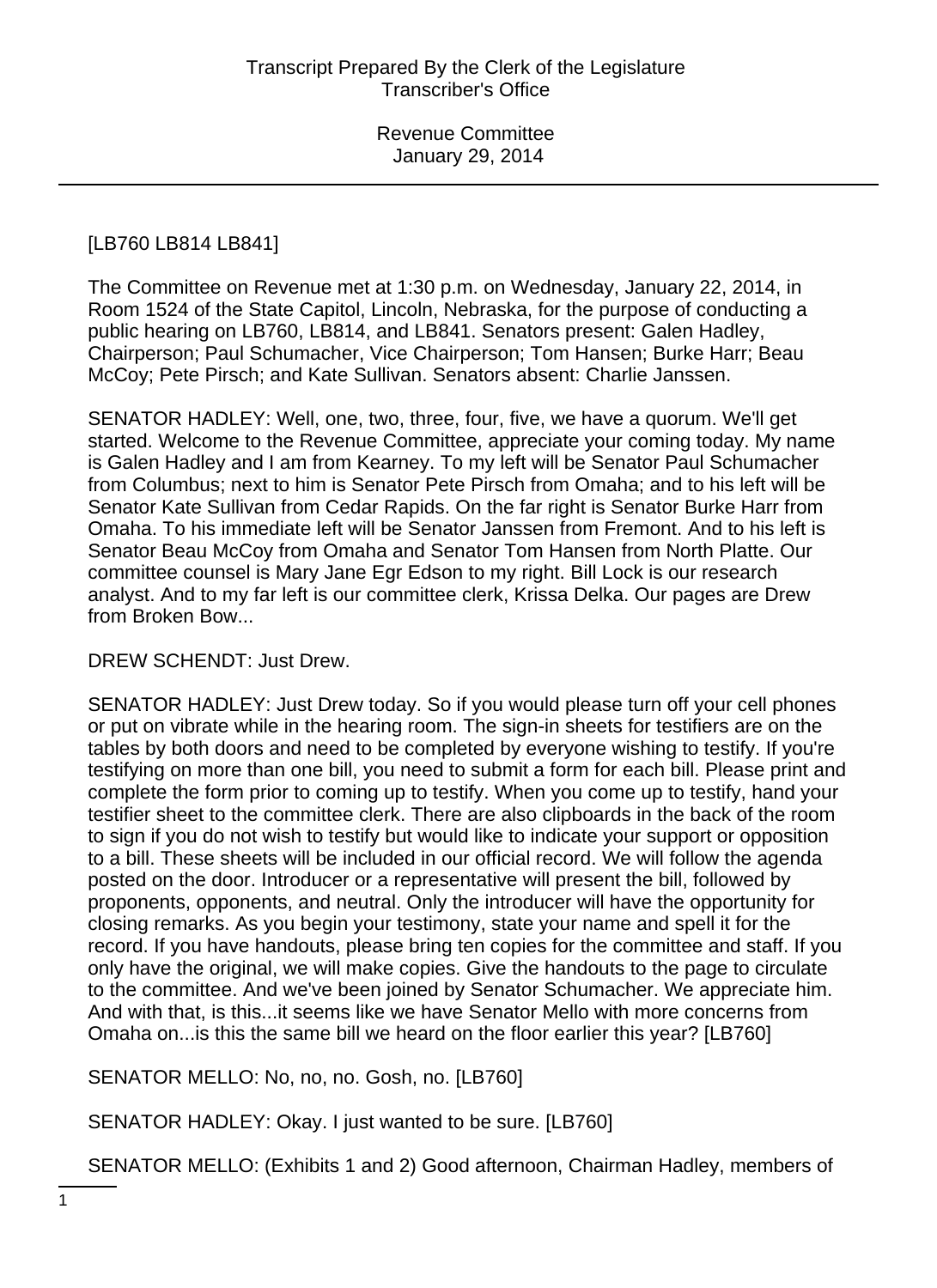Revenue Committee January 29, 2014

the Revenue Committee. My name is Heath Mello, H-e-a-t-h M-e-l-l-o, and I represent the 5th Legislative District in south Omaha. By 2027, the city of Omaha is required to complete what will likely be the largest infrastructure project in the history of the state of Nebraska. And at cost expected to exceed \$2 billion, Omaha's combined sewer overflow, or better known as the CSO project, is not unique. The city of Plattsmouth recently faced a similar unfunded federal mandate on a much smaller scale. While local governments in Nebraska regularly face unfunded federal mandates, the sheer size of the Omaha combined sewer overflow project, combined with the strict EPA time lines, makes this mandate particularly troublesome. As several members of the committee may remember, I first introduced legislation in 2011 to provide state assistance for CSO projects and other large sewer and natural gas projects through a turnback of state sales taxes. LB760 is generally modeled after the 2011 CSO legislation as it was amended by the committee at the time but also adds provisions that make assistance available for unfunded federal mandates other than CSO projects. Under the Combined Sewer Overflow Infrastructure Assistance Act, municipalities facing a CSO mandate could apply for state assistance in the form of a turnback of state sales taxes on increased sewer fees after July 1, 2013, that are used to fund the project. The CSO Act provides for a three-member board consisting of the head of the Department of Environmental Quality, the CEO of the Department of Health and Human Services, and the State Fire Marshal. Municipalities seeking assistance submit an application to the board with a description of the project and the proposed financing, and the board would review the application for eligibility. Upon a finding of eligibility, the Tax Commissioner would determine the base level of sewer fees or monthly charges, as well as the amount of assistance each applicant would be eligible for. Eligible municipalities could continue to receive the turnback of sales taxes on the increased sewer fees through the life of the bonds of...for the CSO project. The CSO Act includes safeguards and accountability measures to ensure that any sales tax dollars that are turned back are being used to fund the project for which they were intended. Recipients of the assistance under the CSO Act must keep any assistance received in a separate fund, can only use those funds for the cost of acquiring, constructing, improving, or equipping the eligible facilities, including any financing costs. The Department of Revenue would submit an annual report on the assistance awarded pursuant to the act, including the amounts of such assistance, the status of each project, and the number of jobs created by each project. In addition, LB760 requires a local buy-in, as a municipality would only be eligible for assistance if the municipality commits its local option sales tax revenue on increased sewer fees to fund the project, as well. Where LB760 differs from the 2011 legislation is in the second component of the bill, the Unfunded Federal Mandate Infrastructure Assistance Act. Under this part of the bill, 10 percent of any CSO turnbacks would be made available to other municipalities facing unfunded federal mandates. Modeled after the Convention Center Facility Financing Assistance Act, municipalities could apply for grants through the Department of Environmental Quality to help defray the costs of unfunded federal sewer and water mandates but would be ineligible for assistance if they had received assistance through the CSO Act. While the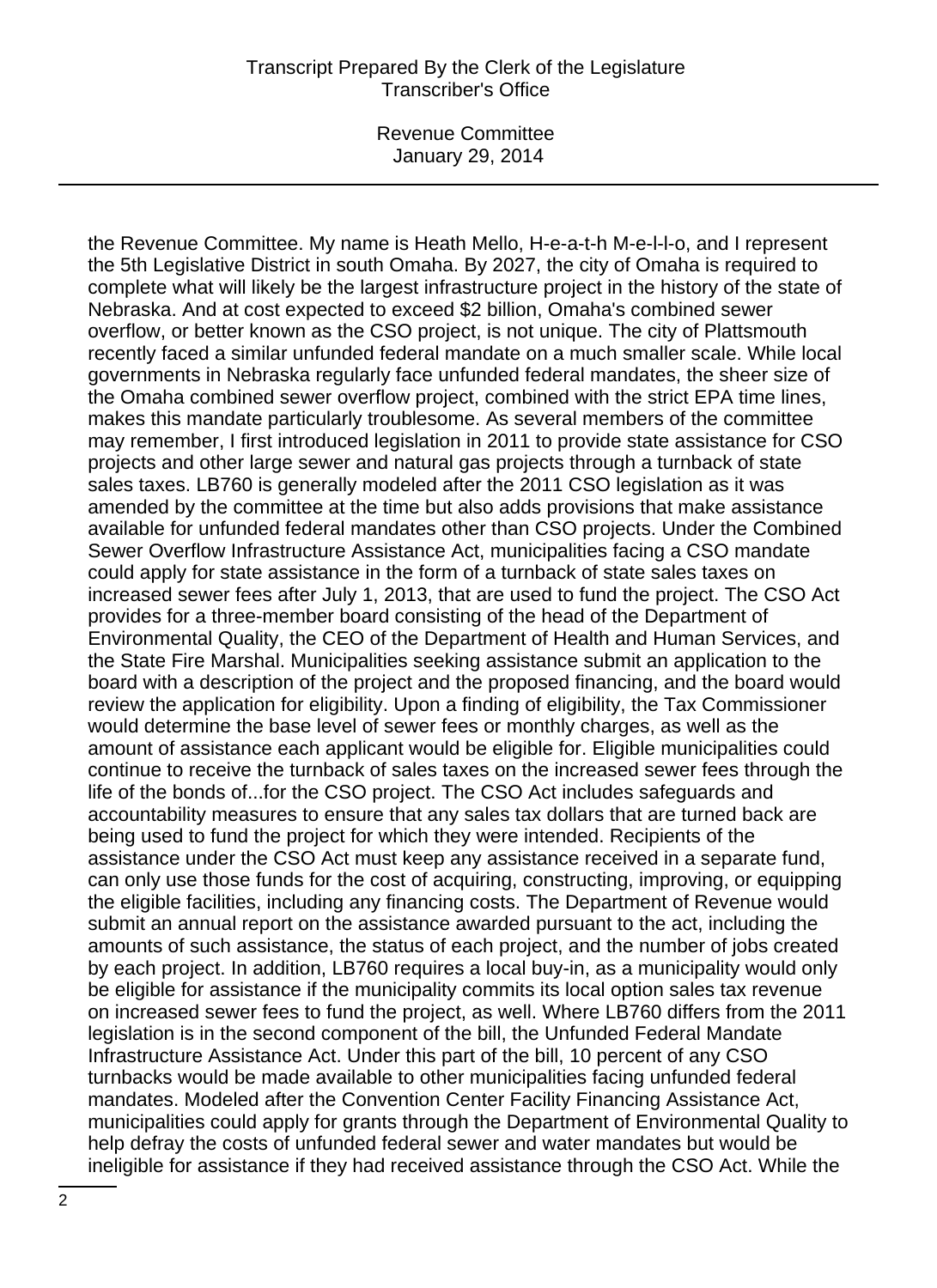Revenue Committee January 29, 2014

bill does give DEQ the authority to use a portion of the turnback funds to administer the fund with a half-time employee, the fiscal note indicates that the Department of Environmental Quality could do so with existing staff. Committee members should have received a copy of the CSO brochure from the city of Omaha which details current sewer rates that apply to residential customers. As you'll see from the chart in the brochure, monthly residential sewer fees went up \$5 and \$11 dollars in 2014 and, according to the fiscal note, the city is projected to increase rates further each year through at least 2018. Keep in mind, these numbers only apply to residential customers. And as testifiers behind me will note, a significant portion of the project will be paid for by industrial and consumer customers. These increased sewer fees have the serious potential to drive major manufacturer employers out of Omaha, and the impact that the CSO project will have on our state's economy and budget will be very significant. Thank you for your time and I'd be happy to answer any questions the committee may have. Also, I handed out a copy of a letter from the American Council of Engineering Companies-Nebraska Chapter showing their support for LB760. [LB760]

SENATOR HADLEY: Are there questions? Senator Harr. [LB760]

SENATOR HARR: Thank you. Senator Mello, this bill is kind of complicated, and I'm not against complicated bills. I think complex is probably good. There's a lot of math that goes into it. But something simple is you say this board meets and they determine if a facility is eligible or not, correct, if the...? [LB760]

SENATOR MELLO: Correct. [LB760]

SENATOR HARR: Okay. What determinations go into determining if a project is eligible? [LB760]

SENATOR MELLO: I'm trying to find the specific language in the bill, Senator Harr, that you're referring to. [LB760]

SENATOR HADLEY: Is it page 7, Senator Mello? [LB760]

SENATOR MELLO: I'm looking at page 5 actually right here talking about the application. Senator Harr, I would probably say, to answer your question directly, that a project that essentially has a combined sewer overflow and utilizes this kind of financing would be found eligible for this financing or this model under the board. Now granted, the board I don't think specifically we don't put that they have to create rules and regulations for the determination. They simply have to evaluate the application which would go through the Department of Revenue. So I'd assume Department of Revenue would have to do some kind of rules and regulations for an application process to make the determination of if a municipality qualifies or it doesn't. [LB760]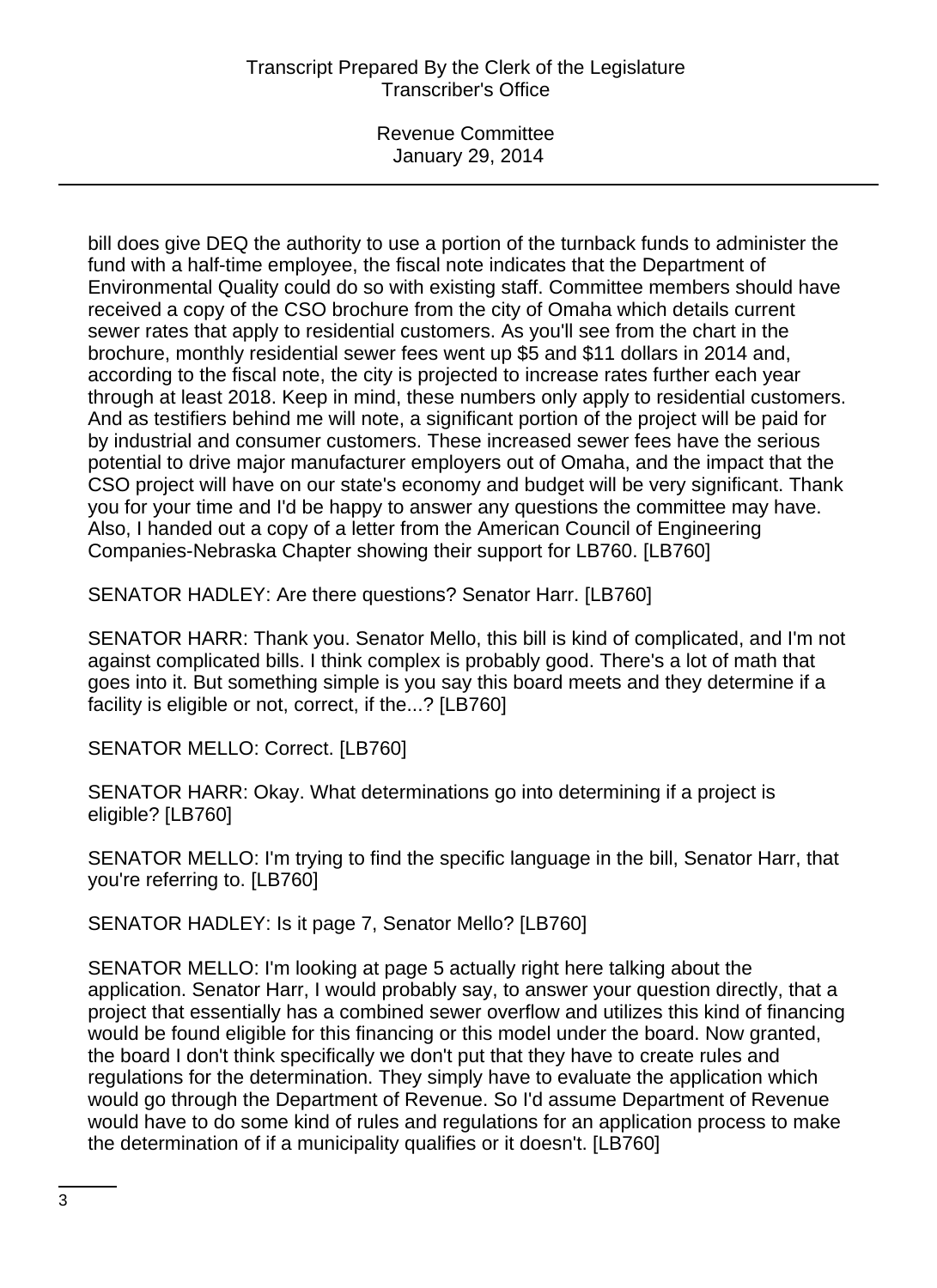SENATOR HARR: Would you be open to a friendly amendment to make that more specific so that...I mean, I sometimes fear that this could be found unconstitutional then, abdication of power. [LB760]

SENATOR MELLO: I'm more than willing to look at any additional language changes that you or the committee may have. I think we had evaluated this same...similar concept before under the previous bill I brought to the Legislature in 2011 and it follows the same mechanism in regards to the existing turnback tax model that finances the CenturyLink Center. So utilizing that same structure, it would essentially go through the Department of Revenue and would follow the same kind of application process. But if there is language suggestions the committee would like to make, I'm more than willing to entertain those. [LB760]

SENATOR HARR: So walk me through how would it happen now if we don't make any amendments. The board meets and what do they look at in determining whether a project is eligible or not? [LB760]

SENATOR MELLO: I think, Senator Harr, I think if you look to page 5, Section 5, it walks through application, the application process for the funding, to apply to get the funding. So Section 2 walks through the...what the application should hold. It is reviewed by...the board shall review the application and notify the applicant if any additional information is needed for a proper evaluation of the application. And then Section 6, subsection (1) goes through, and Section 2 and 3 also, goes through the process, through the statutory language. Section 7 simply gives, I think, the kind of final process, so to speak, to the Tax Commissioner. [LB760]

SENATOR HARR: And if you're denied, is there an appeal process? [LB760]

SENATOR MELLO: There is not an appeal process if you were denied, no. [LB760]

SENATOR HARR: Okay. And if it is granted, who has standing to challenge the board if someone doesn't like it? The taxpayer, for instance, is there standing for a taxpayer to challenge it? [LB760]

SENATOR MELLO: Since it's a statutorily created act, no. I think the reality is it's a program or an application to apply for financing. So the ultimate authority rests with the state through the creation of this board to make that determination. So if a municipality qualifies for the financing, they can get it; if they don't qualify for the financing, they wouldn't get it. But once again, this is a similar process almost to a T, actually, that we utilize in the existing turnback tax-style program that helps finance the CenturyLink Center, as well as the Convention...as I mentioned in my testimony, the...specifically, the Convention...where is it at specifically? The Convention Center Financing Facility Assistance Act is the same language that's currently in statute that we simply utilize for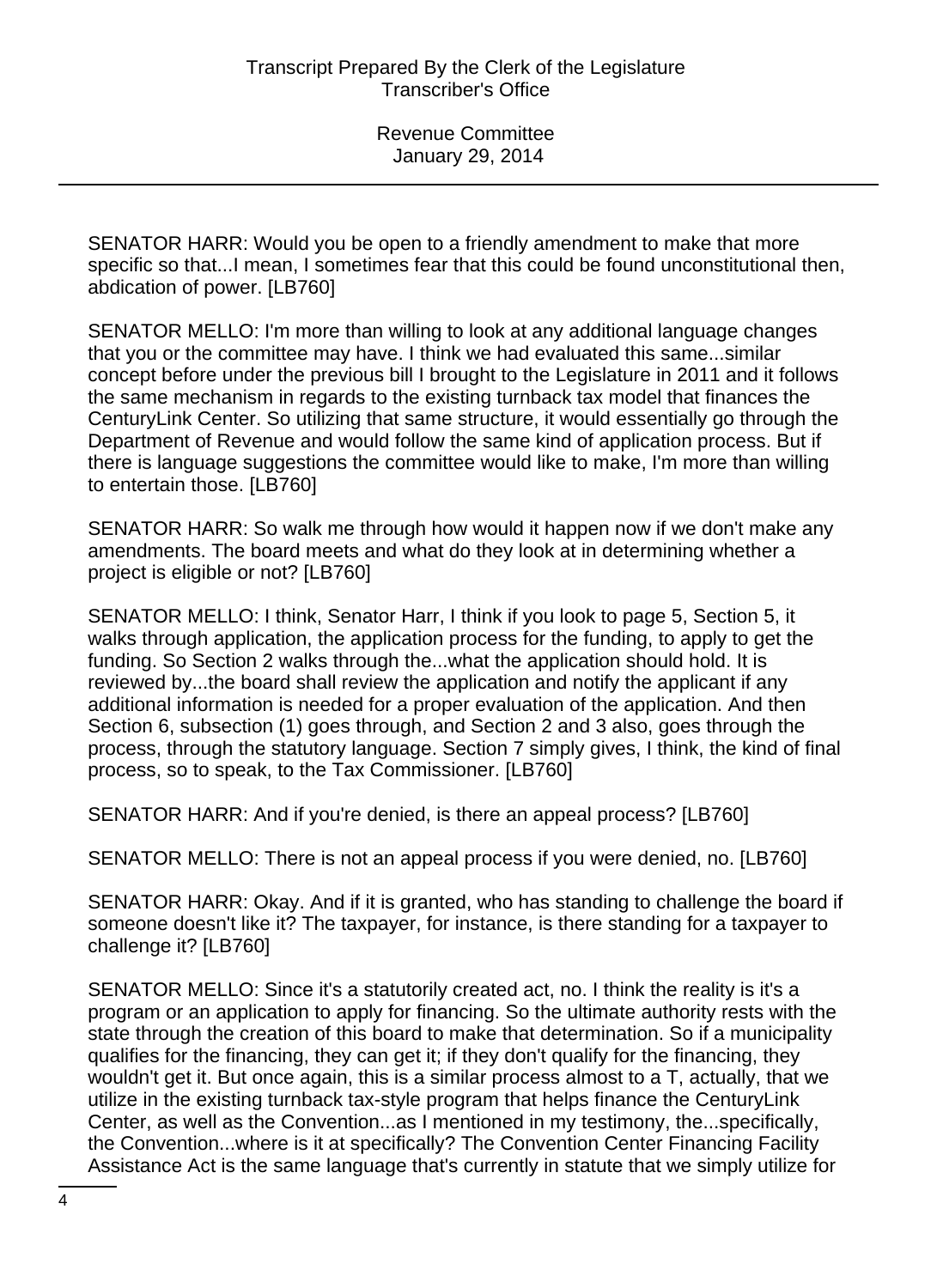the same model. [LB760]

SENATOR HARR: Okay. Thank you. [LB760]

SENATOR HADLEY: Further questions for Senator Mello? Senator Hansen. [LB760]

SENATOR HANSEN: Thank you. Senator Mello, could you give us a history of what...you made it very plain that this is a federally mandated program, but it probably started back in the '70s--is that correct?--with one form of federally...federal mandate that was...that Omaha, I would assume, applied for grants then and done some...what...over the years, what's the history of Omaha and this sewer separation program? [LB760]

SENATOR MELLO: Someone from the city of Omaha will testify after me, Senator Hansen, and will give probably, I would say, a much more detailed history. But as this committee has heard and I think members of the Legislature heard when we debated it on General File in 2011, the nexus essentially was of roughly over 700 cities across the United States, starting in the '60s and '70s, realized that they had to separate their sewer system from wastewater and from...or, essentially, rainwater or nonwaste...nonrainwater...nonwastewater. I'm sorry. And different municipalities through the '70s and '80s took different paths to start that process. Some who took initially federal grants to either build new wastewater treatment facilities and/or used the funding to separate their sewer system ultimately weren't eligible for other federal funding down the line. Omaha had made some changes in their sewer system during the '70s and '80s but it was never to the point, I would say, to the issue that the EPA had come down of saying that, you're...you simply aren't meeting the environmental quality standards in regards to the, I would say, the wastewater runoff that currently goes into the Missouri River which was, I would say, the triggering point for the EPA's involvement in Nebraska, primarily in Omaha. Through that process--it started in the early 2000s--of having to meet that EPA...that new EPA mandate that the city of Omaha went through a very extensive process of evaluating different proposals to deal with that unfunded mandate, which is where we're at today in regards to the pathway that they chose. [LB760]

SENATOR HANSEN: To your knowledge, did the city of Omaha ever meet one of those mandates from the federal government? [LB760]

SENATOR MELLO: Well, right now they're currently under a consent decree with the Nebraska Department of Environmental Quality, which is an administrative agreement that the city of Omaha has with the state's DEQ per, I would say, per the consent decree from the EPA. So right now the city of Omaha is moving towards meeting that mandate to the EPA right now through the master plan or the master agreement they made with DEQ. But as I mentioned, that final...this project in theory will go through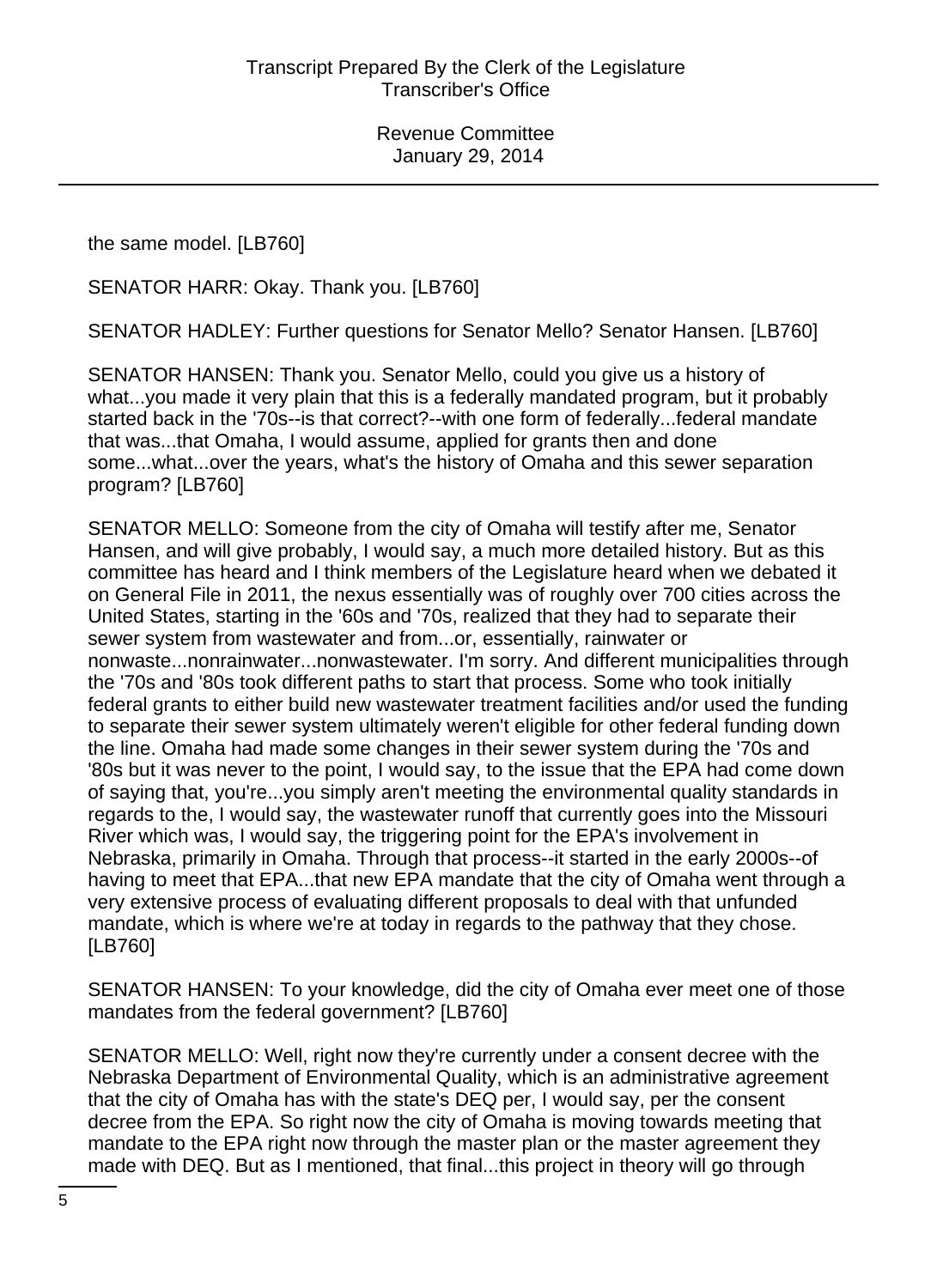2027. So they're working right now to meet the mandate now, but they don't have to have it finalized and be completely under agreement to 2027. [LB760]

SENATOR HANSEN: In your brochure here it lines out the charges for residential sewer charges. When did those start? They started certainly before 2013, didn't they? [LB760]

SENATOR MELLO: They did, they did. You know what, I want to let Marty Grate from the city of Omaha give...maybe he can give a much more detailed history of the residential rate increases. They started though, I believe, in 2010 is when the process started; it may even have started in 2009, because the issue in front of the Legislature has been in front of us since the 2010 Legislative Session. So I know from 2010 on we've seen annual rate increases. [LB760]

SENATOR HANSEN: Thank you. [LB760]

SENATOR HADLEY: Senator Schumacher. [LB760]

SENATOR SCHUMACHER: Thank you, Senator Hadley. Welcome to Revenue, Senator Mello. Once we get done with our work here, you won't have much to do in Appropriations. (Laughter) Senator Mello, I just want to try to get a big picture of what you're proposing here. Omaha's got under an order to separate the sewer-sewer from the rainwater runoff sewer, and that's going to cost a lot of money. And so what you're proposing here then is that they're obviously going to have to increase their sewer rates and sewer billing, that on the increase up to 90 percent of it the sales tax that the state would otherwise get off of the increase in rates that it kick that back to the city of Omaha? [LB760]

SENATOR MELLO: That is true. [LB760]

SENATOR SCHUMACHER: That's the nuts and bolts of this? [LB760]

SENATOR MELLO: That's the nuts and bolts of the concept of the bill with the added components that to receive that 90 percent of the funding of the sales tax on future increased fees the city has to also commit their increased sales tax that they would also see from these increased fees purely based on the principle that neither the state nor the city should see a windfall of sales tax dollars due to a federally mandated unfunded mandate. The other added component, and this was something we heard on General File debate in 2011, was the concern that this was purely just an Omaha bill, that this was purely just an Omaha issue and that...why does the Legislature need simply to come in and deal just with Omaha's sewer and water issues knowing that there are sewer and water issues that affect municipalities across the state? We took that consideration at heart and drafted the added component to this bill which incorporates 10 percent of that state sales tax that's coming out of Omaha essentially would go into a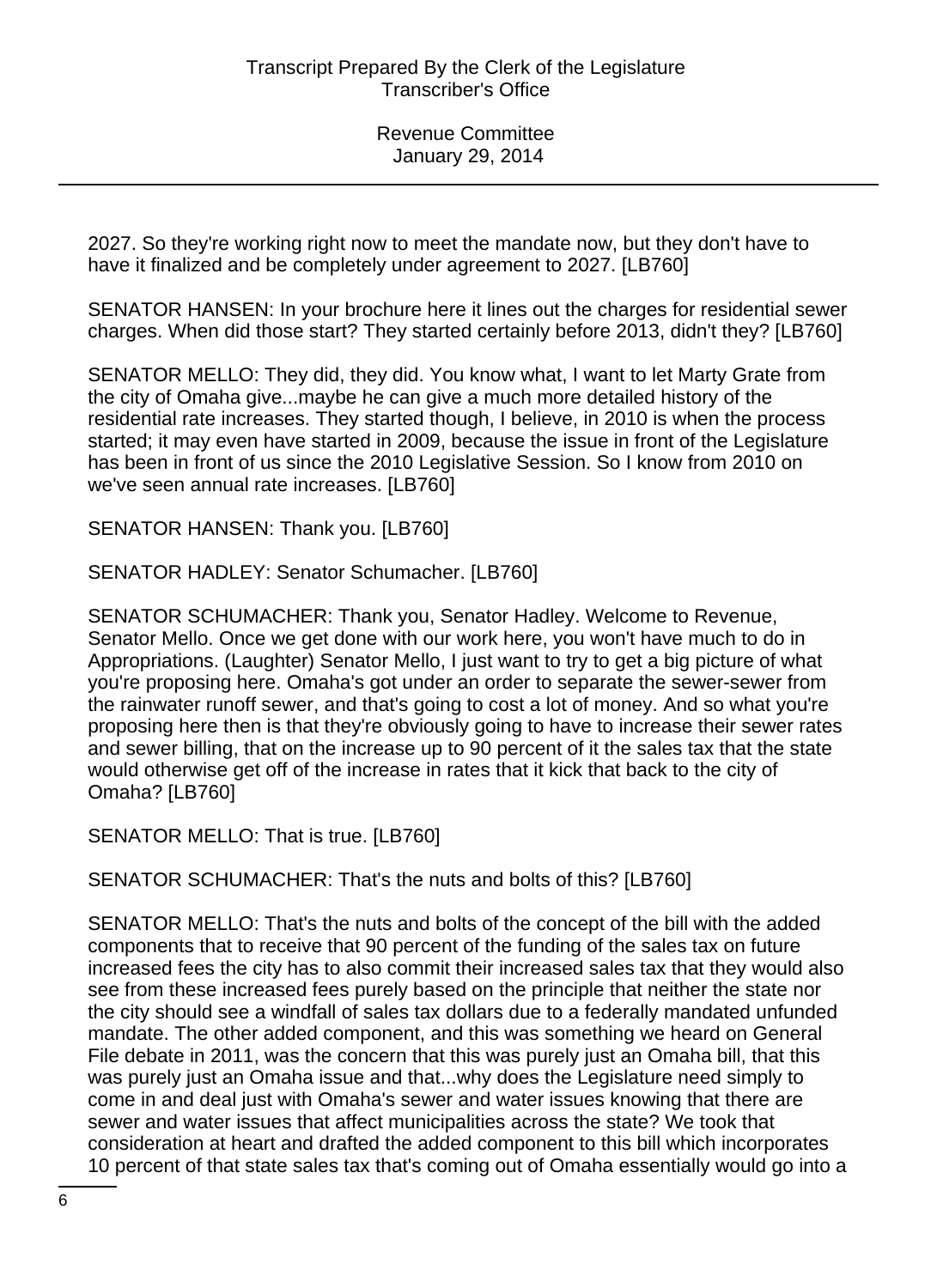separate fund that is more flexible for other municipalities that face any kind of federally unfunded, mandated water or sewer project for them to be able to apply and get the funding through the similar process that Senator Harr asked in regards to applying for an application. [LB760]

SENATOR SCHUMACHER: So it would kind of be a Nebraska universal sewer fund. [LB760]

SENATOR MELLO: That may be your terminology, Senator Schumacher. I think more than anything else it really does model after the two previous bills that we've created before that creates and allowed the initial turnback financing for the CenturyLink Center, as well as the additional funding that goes now to the Convention Center Facility Assistance Act. So it really mirrors that concept that we've done before with convention centers. [LB760]

SENATOR SCHUMACHER: Thank you, Senator Mello. [LB760]

SENATOR HADLEY: Any other questions? Senator Mello, what did you say the estimated total cost of the project is? [LB760]

SENATOR MELLO: Just for the city of Omaha's project, not incorporating the Metropolitan Utilities District, which they have a separate large-scale infrastructure replacement project... [LB760]

SENATOR HADLEY: Right. [LB760]

SENATOR MELLO: ...for water and natural gas pipes, it's estimated to be \$2 billion when the project is all said and done. [LB760]

SENATOR HADLEY: You know, I almost hate to say it, but a million dollars doesn't seem like much in the scope of that big a project. [LB760]

SENATOR MELLO: Um-hum. [LB760]

SENATOR HADLEY: Is this more symbolic than actually making a dent in the \$2 billion? [LB760]

SENATOR MELLO: Well, I think, Senator Hadley, there's...it's a great question and I'll do my best to answer it. One, when I introduced a similar concept in 2011, it was before we saw the major rate increase that I provided you today. That's why the fiscal note, if you look at LB760, is, I would argue, about \$2.5 million less than what it was, somewhat similar, in 2011 because we saw the rate increase take effect when we didn't pass the bill I brought in front of this committee a few years ago. The other change though, and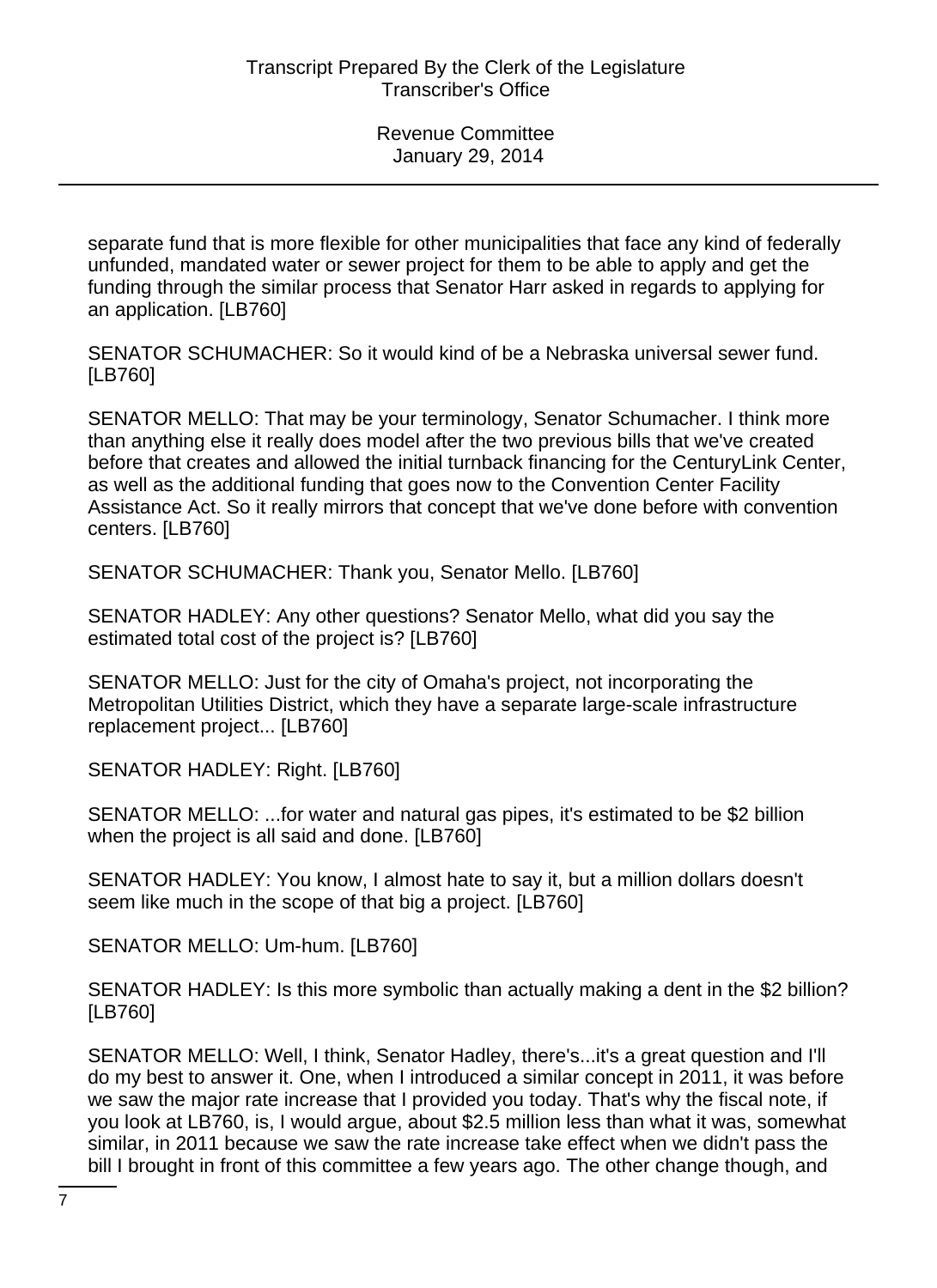Revenue Committee January 29, 2014

this was a question that actually Senator Utter at the time had mentioned as we discussed this concept, was, how long would this financing go? And we changed the concept. Initially it was only 20 years because it was a much more sizable amount of financing that would have gone back to the city to help, I would say, to help make sure this is not a "symbolic" \$1.5 million that increases \$300,000 or \$400,000 every year with the increased fees. We made it so that the financing takes place as long as the bond, to pay off the bonds of the project, which will last a minimum of 50 years that we know in regards to paying off the bonds for the CSO project in Omaha. So I would say looking at the fiscal note, and it starts off at about...a little less than \$900,000 and it starts ratcheting it up, you know. It doubles by the year, I think, year four or year three of the financing. So I think you'll see that increase go year over year with the increased fees or the increased sewer fees that will generate more sales taxes. But I think this is, once again, over the multiple conversations that I know I've had with individual members not just from the Omaha area, \$1 million a year, \$10 million a year, anything that's going to help fund, I would say, the largest public infrastructure project in the state that right now is currently being financed by sewer fees right now I think Omaha ratepayers and Omaha businesses will appreciate that assistance. [LB760]

SENATOR HADLEY: Do you think in your lifetime this project will start? [LB760]

SENATOR MELLO: Well, actually, the project itself has started. And just for an example, Senator Harr's district has seen I think a significant...so far it's been a...I know he's had probably constituent calls in regards to streets that have been torn up and significant amounts of his neighborhoods that have been...streets that have been completely redone due to the separation of the sewers. There's currently going to be a big project that's going to be done in the southeast portion of my district of trying to expand and separate those sewer lines and create new ones. The reality is those projects, those components are arguably, I would say, the ones that we see day in and day out in the greater metropolitan area. And Marty Grate from the city can give, I think, a more global perspective on all the other aspects of the project. But some members of this committee may know that the big project is building a multifoot, hundred-foot-plus tunnel all over the...through essentially the whole eastern side of the city to be able to store wastewater and rainwater when it...when we deal with...when we have rainstorms in Omaha, which building a tunnel the whole length essentially of the eastern side of the city is a very expensive proposal in comparison to the replacement of sewers in Senator Harr's district or my district. [LB760]

SENATOR HADLEY: Thank you, Senator Mello. Seeing no other questions, are you going to be here for closing? [LB760]

SENATOR MELLO: I will be. I will be. [LB760]

SENATOR HADLEY: Okay. We will now first start with proponents. Could we have the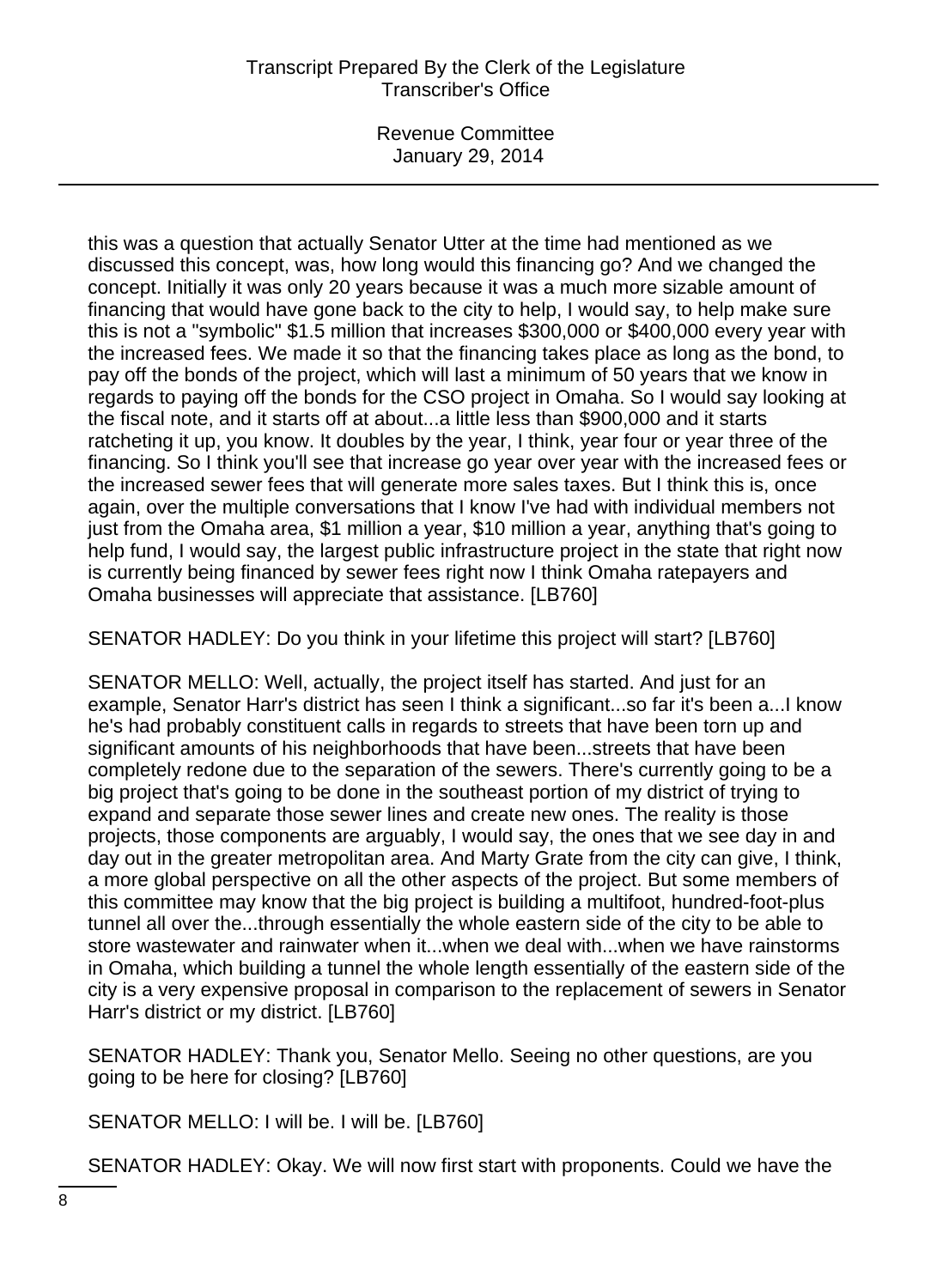first proponent come forward? [LB760]

MARTY GRATE: (Exhibit 3) Good afternoon, Senator Hadley and members of the committee. My name is Marty Grate, M-a-r-t-y G-r-a-t-e, and I'm the city of Omaha's environmental services manager. I want to thank you for this opportunity to speak on LB760 for the city of Omaha. Certainly, as Senator Mello indicated, the CSO mandate is a huge, huge challenge for the residents of the metropolitan Omaha area. You talked a little bit so far about cost and, yes, if we were to build the whole thing this year, we estimate that it would cost about \$2 billion in today's dollars. But we've still got 13 years left on our schedule to finish the work that we've already started, so there will be inflation along the way that will raise that up some. And we are planning to employ 30-year revenue bonds to finance this throughout the construction process. So in 2027, when we finish the project, we'll still have an additional 30 years to pay off the debt that we incurred in order to fund the construction activity. Last year we asked the University of Cincinnati's Economics Center to do an update of our affordability assessment. Is this program really something that this community can afford to do without creating severe economic hardship? And what they told us was that the rate proposal that we've given to the mayor that she's looking at right now, through 2018 we as a community should be able to afford the increases we need to keep pace with our compliance schedule. However, looking ahead, after 2018 they start to see a growing segment of our community that will reach what the EPA defines as the high burden category--that is, that it could have a significant impact on the quality of life and the economy in some parts of our community. The study also said that if they looked out to 2027 when we'd completed the project and expended the money and borrowed it and paid it with the bonds, that we would see widespread, community-wide heavy burden. And what that tells us is that we need to begin working now to try to find some way to reduce these costs, reduce the burden. We and the other 771 communities across the nation have not been able to identify something that resembles a silver bullet, some way to cut the program cost in half. It's not out there today. We'll continue to be diligent and look for technologies that will do that. But right now what we have to do is try in every project that we construct to chip away at the cost, to try to cut it and be more efficient with our designs, look for new technologies, look for maybe ways to manage the stormwater before it even gets in our combined sewers. Similarly, LB760, as you indicated, Chairman, is not going to solve our problem, but it's another way that we're...that we would like to see happen to help us chip away at these costs. If we can't manage to bring these costs down, the city of Omaha could experience negative economic impacts and that could ripple through the state. So with that I want to again thank Senator Mello and the cosponsors of the bill for introducing this important legislation and I'm more than happy to answer your questions. [LB760]

SENATOR HADLEY: Are there questions? Senator Schumacher. Senator McCoy. [LB760]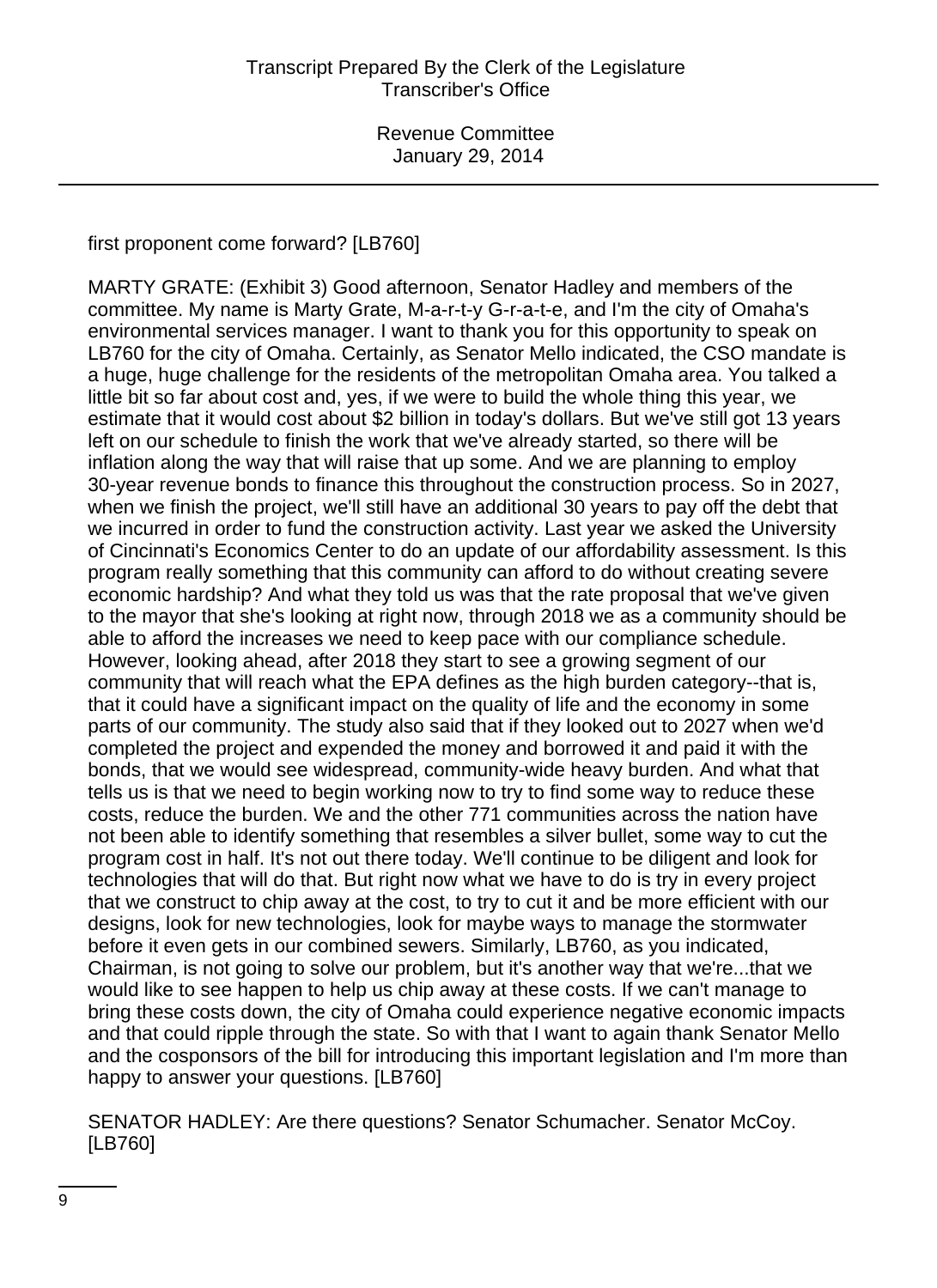SENATOR McCOY: Thank you, Chairman Hadley, and thank you, Mr. Grate, for being with us today. You mentioned you're exploring other options to lessen the stormwater runoff before it gets into the system. What would those be? [LB760]

MARTY GRATE: In our business, that's what frequently is referred to as green solutions. If you can take that rainwater and either hold it on the surface or get it soak into the ground, it's that much less water that you have to deal with down in the pipes. So looking at those green solutions is one technology or one approach that we're looking at saving money. We've got a project designed in our Spring Lake Park area in south Omaha where we have found a way to kind of build little pools of water and create not only, you know, something that's going to hold the water out of our sewer system, but also could create community amenities since it's a park setting anyhow, a water feature. So we're looking for those multiple benefits. In that specific example, we found that by holding some of the water back up in the park area that we were able to save \$5 million on pipes that we otherwise would have had to have to move that water directly. [LB760]

SENATOR McCOY: Have we looked at or, I should say, we, the city, but has the city looked at what a systemwide plan would be if we were to pursue options like that on an overall long-term reduction in cost that could be accomplished? [LB760]

MARTY GRATE: Omaha is a little more challenged than many communities in terms of looking at green solutions as an alternative to what are commonly referred to as gray solutions--brick and mortar sort of things. Some of the challenges that we have in Omaha involve our weather and our soil types. In Omaha the soils tend to be pretty tight clay. They don't like to absorb water like a sandy soil would, like in Portland and that area. They have great success with green solutions. The other thing is that a lot of the rainfalls that we get are intense thunderstorms. It's raining hard. That water wants to run off. It doesn't want to sit and soak in. So we don't probably have the fundamental capability of using green solutions as an alternative. They're more of an enhancement. And in terms of planning for what we're going to do, we've spent over three years and \$25 million just coming up with our plan. So we're not, you know, flying by the seat of our pants. We've had some of the best engineering experts in the nation on our team and we think we have a solid plan and that's the plan that the Nebraska Department of Environmental Quality approved. [LB760]

SENATOR McCOY: Well, you certainly have spent a lot of time and effort and resources into that. My question and the reason that I asked that question is, of the 771 communities that are facing this across the country, a number of them do have soil types similar to ours and in our...have a lot of similarities. And some of their green solutions that are out there have been looked on favorably, it's my understanding, in compliance, and over the long haul are reducing the cost of overall compliance of Clean Water Act by hundreds of millions of dollars, if not more. And it would seem to me that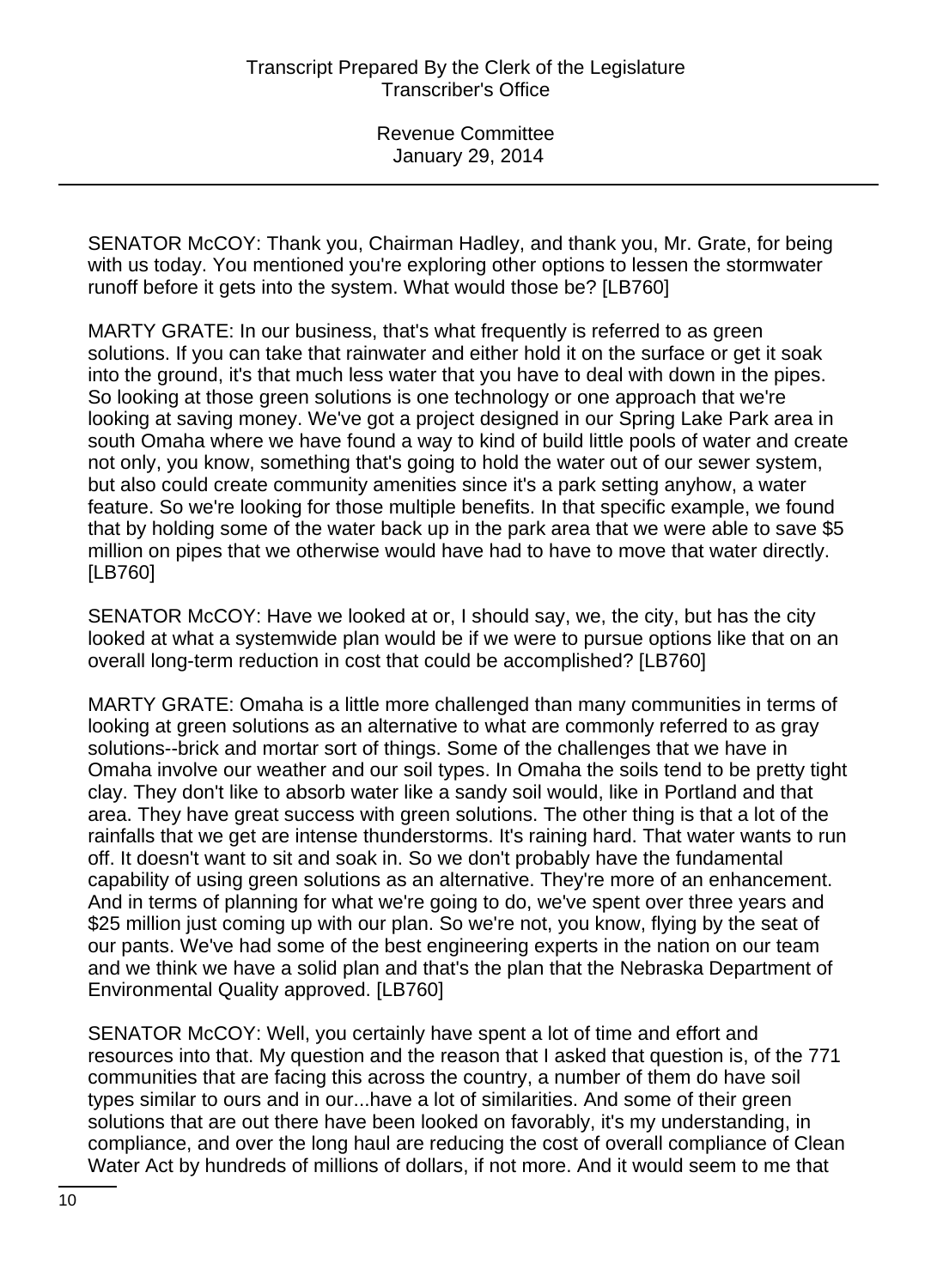you just haven't heard a whole lot about that and I wonder if that may not be a pathway that would be more readily available beyond that 2018 time period, as Senator Mello has indicated, when the costs really start to ratchet up and become and even greater burden to the ratepayers. So I guess I would encourage any option we can because I think long term that may have a whole lot of promise. [LB760]

MARTY GRATE: Sure. And that's what we're looking at is what are sustainable solutions, both the capital costs and then the ongoing operation and the maintenance cost. When we put together our long-term control plan, we did look specifically at opportunities for green solutions within the areas where we're going to be digging. And so there are green aspects of our existing plan. Last year we hired an engineering consultant to come back and take a wider look at the city, maybe not just in the areas where we're working but in the whole drainage area, to see if there are areas there where we could cost effectively employ green solutions to save money on our various solutions. So we're headed that direction and I appreciate that. [LB760]

SENATOR McCOY: Yeah. I spent the first four years of my time in the Legislature on the Natural Resources Committee and I remember one of the things that we talked about two years ago when this Legislature was on the floor, as I recall, maybe an exchange with Senator Mello and I, is whether or not those green solutions might either negate the need for the tunnel or greatly reduce that need. And I think, as I recall, that was one of the reasons that we had such a prolonged discussion on the floor. So has anything changed along those lines? Do you see any movement along any green solutions lessening the need for the most expensive part of this overall project or is that...has there been any resolution to that? [LB760]

MARTY GRATE: We certainly have looked at alternatives to the tunnel. A previous mayor in Omaha had that as our assignment, that we really should find a way to do it. And I guess what I told you earlier, that we've looked and we have found no other community that has been able to replace that. And most major cities in the nation that have an infrastructure like ours that have...or on a faster time line than we were, they've got a tunnel as part of it. So we still have that tunnel scheduled for the tail end of our compliance schedule. We want to try everything else and see how far we get to know if we can eliminate it or, if we can't eliminate it, if we can downsize it to make it less costly. [LB760]

SENATOR McCOY: Thank you. [LB760]

SENATOR HADLEY: Senator Schumacher. [LB760]

SENATOR SCHUMACHER: Thank you, Senator Hadley. Has Council Bluffs had similar problems? I mean, the towns grew up about the same time. [LB760]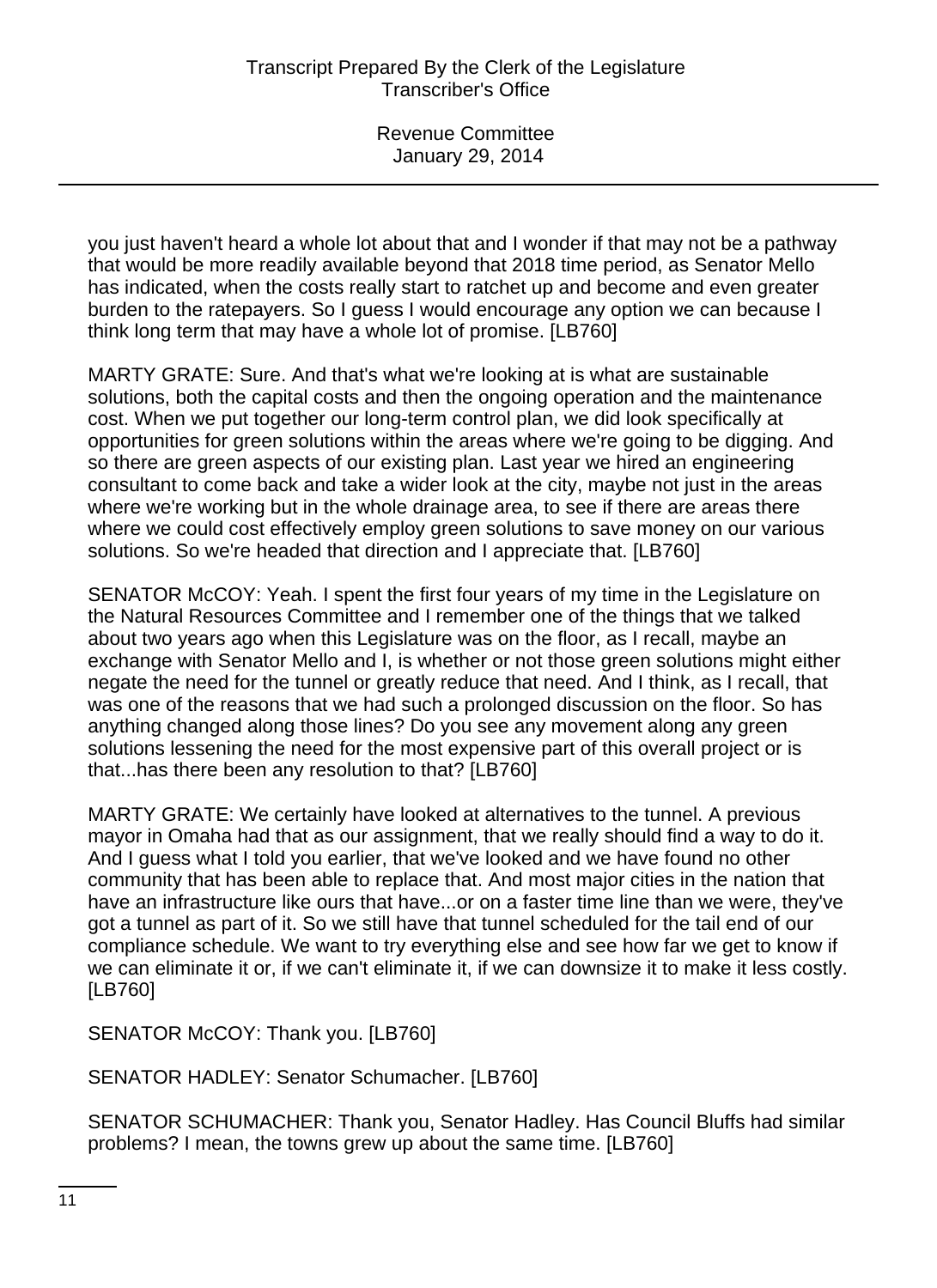MARTY GRATE: Yep. Council Bluffs had a combined sewer system, it wasn't as extensive, and they basically have completed their CSO improvements. In Council Bluffs they chose a number of years ago to set aside a portion of their city sales tax to help fund it. And that's not a real common move, but that's how they funded theirs and it wasn't as costly as...and as complex as what Omaha's is. [LB760]

SENATOR SCHUMACHER: Thank you. [LB760]

SENATOR HADLEY: Any other questions? Yes, Senator Pirsch. [LB760]

SENATOR PIRSCH: So this would forgo the...otherwise, sales tax would be applied, correct, on these type of expenditures, right? [LB760]

MARTY GRATE: I'm sorry, I don't know if I understand your question. [LB760]

SENATOR PIRSCH: So you're looking at...I guess the old plan was to...when it comes to these type of expenditures that are experienced only because of the federal mandate, right, and it kind of seems like piling on by the state,... [LB760]

MARTY GRATE: Right. [LB760]

SENATOR PIRSCH: ...implementing their sales tax on top of that, correct? [LB760]

MARTY GRATE: Correct. [LB760]

SENATOR PIRSCH: So the theory here is that a...how much...the entirety of the sales tax that would flow from such a federally mandated project would essentially go into a fund of which...and there is an explicit type of recipe for who is eligible and who isn't, but there is direction as to who would sit on this. Is it a board or a commission? Is that what it's...? [LB760]

MARTY GRATE: Yeah, well, I certainly didn't author the bill. But my understanding is there's essentially two pools of money. There's the 90 percent money that is for CSO projects, of which Omaha is really the only one at this point in time, and that money would be approved for projects that are in our state-approved long-term control plan. So it should be fairly straightforward to say we want it to fund this project and to look in the long-term control plan that the state of Nebraska holds us to and say, yeah, it's in there, that's an acceptable cost. The other 10 percent of the funds would go into a pool for other communities that have their federal mandates and how exactly that would work I don't really know. I do know that Omaha as a city would be precluded from competing for those funds since we've got the other. But certainly there would have to be some kind of protocol as to how that board approved that 10 percent of the funding. [LB760]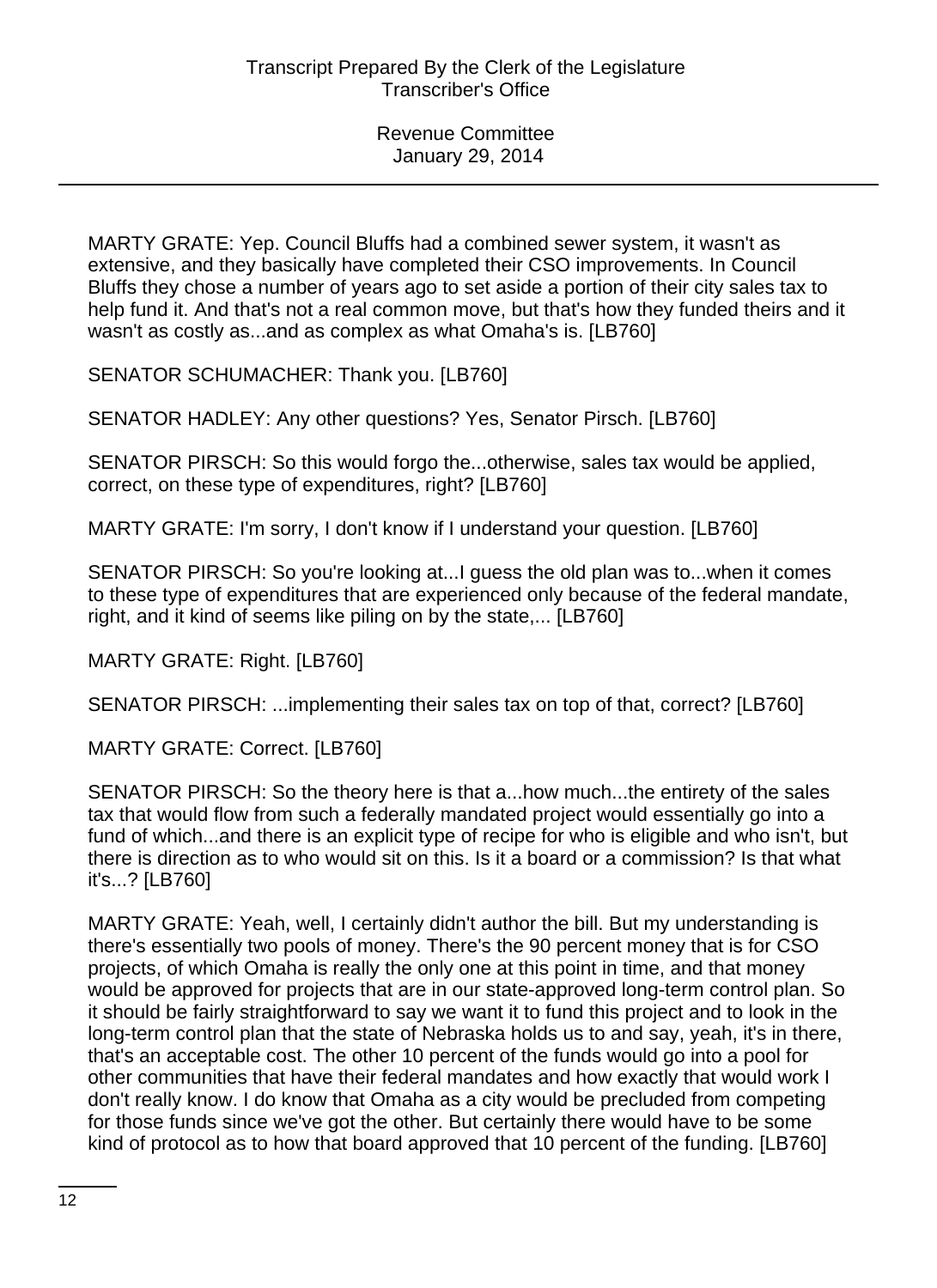SENATOR PIRSCH: Um-hum. But all of the monies that's anticipated that would be in this fund, the 90 percent, plus the 10 percent would be generated from the... [LB760]

MARTY GRATE: Omaha. [LB760]

SENATOR PIRSCH: ...CSO Omaha project. [LB760]

MARTY GRATE: Yes. [LB760]

SENATOR PIRSCH: Okay. And so is there other, known-to-you, federally mandated type of CSO project? The 10 percent you've said is saved for other areas of the state, all other areas, and Omaha wouldn't be a part. [LB760]

MARTY GRATE: Right. [LB760]

SENATOR PIRSCH: Is there a need or a...is there such a need out there for that 10 percent statewide? [LB760]

MARTY GRATE: Oh, I'm sure there is, particularly on the drinking water side. A lot of communities are under federal mandates to improve the level of their drinking water. [LB760]

SENATOR PIRSCH: Okay. So it's a broader usage... [LB760]

MARTY GRATE: Yeah. [LB760]

SENATOR PIRSCH: ...allowed then for any federally mandated... [LB760]

MARTY GRATE: I think it's pretty broad in terms of water, wastewater, natural gas, basic infrastructure-type projects. [LB760]

SENATOR PIRSCH: Okay. So it's not limited to the type of situation... [LB760]

MARTY GRATE: Sewers. [LB760]

SENATOR PIRSCH: ...that Omaha...that the 90 percent is. [LB760]

MARTY GRATE: Right. [LB760]

SENATOR PIRSCH: Okay. That's helpful. And what types of revenue streams do you anticipate the city of Omaha then deriving yearly or annually from... [LB760]

MARTY GRATE: From this bill? [LB760]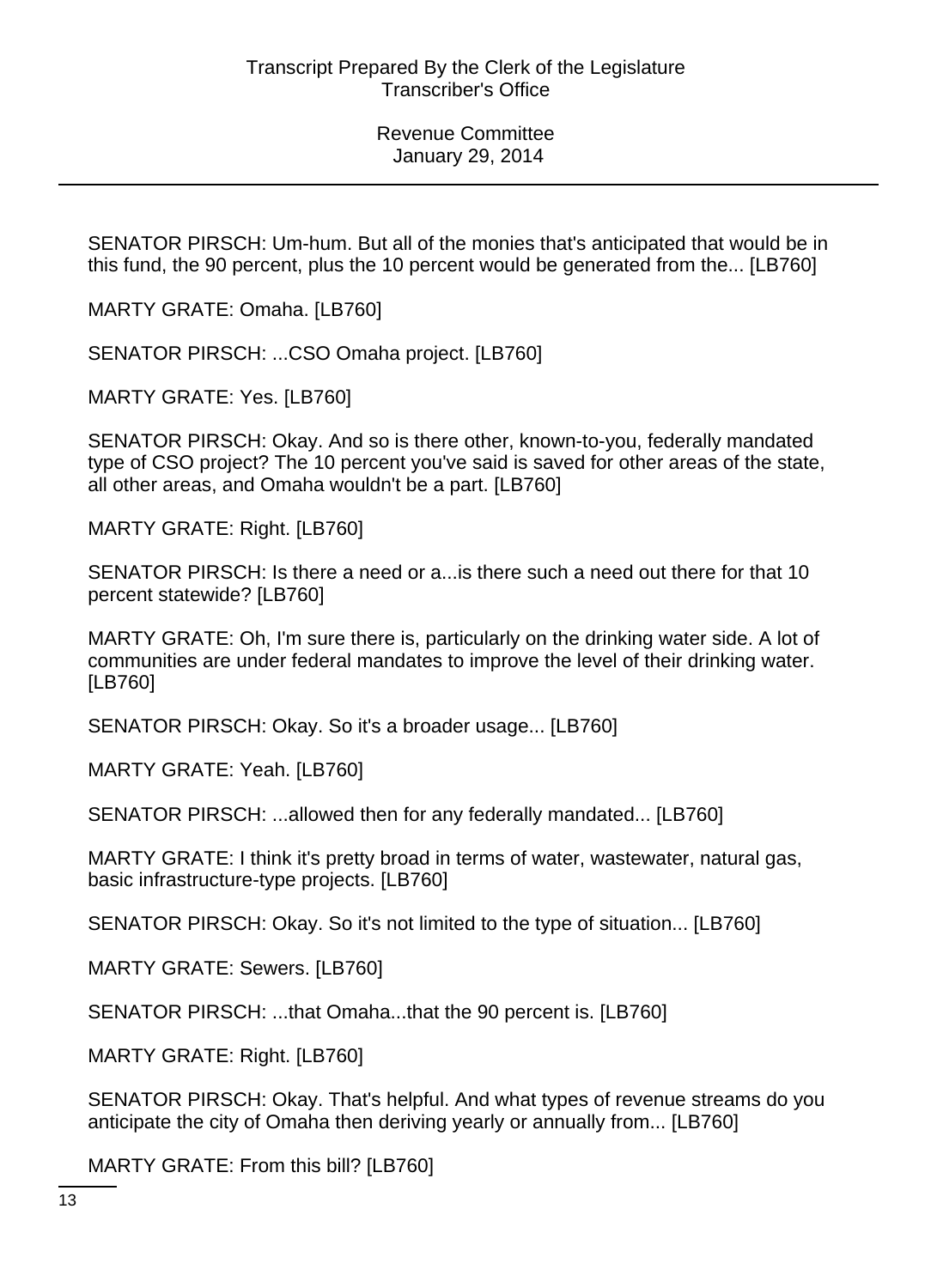### SENATOR PIRSCH: Yeah. [LB760]

MARTY GRATE: The first year it's less than a million dollars. And again, the way the bill is set up is that we've established 2013 CSO expenditures as a base, and then each year, as we spend more and more repaying the debt from the bonds that we sell, that amount will go up. Just in kind of rough figures, assuming that we increase the rates the way our financial plan says it does and that our elected officials agree to increase the rates per the ordinance that we've got over...if the first year is a little less than a million dollars in state turnback,... [LB760]

SENATOR PIRSCH: Um-hum. [LB760]

MARTY GRATE: ...within about five or six years that could be \$3 million. So it's, again, it's not going to touch the overall financial challenge that we have. But I think our approach is to try to chip away at it and this would be one source. [LB760]

SENATOR PIRSCH: Well, but you're bonding it, right? [LB760]

MARTY GRATE: Yes. [LB760]

SENATOR PIRSCH: Over a 50-year period? [LB760]

MARTY GRATE: No. The bonds that we issue will be 30-year notes. [LB760]

SENATOR PIRSCH: Thirty year... [LB760]

MARTY GRATE: But we'll issue them each year of the construction. It's not like buying a house where you go down and borrow all the money at once. [LB760]

SENATOR PIRSCH: Um-hum. [LB760]

MARTY GRATE: We'll issue the bonds on basically an annual basis. [LB760]

SENATOR PIRSCH: Sure. Do you have a...you know, there was a question about is this just a symbolic type of dent then it would make in the...in Omaha? Is it...do you get a...do you have a feeling of how much overall...if this structure is implemented, you know, in terms of the overall cost as a percentage, how much this would kind of negate... [LB760]

MARTY GRATE: Well, even though we've already spent \$100 million--excuse me--\$200 million in construction contracts, we've awarded \$200 million in contracts, we've got another \$400 million worth of work that is in some active stage of design. And by the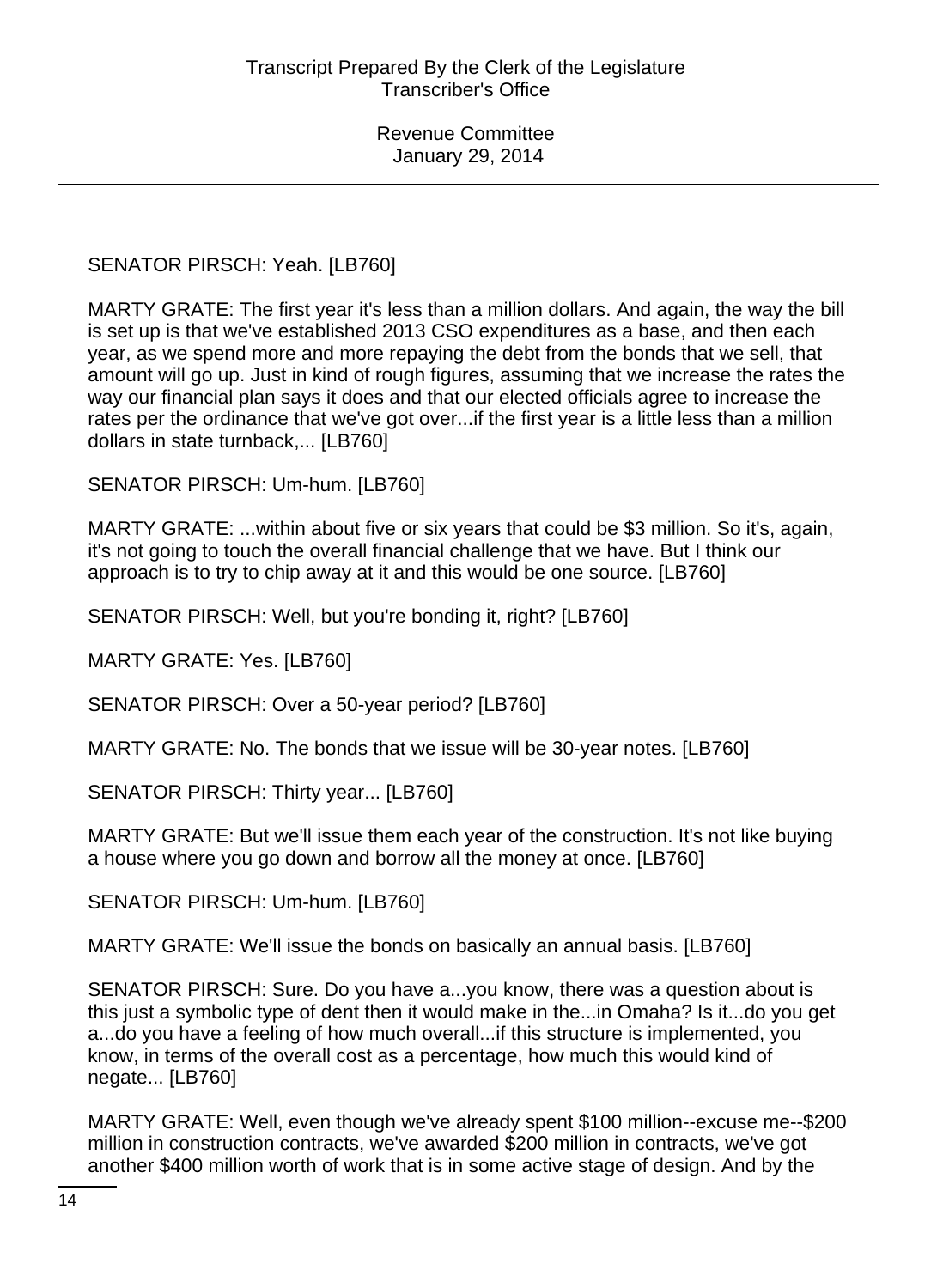end of this year we will have turned \$100 million of that into construction contracts. So we are implementing this program. It is happening. [LB760]

SENATOR PIRSCH: Sure. [LB760]

MARTY GRATE: In 2013, which is the base year, our revenue requirements, the amount of money that we pulled in that got levied sales tax because it was CSO was about \$27 million. About three years from now that amount will double because you don't see...even though we're constructing hundreds of millions of dollars' worth of infrastructure, because of the revenue bonds all you really see is the initial debt payments, and those are what will grow over time and those will require us to draw the revenue which will have the sales tax associated with it. [LB760]

SENATOR PIRSCH: Um-hum. So is this a material then debt? I mean, how...I guess what I'm saying is, if fully implemented, this structure, in terms of the overall costs, which in today's present dollars are some \$2 billion I think you testified to... [LB760]

MARTY GRATE: In today's dollars, yes. [LB760]

SENATOR PIRSCH: Yeah. How much over the life of the project similarly do you feel this defray the \$2 billion or reduce it down in terms of present dollars? [LB760]

MARTY GRATE: Again, the way it's written now it would extend through what we believe will be 2057 when our ratepayers will make the last bond payment. [LB760]

SENATOR PIRSCH: Um-hum. [LB760]

MARTY GRATE: And to be honest with you, I just have not run those numbers. [LB760]

SENATOR PIRSCH: Okay. [LB760]

MARTY GRATE: When you start trying to look at what's going to happen in 2057, there's a whole lot of what-ifs and assumptions in there that makes it difficult to say with precision. [LB760]

SENATOR PIRSCH: Yeah. You think this bill would bring substantial relief though to the extra cost that this federal mandate is borne or this is going to be still a... [LB760]

MARTY GRATE: I do not think that this bill by itself is going to solve the financial hardship on our community in my lifetime. I think there are going to have to be other things done in addition to this, but I think it will help. [LB760]

SENATOR PIRSCH: Thank you. [LB760]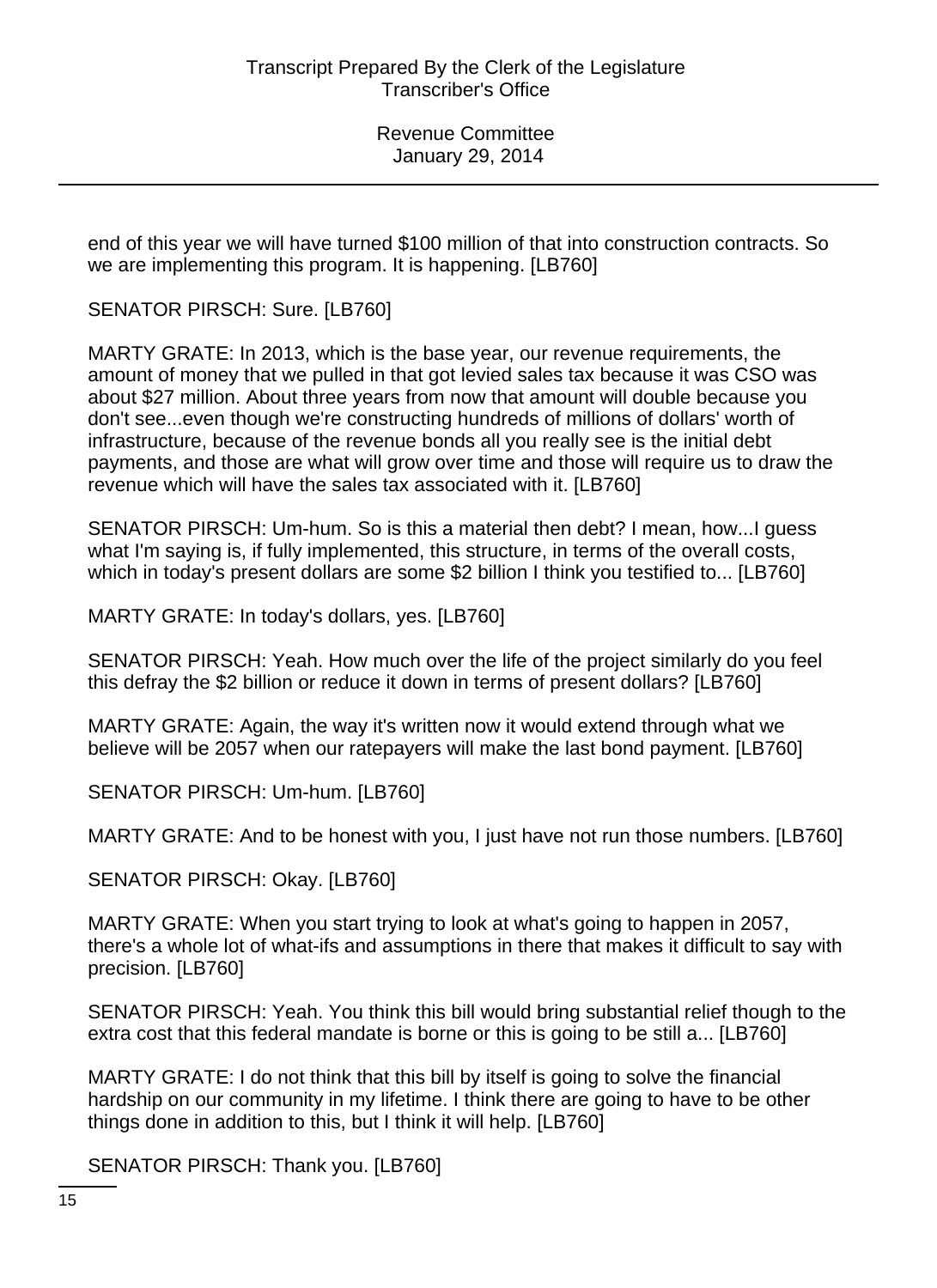SENATOR HADLEY: Mr. Grate, and 20/20 hindsight is always, you know, easy to do. And I'm just thinking of some of the questions that we had on the floor because it's been...has been on the floor. And I know that one of the questions by one of the senators who is now no longer there was...other communities have kind of done it themselves, you know. They've had these kinds of problems. You mentioned Council Bluffs, I believe, Plattsmouth, and a few others. Is there something that makes Omaha unique in its problem when you compare it to other cities with this problem? [LB760]

MARTY GRATE: Well, I don't think Omaha is unusual compared to other large cities like, you know, Columbus, Ohio, Cleveland, Pittsburgh, Detroit. Omaha is very comparable to those cities and those cities are suffering hardships also. You had asked a little bit earlier about the history, how did we end up here, and you're right: This mandate stems from the federal Clean Water Act of 1972. But until about 1994, CSOs weren't a priority for the federal government. There were other things--factories and other water quality problems out there--that they were focusing on. In 1990 the city of Omaha developed its first plan for sewer separation. The goal of that plan wasn't to keep it out of the river, it was to get it out of people's basements, and that was our priority in 1990 when we had our first plan. In 1994 the federal government made CSOs a national priority. They issued some guidance. We negotiated with the state and EPA through the '90s, and it wasn't really until about 2000 that the federal government started telling the state of Nebraska that, if you don't get Omaha under some kind of enforcement mechanism--consent order or something like that--we're going to come in and do it for you and you won't like it. And so we got serious at that point in time and developed a long-term control plan with a goal not just to keep sewage out of people's basements but also to get it out of the Missouri River and the Papillion Creek. We were issued our first permit in 2002 that required us to develop that plan. In 2005, we were notified that we would have until October of 2009 to complete that plan, to finalize our plan to bring about a dramatic reduction in the amount of overflows to our receiving streams. We met that deadline and we have...and we were also told and it ended up in our consent order that we would have 15 years after 2009 to complete the construction of the projects. In 2011, with all the flooding along the Missouri River, we declared a force majeure condition that made it impossible for us to work in the area and we were granted a three-year extension. So our time line now is October 2027 when we have to complete the constructions of the projects in our approved plan. So there may have been some time period in the '90s where some communities moved faster. What you tend to see if you look at where the more advanced communities are on this, it's in areas where the receiving streams are highly prized by the community. The trout streams in the Pacific Northwest; the Great Lakes; the beach areas where people like to go out and recreate on the beach, those communities voluntarily did this quicker because their people didn't like to go out on their recreation areas every time it rains and see all the things that go down people's toilets. So those communities were more proactive. The people in the Midwest tended to move slower because the Missouri River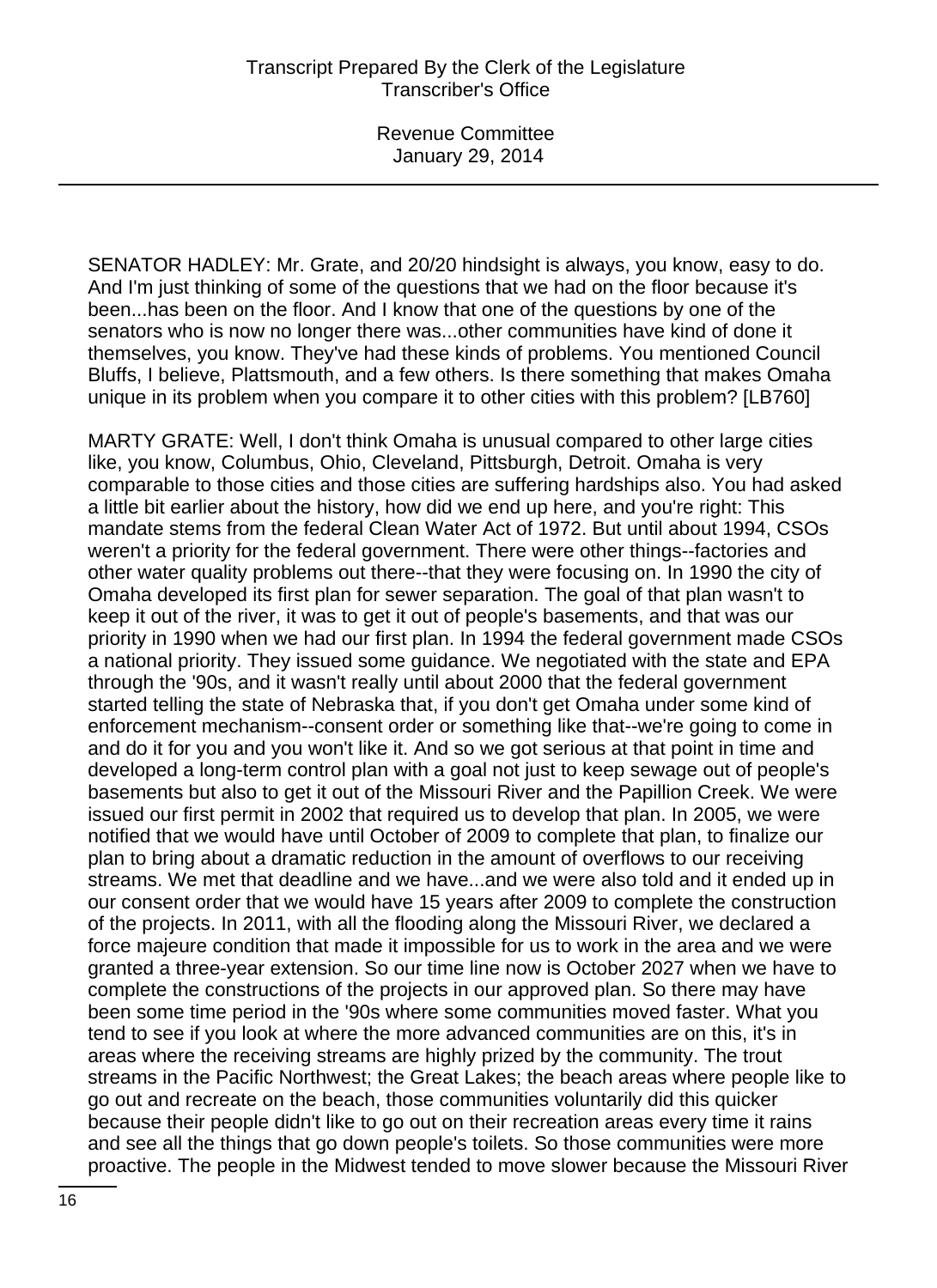isn't really that attractive of a recreational feature. Certainly, with our Back to the River movement in Omaha and all the investments been made there, it's more embraced by the public. But in the '90s, the general public didn't think that a billion dollars to take some sewage out of the stream was a priority for them, and the federal government made it a priority for us. [LB760]

SENATOR HADLEY: Okay. Any other questions? Thank you, Mr. Grate. [LB760]

MARTY GRATE: You're welcome. [LB760]

SENATOR HADLEY: Next proponent. [LB760]

MARTIN BILEK: (Exhibit 4) Good afternoon, Senators. My name is Marty Bilek. I'm representing Mayor Jean Stothert today on this...on LB760. My predecessor, Marty Grate, was very comprehensive on this issue so I'm going to be very brief. I'm not going to say much. [LB760]

SENATOR HADLEY: Could you spell your name for us for the record? [LB760]

MARTIN BILEK: I'm sorry. Marty, M-a-r-t-y, the last name B-i-l-e-k. [LB760]

SENATOR HADLEY: Thank you. [LB760]

MARTIN BILEK: The only thing that I'm going to mention that hasn't been said before is since we've been in office, about seven, eight months now, we've probably spent no more time addressing any issue facing us in the city than the CSO project. And the primary reason for that is because it's so very expensive and we know that it's going to create quite a hardship for some of the people in our community. We have rate consultants tell us how much rates are going to need to be raised, how that's going to adversely impact some members of our society. These rate increases could be somewhat analogous to a flat tax, and by that I mean it's going to affect everybody the same, regardless of your ability to pay. So what the mayor did early on is she started looking for ways to minimize that adverse impact. And, yes, Senator Hadley, I know you're a numbers guy and \$1 million compared to \$1 billion is pittance and that's very true. But Mayor Stothert really wasn't looking for...to make some sort of symbolic gesture. Instead, what she's looking to do is take that million dollars and couple with it what other monies that we can find to help reduce the cost of this project and reduce the fees that we're going to have to charge to fund it not only for ourself, but this project is going to be funded over generations in Omaha and we would like to not saddle future generations with an excessive cost of this project. And any little thing that we can do, any amount of money no matter how small is going to be valuable to us just because the project is so large. What I'm also hoping is that since this revenue that we're talking about really doesn't exist yet, therefore, it's not...hasn't been allocated so nobody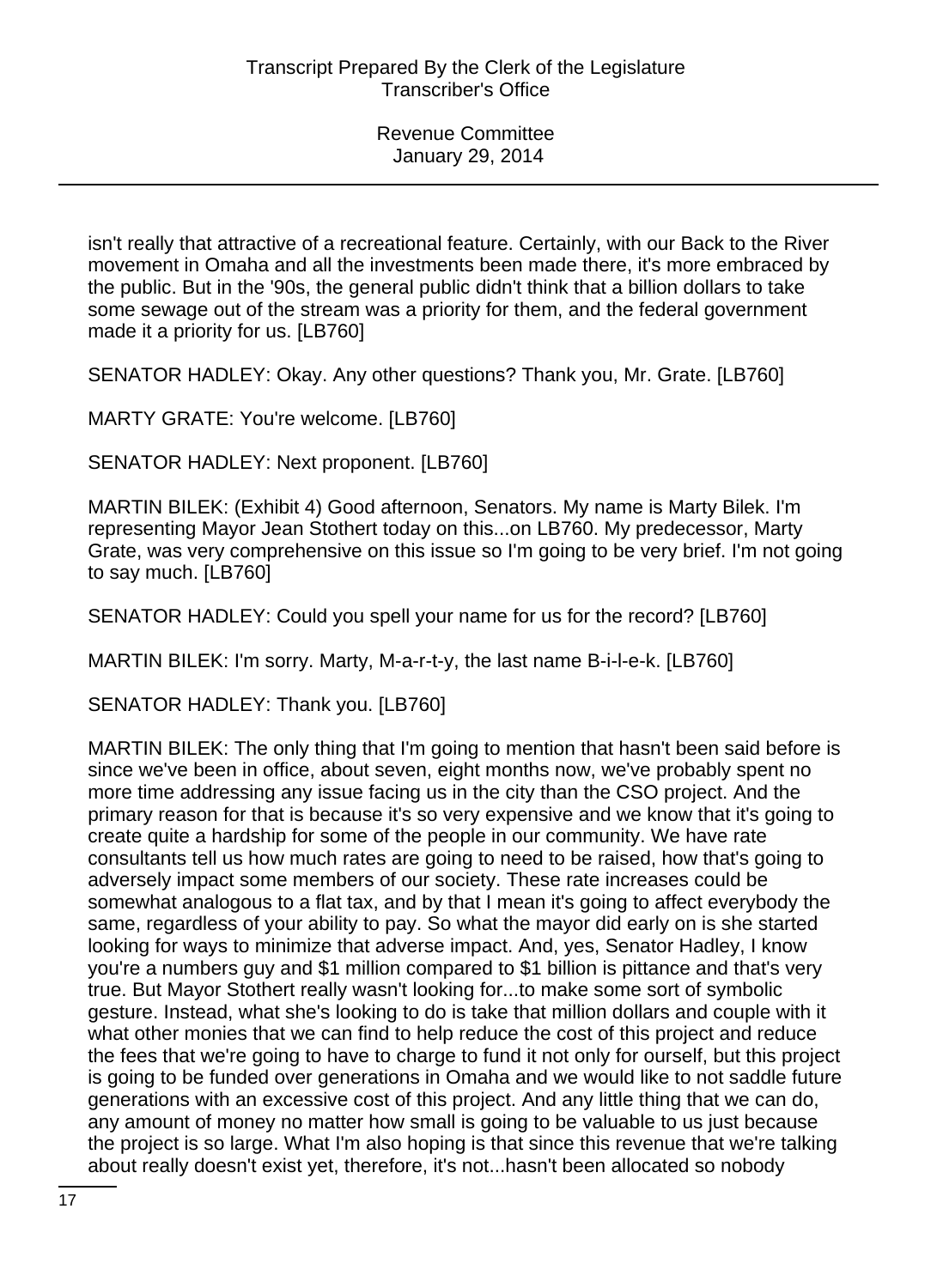Revenue Committee January 29, 2014

suffers. So if you could...if it could be returned to us that would be great. It would help. Senator Pirsch, I think you mentioned that somewhat that it's...that it is new money and in a way it almost seems kind of unfair that you...basically what's happening is we're increasing our fees. That creates a hardship and then you tax those, which creates a further hardship and it compounds the problem. If we can avoid doing that, that would be great. And by the way, we do spend a lot of time talking with Marty Grate and the public works folks about this project. It just so happens that Omaha's mayor, a previous city councilwoman, over the years has become very well versed in this very technical project and there's probably not a day that doesn't go by where she doesn't try to figure out or discover some novel way to either decrease the cost of the project, and those discussions are very real and very possible, and decrease the cost that would be in compliance with the federal government mandates so that we can accomplish what they want us to do with respect to clean water, still make it affordable, and not try to pass a big expense onto future generations. So I think I'll just stop right there and avail myself to any questions that anyone might have. [LB760]

SENATOR HADLEY: Any questions? Senator Harr. [LB760]

SENATOR HARR: Thank you, Chairman Hadley. Just quickly, getting back to Senator Pirsch's question earlier is, do you have any idea how much the city hopes to collect from this turnback? [LB760]

MARTIN BILEK: I think...you know, that's a good question and the reason it's so good is because there can't be an answer to that yet exactly because it's going to be based on what fees that we impose on our taxpayers to pay for the project. So once we know what the fees are then we'll know what the sales tax is on those fees so that we could estimate how much would be turned back to us if this legislative bill passes. But the number... [LB760]

SENATOR HARR: So, yes, the chicken...yeah, so it's the chicken and the egg because, if we get this, you won't have to do as large of rate increase, so that lowers the amount of money collected because you aren't paying as much. But ballpark, how much are you expecting? I guess if I'm going to pass something, I want to know, ballpark, what it's going to cost the state. [LB760]

MARTIN BILEK: Your analogy is absolutely correct; however, the number that we've been looking at is...I believe Marty Grate quoted the number at \$1 million, and that will likely increase over time, over the life of the project. [LB760]

SENATOR HARR: But...and...yeah, but do you see our problem? It's we, as committees of this, we want...I personally want to pass this. But I do see a problem when I don't know even a ballpark of what this...what you anticipate this to cost the state because this is money the state is going to forgo and pass back to the city of Omaha. And so we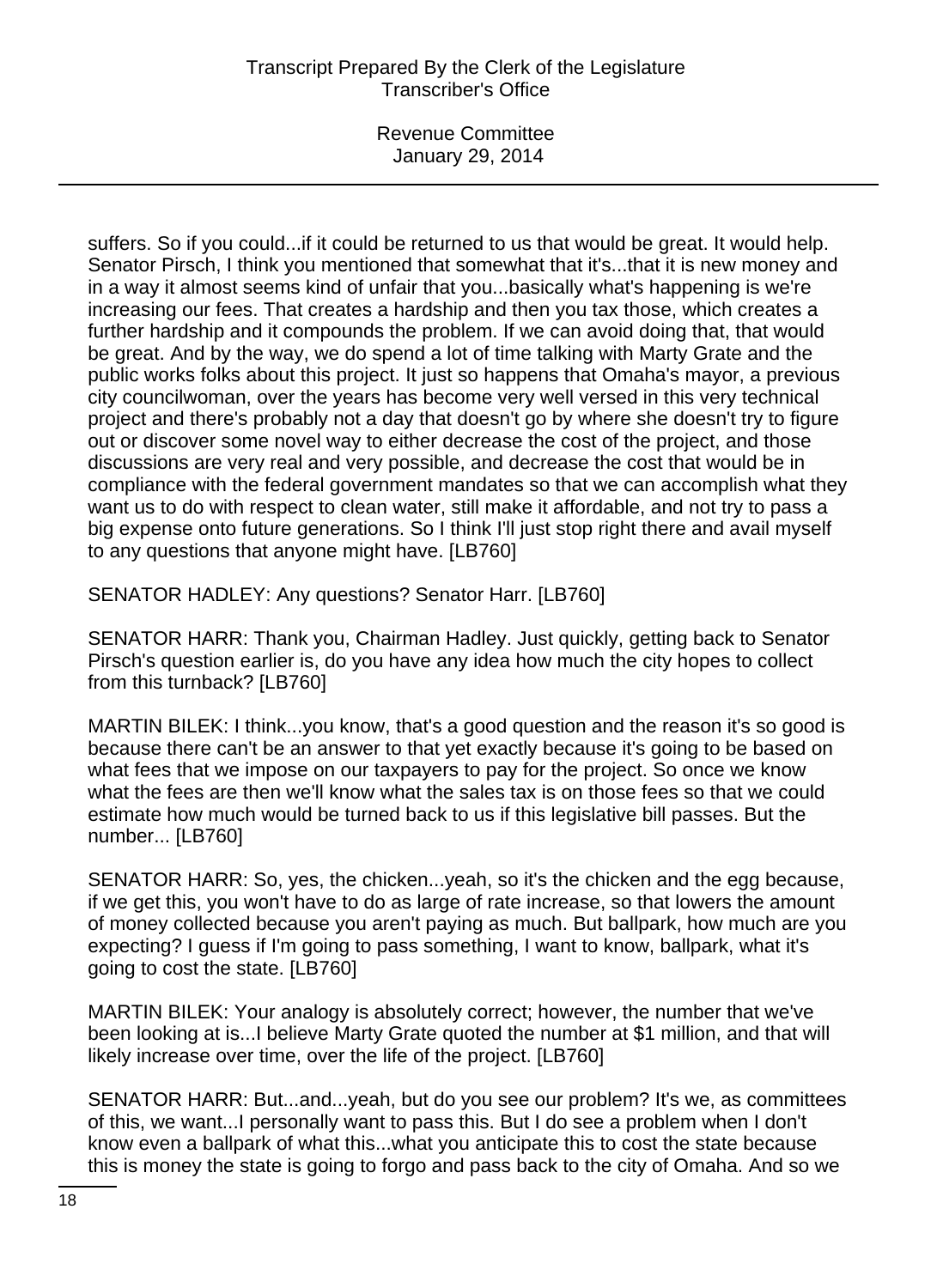have to have an idea how much it's going to cost, how much money is the state forgoing. [LB760]

MARTIN BILEK: The... [LB760]

SENATOR HARR: It's going to be a question asked on the floor is, I guess, what I'm getting at, and I need to know. [LB760]

MARTIN BILEK: If you want to use the number \$1 million, do that, but it's going to have to be an estimate because I'm sure you understand that there are some unknowns and no one can predict perfectly. [LB760]

SENATOR HARR: So a million dollars of year, a million dollars a year going forward? [LB760]

MARTIN BILEK: Yes, yes, yes. [LB760]

SENATOR HARR: Okay. All right. Thank you. I appreciate that. [LB760]

MARTIN BILEK: But hopefully...I'm hoping that your thinking and the fellow senators' as well that this money, whatever it might be, hasn't been allocated anywhere else so it might be easy for you to turn it back to us for this project because you know we need it. [LB760]

SENATOR HARR: Yeah. Okay. Thank you. [LB760]

SENATOR SCHUMACHER: Any other questions? I just have one: Has there been any effort made to coordinate with the DEQ and the federal EPA, our federal folks, on setting priorities for enforcement actions such as this and perhaps allocating some revenues that would otherwise go other places to the city of Omaha? What comes to mind is, and I know it's happened far more than once, I have in mind a small town, 200 population. It has a little sewer lagoon and the water goes down in the sewer lagoon which has a small leak and had a small leak for about 40 years. And the only harm that came of that leak was that the corn within about 50 feet of the lagoon was a little greener. The system came in and, with \$1.2 million, and told the little town, listen, you've got to clean up that lagoon and we're going to build you a new lagoon for twice your size of population, anticipating growth in western Nebraska like all these towns are growing. And now they have a \$1.2 million lagoon, half paid for in grant-type money and half saddling them for 40 years, on a hill with a lift station lifting to it, and I think they're maintaining the water in the old lagoon so the ducks have a place to land. And, I mean, it would seem...and their sewer wasn't going anywhere, apparently, where you guys have some of that actually gets into the river? [LB760]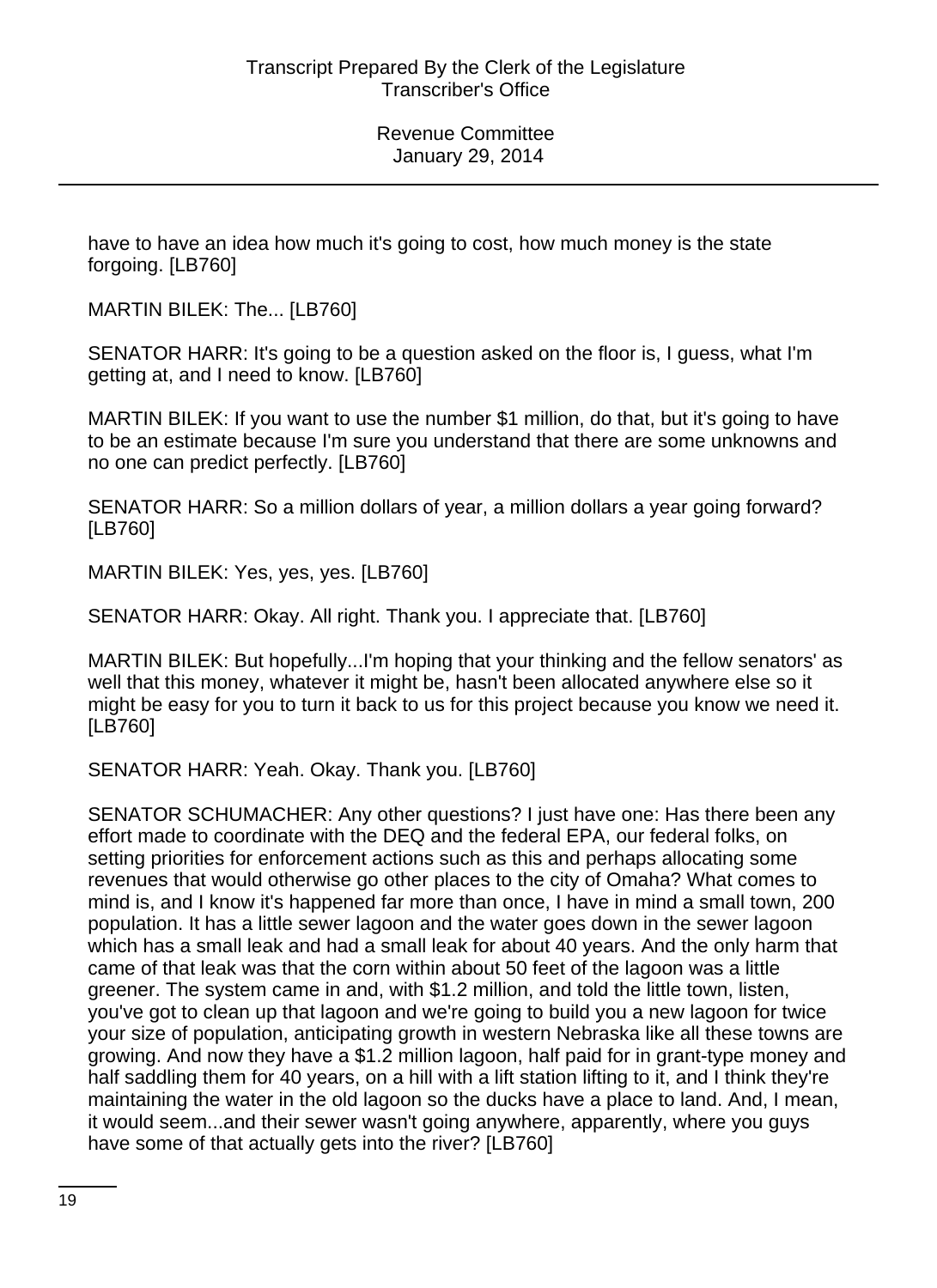MARTIN BILEK: Absolutely. That's what the problem is. [LB760]

SENATOR SCHUMACHER: Okay. So what's wrong with the system that you've got to come here and kind or grovel for a million dollars of money and literally, in this case, and I would guess many others, millions of dollars are being not wisely spent? Is there a way to bring some of these forces together and prioritize that revenue? [LB760]

MARTIN BILEK: Are you asking me whether or not you feel like we're taking prudent steps to fund the project? [LB760]

SENATOR SCHUMACHER: No, what I'm asking is...obviously, there's a big pot of money that the...in this case it must have been the federal government that had, okay, and it's...it went out and found things to enforce that really weren't near the magnitude of your problem. Is the...has there been any exploration to see whether or not there's a way to say, look it, let little town alone, the corn isn't being hurt, but Omaha needs some of this revenue, some of this money on this big, expensive project that probably has to be done? [LB760]

MARTIN BILEK: You know, as Marty Grate mentioned earlier, this project has been going on for years and you folks down in Lincoln have had to address it in the past. Have we met with the Department of Energy? Yes. Have we met with the Nebraska Department of Environmental Quality? Yes. Rate consultants? Yes. Other consultants with regards to sewer separation? Yes, and every time what we're looking for is not only, like I mentioned earlier, not only for a way to make the project less expensive but also alternate ways to fund the project so that we're not getting...after all, in the very beginning, this started out as an unfunded federal mandate and it still is. And if there is relief out there for us from the feds, we'll find it. And matter of fact, it'd have been found by now because we've been struggling with this for years. Is that what you're asking me? [LB760]

SENATOR SCHUMACHER: Well, I just try...it seems to me there's somewhere along the line the system--federal, state, whatever--is malfunctioning really poor for...some of these would have to be, in rational thinking, very low priority sins to receive funding and to the...and larger ones not receive as much. [LB760]

MARTIN BILEK: Well, going to the previous question about, you know, is there something different about this project in Omaha, does it...should it receive more attention, less attention, what about the smaller communities, you know, I was thinking about that and one of the things that Omaha is faced with is it's an old town. So that means the sewer systems that are east of 72nd Street are not separated. That's where the problem lies. It's expensive for that reason. We rely upon the Missouri River for our sewage and we have for a long time. The feds have come in and said, hey, you know, that's not going to work anymore. We have...we're way more sensitive to these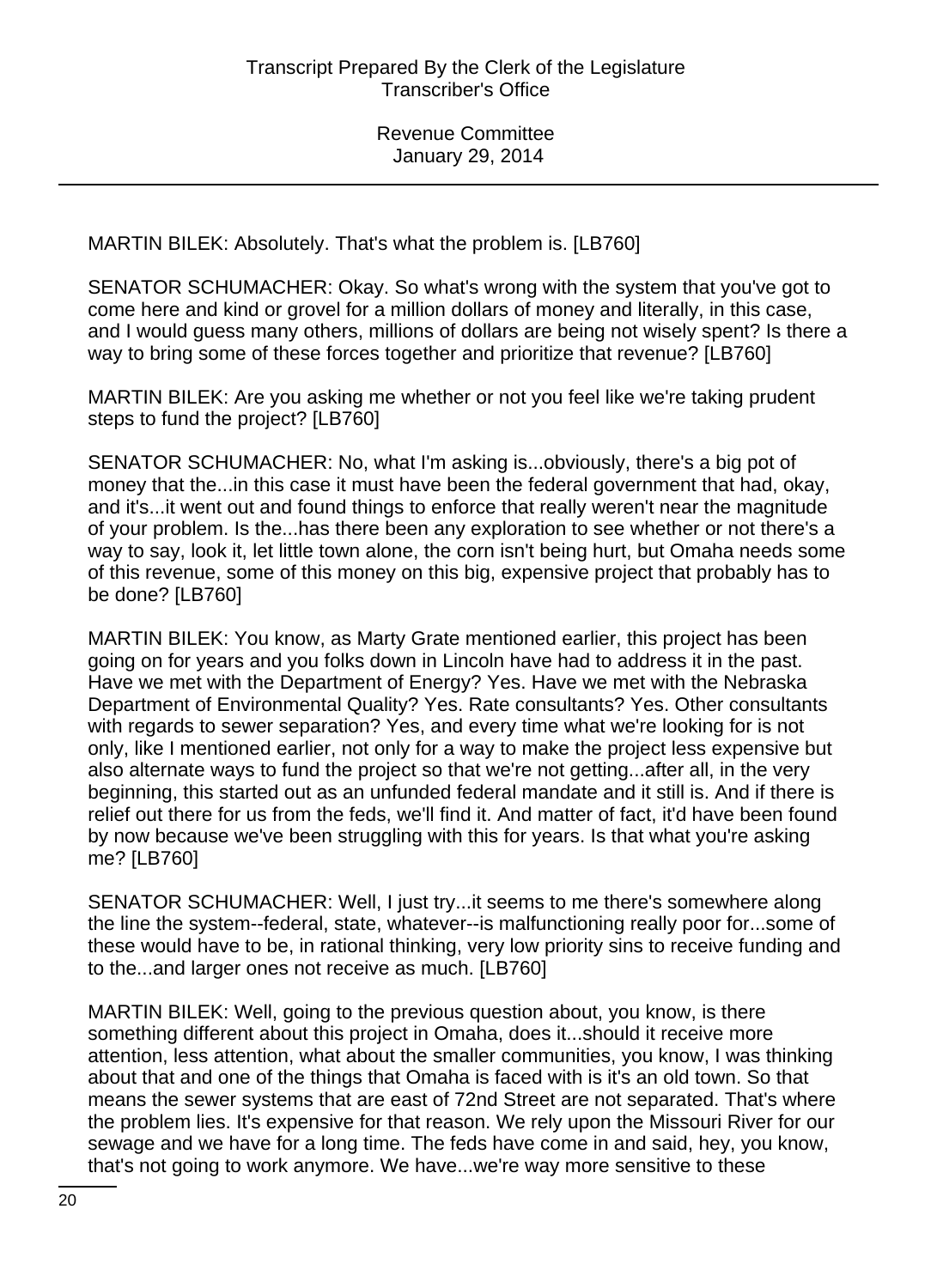environmental issues than we ever were before. So Omaha...so, therefore, we're looking at \$2 billion. I'd never heard of a government project in Nebraska with a price tag of \$2 billion. It's a lot of money. We all get that. But whether or not the...whether or not I would feel that the feds were prioritizing their funding of similar projects correctly or not and, therefore, excluding Omaha from consideration, maybe some sort of financial relief for this project, I'd have to say that that has...that's all been explored in the past and we've now come to the...we're now faced with the situation where we know what our options are, we've got to pick the best one. But even having said that, I can tell you that this isn't done. This project is a work in progress, like I mentioned before. There's a new administration in Omaha. Mayor Stothert is spending a lot of time looking for alternatives to make the project cheaper and find funding that won't impact those that are less...least able to pay in Omaha. I'm repeating myself. I apologize. But that's... [LB760]

SENATOR SCHUMACHER: Thank you. [LB760]

SENATOR HADLEY: Any other questions? Thank you, sir. We appreciate it. [LB760]

MARTIN BILEK: Thank you, Senator. [LB760]

SENATOR HADLEY: Next proponent. [LB760]

JOSEPH YOUNG: (Exhibit 5) Senator Hadley, members of the committee, how are you? [LB760]

SENATOR HADLEY: Mr. Young. [LB760]

JOSEPH YOUNG: For the record my name is Joseph Young, J-o-s-e-p-h Y-o-u-n-g, and I'm the director of public policy for the Greater Omaha Chamber. I have a letter here from David Brown in support of LB760 which I'll let you read now and just take, briefly, a second to thank Senator Mello for continuing to find ways to help us pay for the CSO project and we appreciate that very much. So this is, from a chamber's perspective, this has really become a competitiveness issue. Really, since the project began we've been hearing from businesses about how this is going to affect their bottom line and their business in Omaha. So let me just put this in perspective a little bit. We did some analysis in 2012, so this is somewhat dated now. This is about 18 months ago. But for example, one large meat processor in Omaha, in 2009--I'm going to round this out--their bill was about \$1.32 million. At that rate schedule, the way it was in 2012, they were going to pay by 2014, which is this year, \$2.3 million. And it was over a million dollars' increase in a matter of four years. So you see where we start talking about million-dollar increases on just someone's sewer bill and that's on just one company. We can see how that can become a serious competitiveness issue for our industrials moving forward, and we're not going to be done with this, as Marty said, until 2057. So we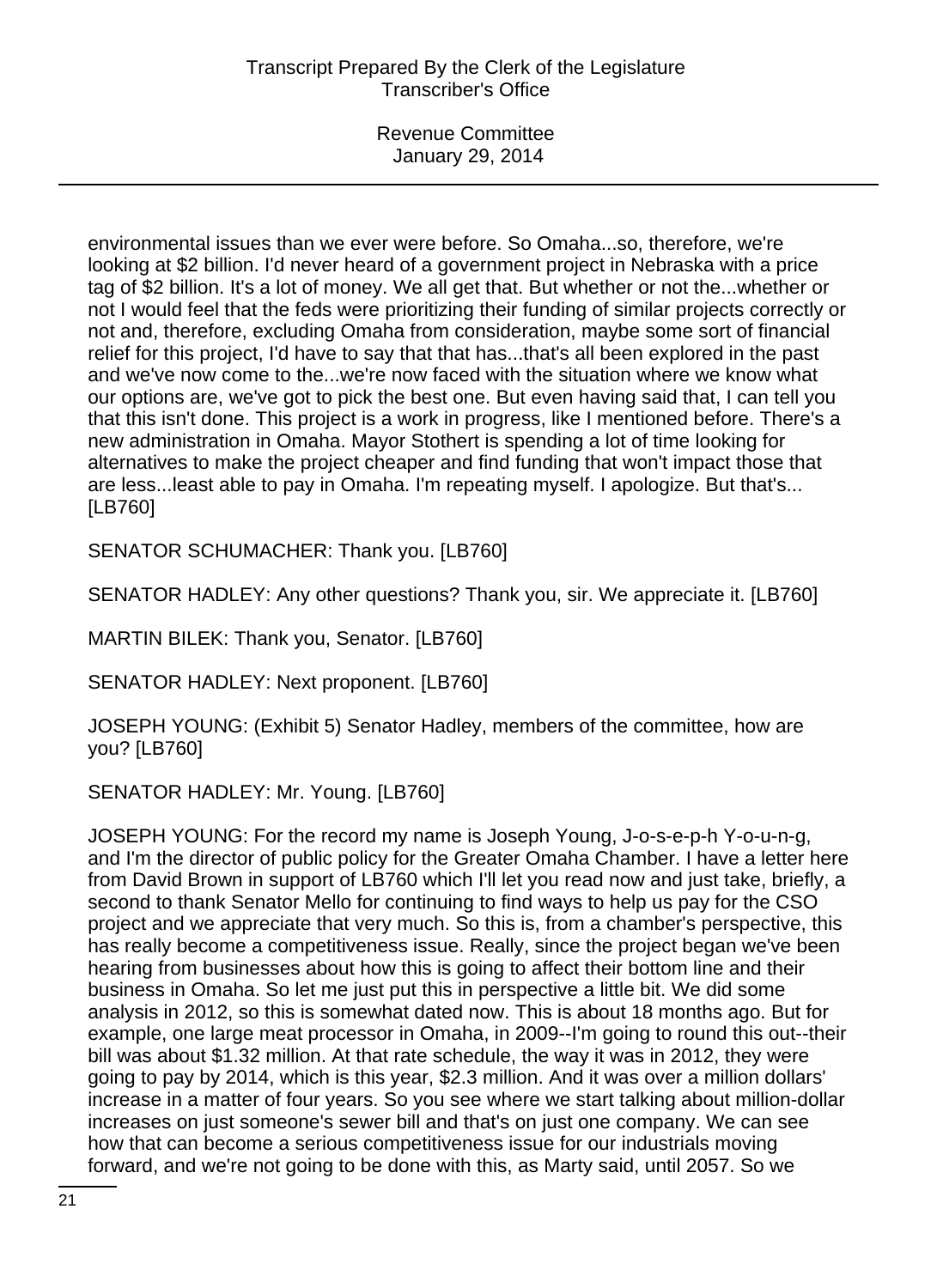would encourage you to vote favorably in support of this bill. And while a million dollars or \$1.5 million doesn't seem like a lot of money over a span of 20, 30, or 40 years, it sure can provide some help, yeah. [LB760]

SENATOR HADLEY: Senator Pirsch. [LB760]

SENATOR PIRSCH: What type of business were you describing there that was going through million-dollar increases? [LB760]

JOSEPH YOUNG: That was a large meat processor. [LB760]

SENATOR PIRSCH: Large...okay. And, you know, in terms of hitting...that's a material amount for the...I mean, obviously, there's a lot of input cost to a meat pack...processor, but I would have to think a million dollars is still material, correct? [LB760]

JOSEPH YOUNG: Extremely, and that's just, remember, in four years. So they're going to continue to see rate increases for the next, I don't know, several decades. [LB760]

SENATOR PIRSCH: Have you seen other businesses either leave or entertain the thought of leaving? [LB760]

JOSEPH YOUNG: We've heard from more than one business about how they would look at maybe looking at their...if they're going to expand, looking to do that elsewhere in another state that they have a facility or creating a new facility in another state. I can't really give you a number, but it's several. [LB760]

SENATOR PIRSCH: Okay. [LB760]

SENATOR HADLEY: Okay. Further questions? Seeing none, thank you, Mr. Young. [LB760]

JOSEPH YOUNG: Thank you. [LB760]

SENATOR HADLEY: Any further proponents? [LB760]

JAMES TIMMERMAN: Good afternoon, Chairman Hadley, members of the Revenue Committee. My name is James Timmerman, spelled J-a-m-e-s T-i-m-m-e-r-m-a-n. I am a vice president of Nebraska Beef, located in south Omaha. Nebraska Beef is a meat processing plant that employs approximately 1,000 people. Nebraska Beef processes approximately 2,000 head of cattle per day. We sell our products throughout the United States and to many different countries internationally. Most of the cattle we purchase are from within a 250-mile radius of Omaha and we typically yearly spend approximately \$620 million on livestock purchases in the area. This helps the state economy for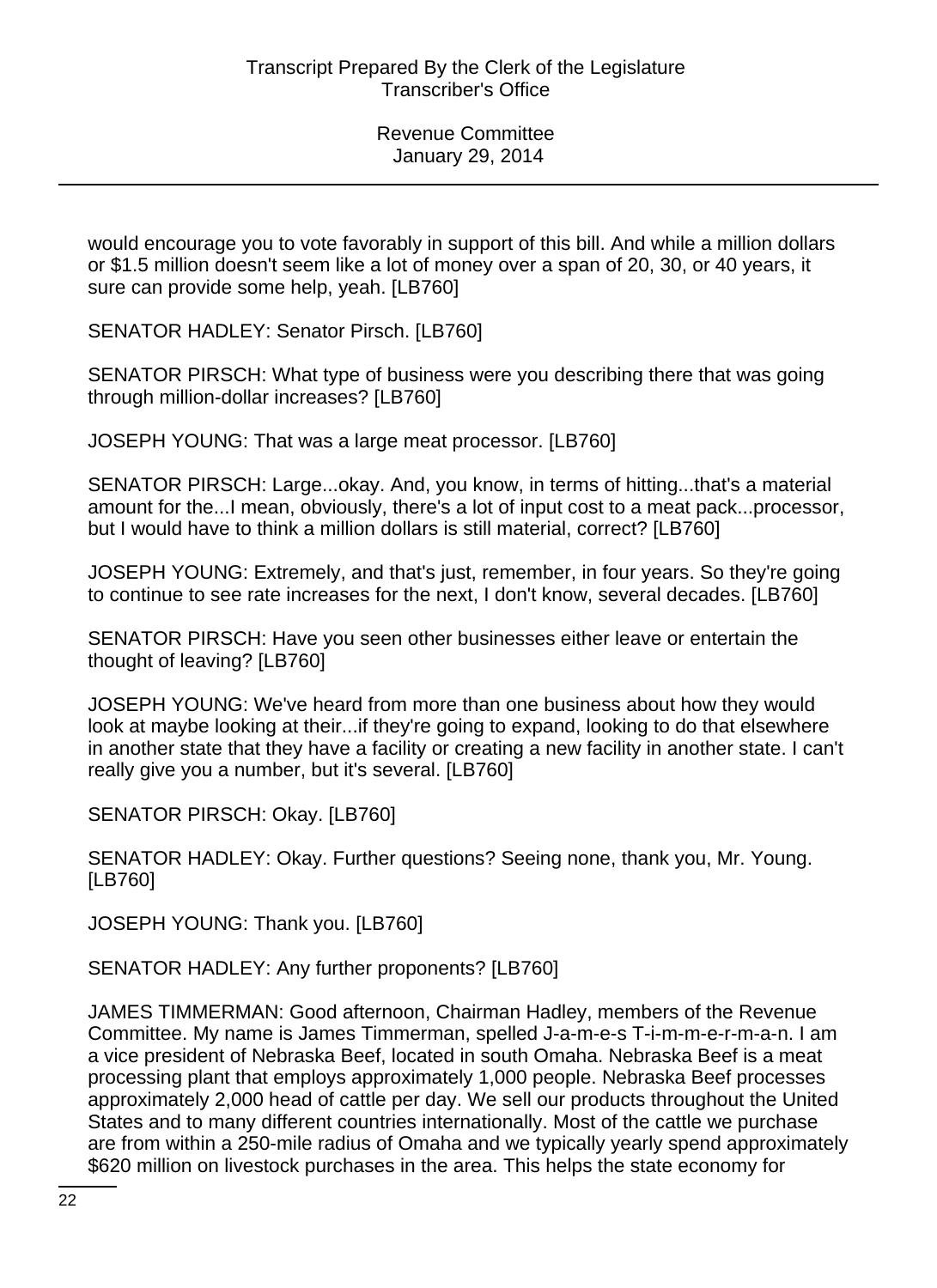Revenue Committee January 29, 2014

farmers, ranchers, and cattle feeders. I am here today representing the Nebraska Association of Industrial Manufacturers. This group was formed three years ago in order to negotiate with the city of Omaha for fair and equitable rate increases as a result of the \$2 billion to \$3 billion unfunded federally mandated sewer separation project, also called the CSO project. Our group testified in front of this committee in 2011 in support of a similar proposal introduced by Senator Mello. At the time, we were facing 50 to 100 percent increases in water rates in order to fund the project. Businesses in our coalition faced tough decisions regarding whether to keep operating or expanding our businesses in Omaha. An example we shared with the committee was the fact that the bill for the largest water user in our coalition increased by \$100,000 per month in order to fund this project. Since this time, under new leadership in the city of Omaha, we have renegotiated those inequitable rates. Although our industry remains the largest class of ratepayers for the project to the tune of millions of dollars, we feel that we are at least getting closer to pay an equitable rate. We support LB760 as another step in finding solutions to fund the largest infrastructure project in the state. Although it would likely not affect rates paid by our industry, it creates another revenue stream to help fund the project. As mentioned earlier, a University of Cincinnati study shows that in 2018 ratepayers residing in low-income areas are facing extreme monthly rate increases and will not be able to afford to pay their water bills. Perhaps the revenue generated from this legislation can go towards creating a fund for those who are unable to pay the increase. We have spent considerable time and resources researching the rate structure for this project and remain committed partners in trying to figure out what will best serve the needs of not only our industry group but all ratepayers in the CSO project. Senator Mello has been working with us every step of the way and we appreciate his support and his understanding of how these dollars affect the bottom line of residents and businesses. A quick story to put these rate increases in perspective: As a member of the meat packing industry, I followed the debate last week with regards to increasing the fines for manure spills. When comparing...although we're never a fan of fee increases for our business, when comparing a nominal fee increase for spillage to a \$100,000 monthly increase for our water bill, you can see how we have become so passionate about the CSO rate increase issue. Thank you for your time and I'd be happy to answer any questions you may have. [LB760]

SENATOR HADLEY: Any questions? Senator Schumacher. [LB760]

SENATOR SCHUMACHER: Thank you, Senator Hadley. For large, large water users that would...that are obviously burdening this system, why wouldn't you just relocate away from this system and build your own lagoon system, like they've done in Schuyler with Cargill or some of those, and be done with it? Why is it necessary to put all that volume into the existing system when it might be...is that the most efficient way to do it? [LB760]

JAMES TIMMERMAN: For us, being in the middle of the city of Omaha, it...in terms of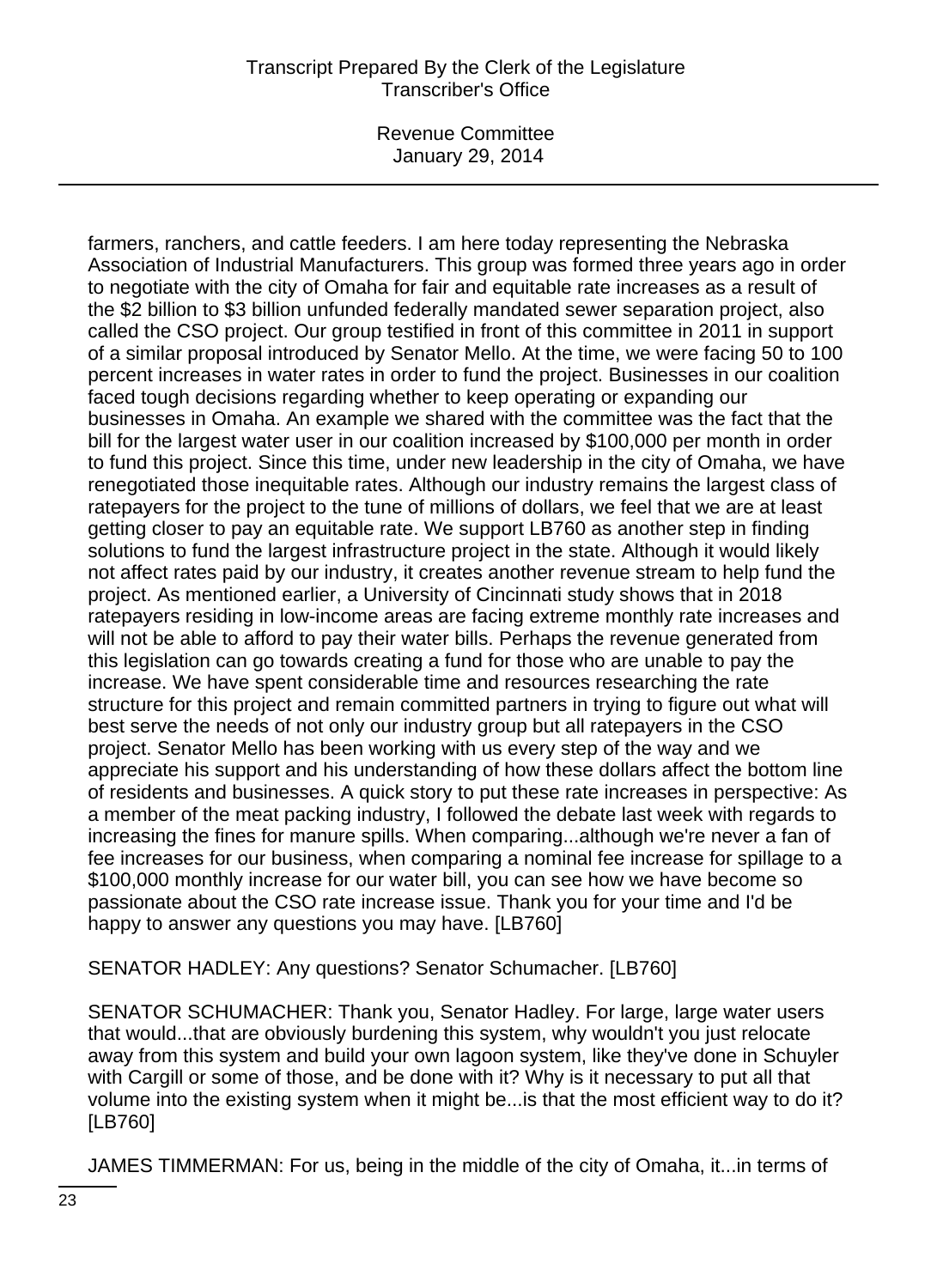land, having land available to us, at Nebraska Beef I can speak specifically--we are landlocked as to where we're at, so for us that's the most efficient way to dispose of our wastewater. Now in terms of the increases that were proposed two years ago, what the problem was is that if we were looking to expand our business, it'd be very hard for a competitive...for it competitively to stay where we are in the city of Omaha for that or to expand in the city of Omaha. [LB760]

SENATOR SCHUMACHER: Why not just move to a...30 miles west and build your own lagoon and be done with it? [LB760]

JAMES TIMMERMAN: I guess for us as a company, we're an Omaha-based company and all our employees live in south Omaha. So that's...deep down, that's where we want to stay. [LB760]

SENATOR SCHUMACHER: Okay. Thank you. [LB760]

SENATOR HADLEY: Any other questions? Senator Hansen. [LB760]

SENATOR HANSEN: Thank you, Mr. Chairman. I know that beef packers use a lot of water. Could you give us an estimate on how much water you...would you use in the course of a day? [LB760]

JAMES TIMMERMAN: Currently, I know, per month, we use 30,000, I believe, cubic feet of water each day. And Nebraska Beef pays for all their water we put...we take out from the city, but also we pay our fair rate on water we've put into the sewer system based on...we have a pretreatment facility. So the city does test us for BODs or solids, suspended solids, and biological materials we're putting in the water. So we do pay our surcharge on those, as well. [LB760]

SENATOR HANSEN: So you do treat that water even before it goes into the sewer system. [LB760]

JAMES TIMMERMAN: Correct. [LB760]

SENATOR HANSEN: We had a ratepayer thing here for residential but it doesn't have anything on it about commercial. Would you say that...have you seen this little (inaudible)? [LB760]

JAMES TIMMERMAN: I don't know. I've seen...I don't know. I have not seen the 2014. [LB760]

SENATOR HANSEN: Okay. It's pretty small amounts of wastewater for sure. It's probably not fair to ask, but is that a competitive rate that you pay as compared to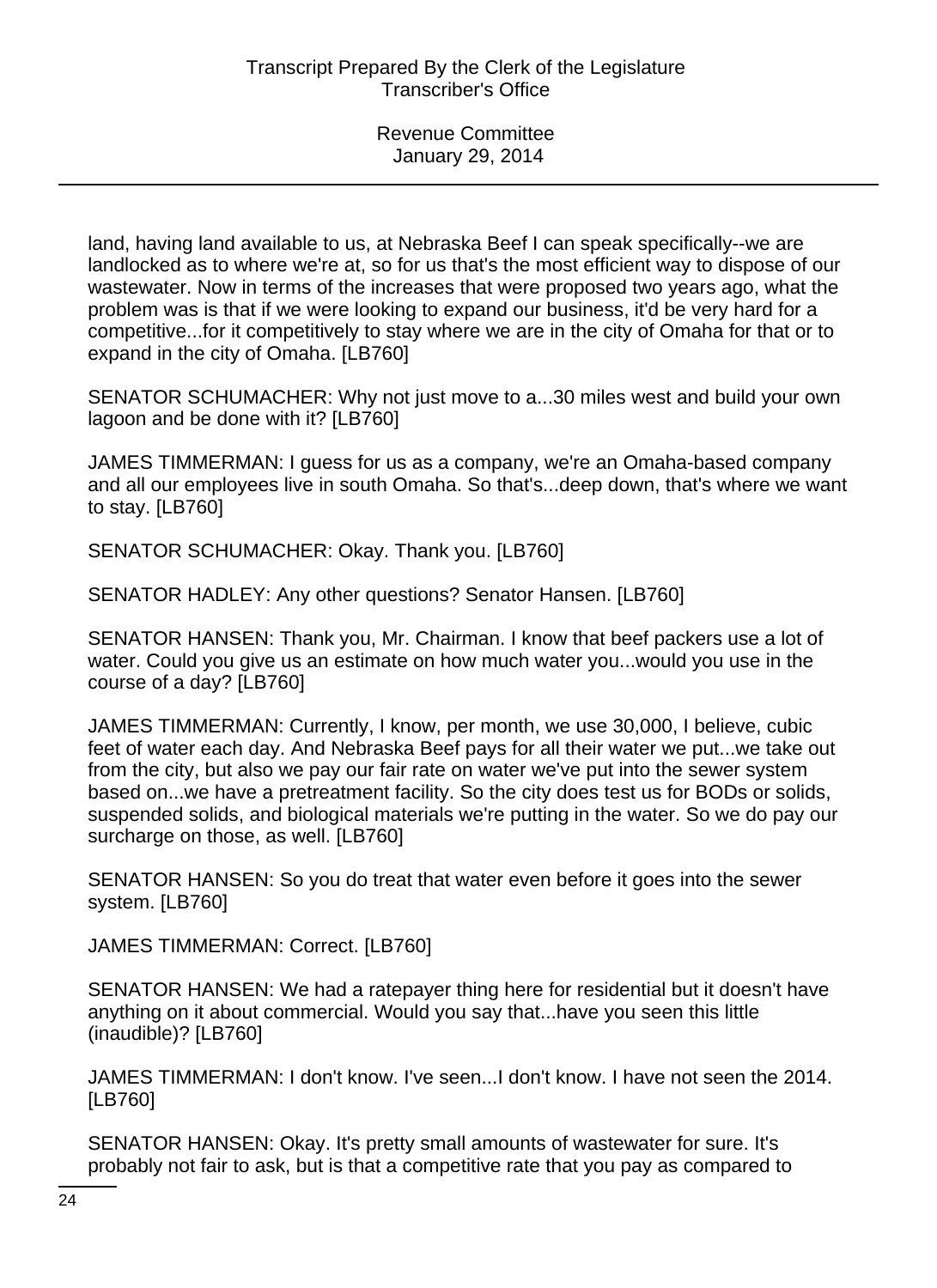residential for... [LB760]

JAMES TIMMERMAN: We... [LB760]

SENATOR HANSEN: ...you know, on every 30 cubic feet per day? [LB760]

JAMES TIMMERMAN: I would say we pay, of our fair share of what we're putting into the system, like I said, we pay for the water that we take from the city. [LB760]

SENATOR HANSEN: Yeah. [LB760]

JAMES TIMMERMAN: And we pay all the extra charges that it costs the city to clean the water. And on top of that, I believe, for this...2014 we're going to be paying maybe close--I have to look for sure--about \$10,000 in extra charges for our CSO fees. [LB760]

SENATOR HANSEN: Okay. Thank you. [LB760]

SENATOR HADLEY: Thank you. Any other questions? Seeing none, thank you. [LB760]

JAMES TIMMERMAN: Thank you. [LB760]

SENATOR HADLEY: Any other proponents? [LB760]

RICK KUBAT: Good afternoon, Chair Hadley, members of the Revenue Committee. My name is Rick Kubat, R-i-c-k K-u-b-a-t, and I'm a government affairs attorney working for the Metropolitan Utilities District. We're here today to testify in support of LB760. Many of our customers in Omaha do not realize that we bill for the city of Omaha's sewer fees, along with other surrounding cities in the Omaha metro. We remit those fees to those cities. MUD customers who live in the city of Omaha are certain to see significant increases in their sewer rates. This project will result in a financial strain not only for our residential customers but also for many in the business community. LB760 can be part of an overall solution to this difficult financial situation facing the city of Omaha. MUD, along with other municipalities statewide, would have access to grant funds for the 10 percent pool of turnback funds. Water purveyors from Alliance to Grand Island to Omaha are constantly facing changes in potable water standards dictated to us by the federal government. These changes almost always come in the form of unfunded federal mandates. LB760 would provide some financial assistance to communities throughout the state in addressing these constant financial strains associated with delivering potable water. I'm happy to answer any questions if you have any. [LB760]

SENATOR HADLEY: Any questions? Seeing none, thank you very much. [LB760]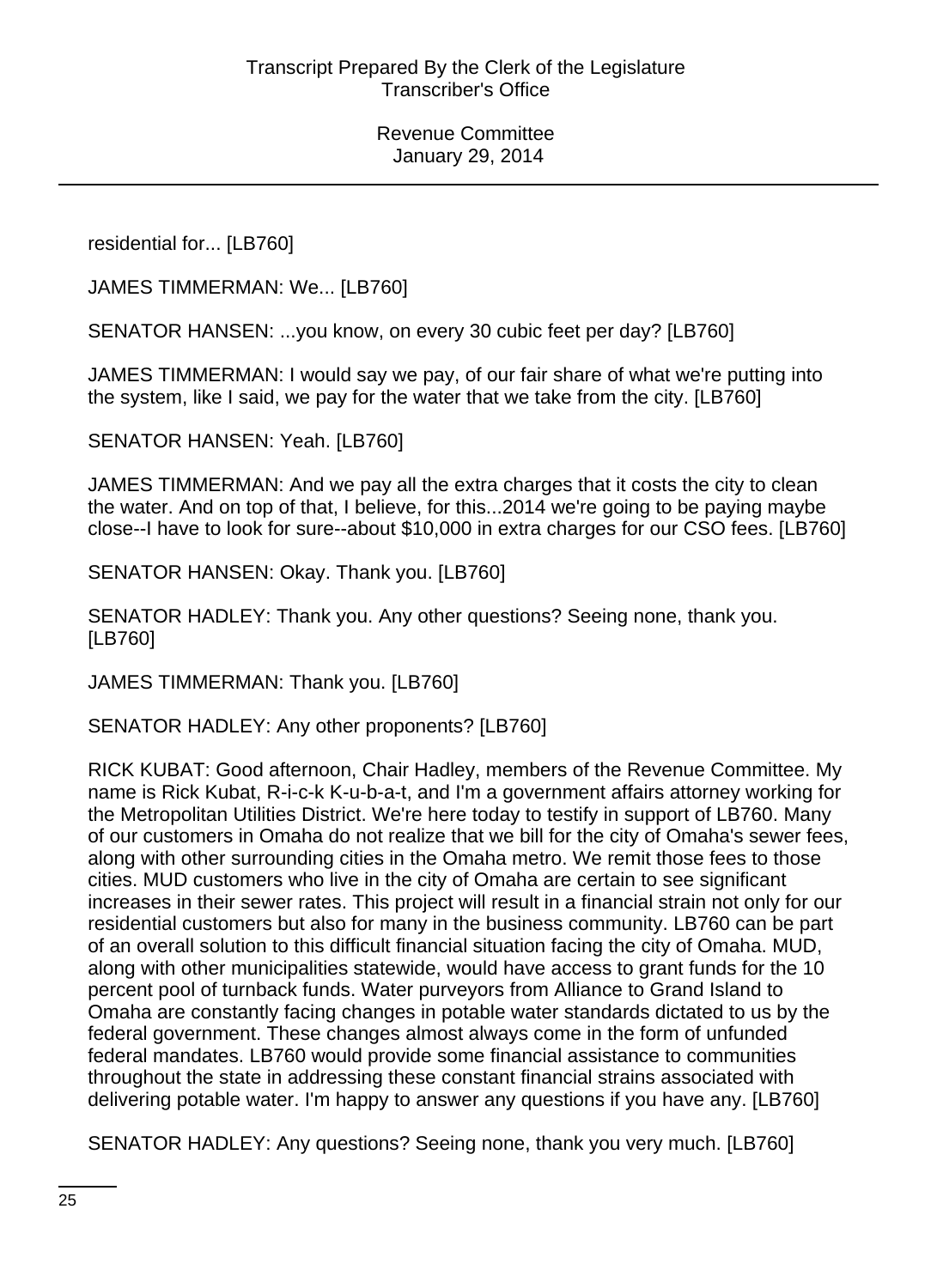#### RICK KUBAT: Thank you. [LB760]

SENATOR HADLEY: Next proponent. [LB760]

LYNN REX: Senator Hadley, members of the committee, my name is Lynn Rex, L-y-n-n R-e-x, representing the League of Nebraska Municipalities. The league strongly supports this measure. We do think this is a critical piece of the financial piece picture to try to help the city of Omaha deal with the CSO project. In addition, it does help other municipalities across the state, as well. And as you'll note in your fiscal note, roughly \$200,000 of the \$1 million is coming from local option sales tax dollars from Omaha itself. The other roughly \$800,000 would be coming from the state throwback sales tax. So we do think that this is important. There are cities all over the state of Nebraska, small and large, that have water issues that they could access that 10 percent fund. But clearly for the city of Omaha itself this, we think, is a very important piece of the puzzle for them. I'd be happy to respond to any questions that you might have. [LB760]

SENATOR HADLEY: Any questions for Ms. Rex? Seeing none, thank you, Ms. Rex. [LB760]

LYNN REX: Thank you. [LB760]

SENATOR HADLEY: Any other proponents? Opponents? Those in the neutral? Senator Mello, would you like to close? [LB760]

SENATOR MELLO: Thank you, Senator Hadley, and I'll try to address two, I think, questions that were asked, I think, of Marty Bilek from the city of Omaha Mayor's Office and Senator Harr, who asked, I think, a question, as well. Senator Schumacher, when we discussed the original concept of this bill two years ago, I tried to provide, I thought, a fairly wide picture of smaller communities across the state who have federally mandated water and sewer issues that have come forward that a majority of their funding comes from the EPA in the form of grants and/or very low-interest loans. That is the financing mechanism available to those other small communities across the state for these kinds of water mandated projects. Simply, our...LB760 provides another resource funding besides the EPA funding that's available for those communities. But I think, as Marty Grate and Marty Bilek both mentioned, the city of Omaha has been looking at other potential federal funding sources for years and the only funds that in the six years now I've been in the Legislature that the city of Omaha has been able to acquire has been federally designated the earmarks from then-U.S. Senator Ben Nelson, as well as a \$7 million essentially zero-interest loan that the state of Nebraska DEQ gave from stimulus funds back in 2009. So those are federal funds that we know have come to the project over the last six years. But the city of Omaha, because combined sewer overflow projects are just a completely different kind of project than other federally unfunded, mandated projects, there is no designated funding source for CSO projects,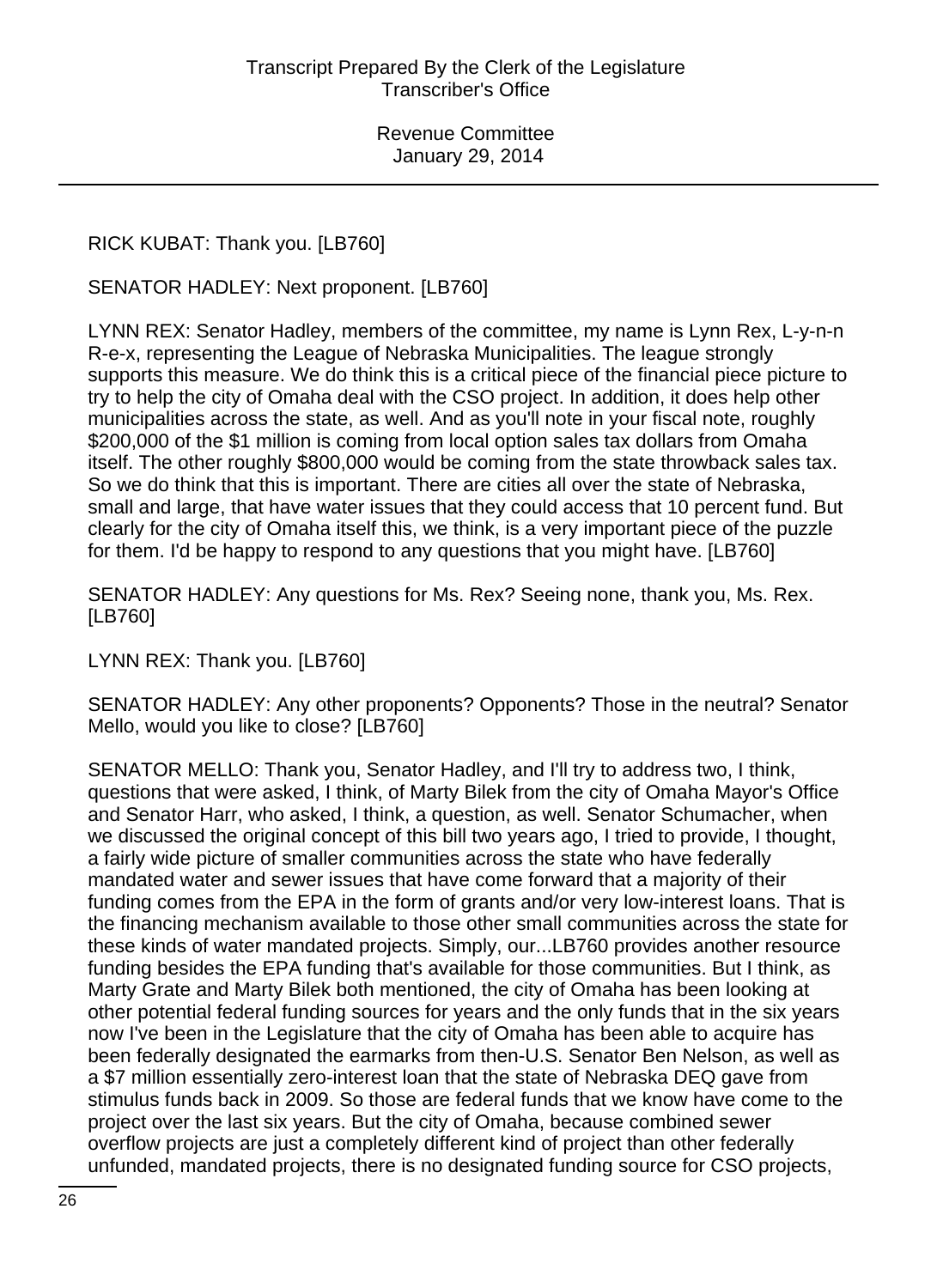Revenue Committee January 29, 2014

like other, smaller communities have different designated funding sources for lagoon repairs and/or replacement. Senator Harr asked a question in regards to not...of not wanting to support a bill that he wouldn't know what the fiscal cost or long-term cost would be, I simply would direct the committee to the LB760 fiscal note done by the Legislative Fiscal Office in conjunction with the Department of Revenue. They estimate and see a General Fund impact of \$881,000 this year of the budget. And it increases from here on out. I think that's something that for full disclosure purposes, it starts at \$880,000 but by the third year of the implementation of LB760, it's a \$1.5 million revenue loss. And to some extent, as Marty Grate mentioned, I think if we took a ballpark estimate over a 43-year period of when those bonds would be issued if we passed LB760 this year, we took a ballpark estimate of, let's say, \$3 million in state revenue, as we know that revenue will grow with future rate increases, that would generate about \$129 million for the project over the course of 43 years. You incorporate, let's just say on a conservative estimate, \$250,000 a year from the city of Omaha in respects to their local option sales tax that they have to put in, generate that over a 43-year period to pay off the bonds, and you have roughly \$10.75 million. So give or take, you're coming close I think to \$140 million over the life of the project with the...to pay off the bonds with LB760. So I think, you know, Senator Pirsch, I think, asked the question: Is this simply a nominal issue, a symbolic issue, and I'd say over a period of a \$2-billion project as we're...have already started on it, \$140 million from state assistance to a project like that I don't think is a nominal amount of money and I think is actually a fairly substantial amount of money in regards to state revenue we would be foregoing to help pay for this project in the long term. With that, as always, I understand that this committee no doubt will have some very, very significant decisions to make as the session moves forward in regards to a variety of different tax policy changes. I can appreciate the difficulty you will have in regards to what are priorities amongst yourselves and what are priorities of this committee. I believe personally that I wouldn't have brought this proposal to this committee this year if I didn't think, one, it was something that rised to the level of your consideration, if I didn't think that it, one, has a general significant impact in the future of the economy in our state, primarily, obviously, in the Omaha area. But also as we will hear, I think, as a Legislature later this session, water funding and water finance is another big issue this Legislature will consider. And coming from the state's largest city, I think it would be remiss that there would not be a proposal coming from the city of Omaha ratepayers who have to deal with a very uniquely significant water issue in comparison to other water issues that greater Nebraska is dealing with, as well. So I would urge you to consider this and I'm always willing to work with the committee on any potential changes that you would like to see with this legislation. [LB760]

SENATOR HADLEY: Senator Mello, I have a quick question, and maybe it's more of a procedural question. Would they be using these funds...would they pledge these funds then for the bond payments? [LB760]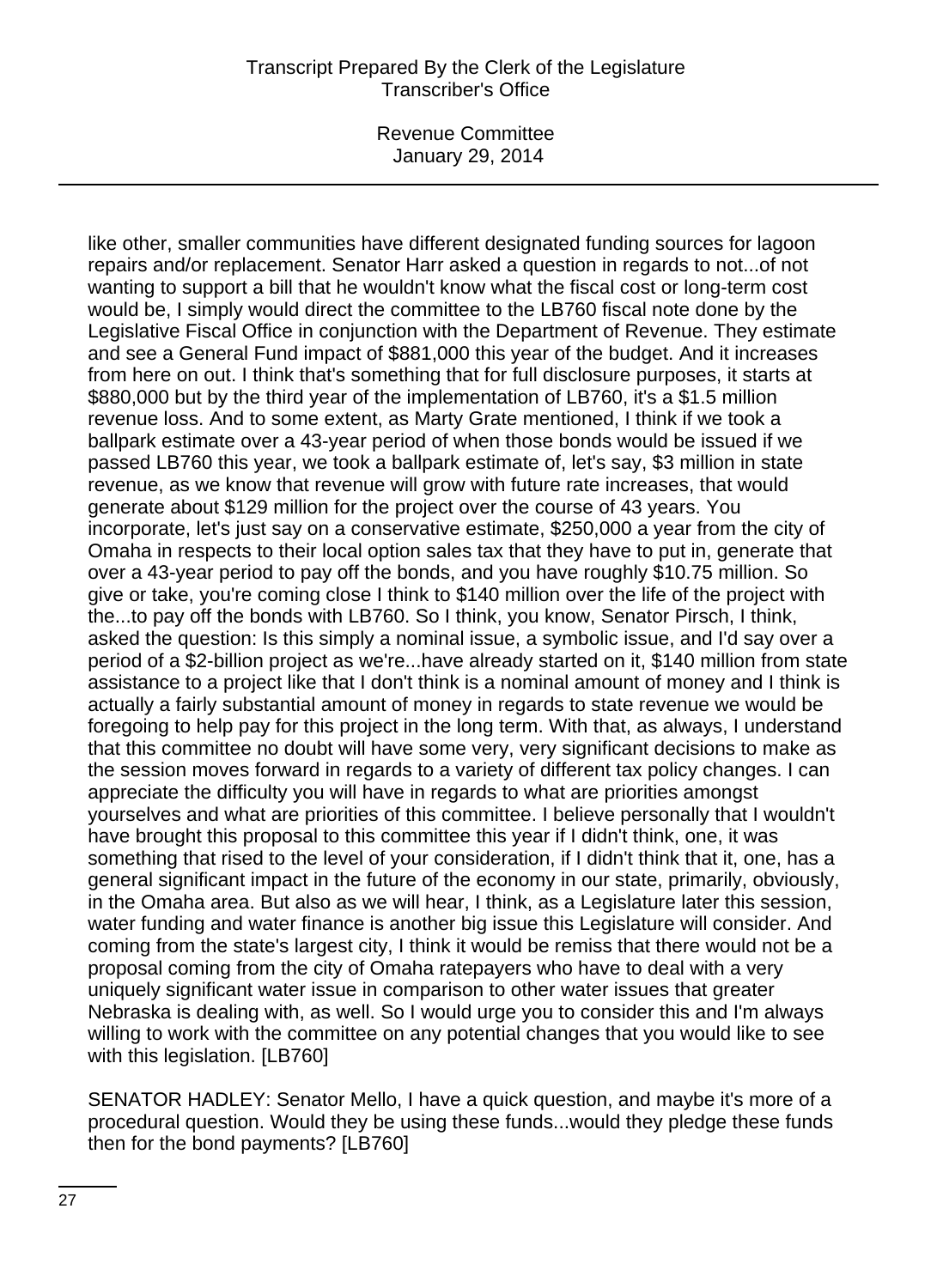SENATOR MELLO: The legislation allows them to be able to use the funds for a variety of different purposes and paying off bonds is part of what they could use the funding for. [LB760]

SENATOR HADLEY: I guess I just always wonder how the...that we can't bind future Legislatures, right? And ten years from now they can say, you know, this is \$10 million a year that we're giving out and it could go away. [LB760]

SENATOR MELLO: And what's...and they could...arguably, they could make changes to this policy into the future if this was something that we passed. I think it's a little different in comparison to the CenturyLink and the convention center component because this is...this funding can be used for a variety of purposes on an annual basis. Bond payments is just one of those components and I think it seems to be more of the more logical use of those funds if we passed LB760. But they can use the funding just directly for construction payments, as well, if that's...if that falls underneath, so to speak, the definition of the long-term control plan that we laid out in LB760. [LB760]

SENATOR HADLEY: Thank you, Senator Mello. [LB760]

SENATOR MELLO: Thank you. [LB760]

SENATOR HADLEY: With that, we will close the hearing on LB760 and I see Senator Avery is here to open on LB814. Senator Avery. [LB760]

SENATOR AVERY: Good afternoon, Mr. Chair, committee. My name is Bill Avery, B-i-l-l A-v-e-r-y, representing District 28 here in south central Lincoln. It is my pleasure to introduce LB814. I'm sure all of you know that I have spent some time over the past two years helping or trying to help the Nebraska State Parks find a sustainable funding source. It's been a priority of mine. Last year, I basically lost my priority in an attempt to help Game and Parks find the money to sustain their efforts in keeping our parks in top shape. I introduced last year LB362 which would assess a \$7 fee on all motor vehicles, and that would replace the permit system that we now have. It was not popular. It wasn't even popular with me. But I was casting about trying to find something that would provide Game and Parks with sufficient funding to do their deferred maintenance. And that seemed to me to be an option. It was not popular in the body and I understood that it would not be, but I was hoping that there was sufficient support in the body to do something and that they might find that acceptable. They did not. But there is still support in the body to do something if we can all agree on it. So I did promise to come back to the Legislature this year with a new strategy, and that's why I'm here today. And you're the lucky ones to get the bill because we had thought it might go to Natural Resources, so I had talked to every member of the Natural Resources Committee, got all the commitments I needed to get the bill out, and now I'm before you and I hadn't talked to any of you (laughter). [LB814]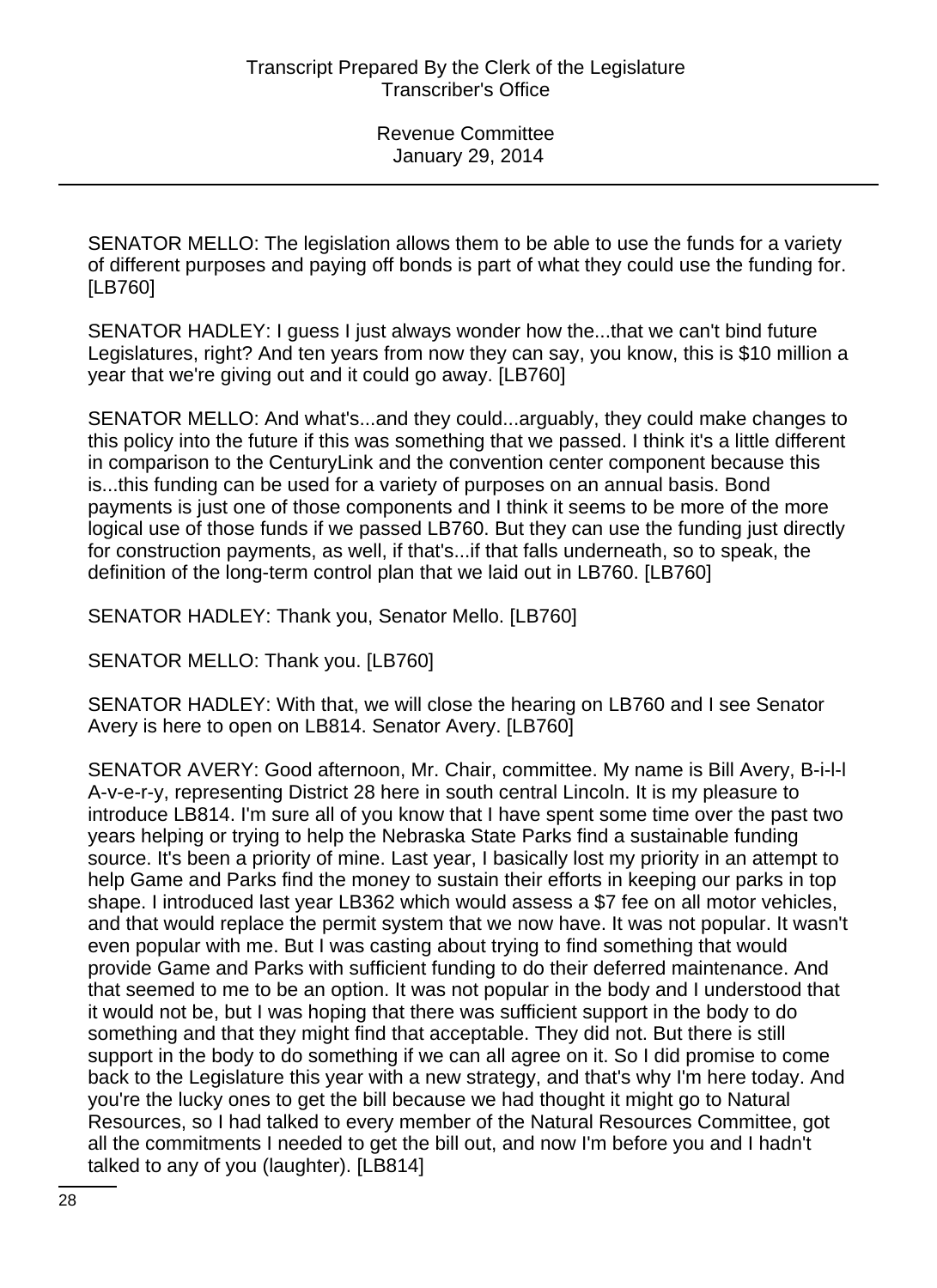SENATOR HADLEY: You know, Senator Avery, I just have to stop. You know, we do have a rule that if I kind of give you the look, that means to drop your bill in the wastepaper basket on the way out. So we just tell you about rules we have here in the Revenue Committee. [LB814]

SENATOR AVERY: Well, I'm sure I will not know what that look means. [LB814]

SENATOR HADLEY: Okay. [LB814]

SENATOR AVERY: What I'm proposing here in LB814 is to take existing sales tax from the sale of motorboats and personal watercraft and reallocate this money to a new fund that we define as the Game and Parks Capital Maintenance Fund. We anticipate, and the fiscal note confirms, that this would generate somewhere around \$2.5 million in additional annual revenue for Game and Parks. And this new fund is created so that there is no question about what the money is to be used for. It would be used for repair, renovation, and improvement of infrastructure under the authority of the Game and Parks Commission. I think it would be a travesty if we continue to ignore...I shouldn't say continue to ignore, we're not ignoring it, we're trying to fix it, but we cannot ignore the problem that Game and Parks now faces in trying to maintain our parks. They have a \$43 million shortfall in deferred maintenance and federally-mandated Americans with Disabilities Act compliance issues. About \$13 million of that \$43 million is in the ADA compliance area, and the other \$30 million is in deferred maintenance. Just to give you an example of some of the projects that need to be dealt with: a new septic system at Ash Hollow State Historical Park in central Nebraska, western-central; the ADA retrofitting of the Platte River State Park swimming pool bath house. This, by the way, is also used by the city of Louisville as their municipal pool. And the list is extensive and you can...I can get you that list if you want it, but I don't think we need to do that now. People in this state do like their parks and they use them. And the problem is that the parks have fallen into disrepair. And we saw this past summer that the parks had to...many parks had to be closed by the commission in order to free up personnel to work on some of these deferred maintenance projects. That was not very popular, but that was a very brutal reality that we needed those people to work on repairing decks and repairing plumbing in some of these facilities. So I am seriously considering this bill as a priority again, but I'm hoping that I can get it out of committee in time so that I can save my priority this time for something else. So perhaps the committee would like to take it on as a committee priority. The permit system is simply not bringing in enough money. So we need to supplement that. And what I'm proposing here is not likely to generate as much money as we would have been able to do with that \$7 DMV registration fee, but I understand the opposition to that. As I said in my opening on that bill last year, I don't like this bill. (Laugh) I'm not happy with it but I was desperate for something. There are definitions in the bill about what we mean by motorboats and personal watercraft, and you can find that. I urge you to take this as a serious proposal,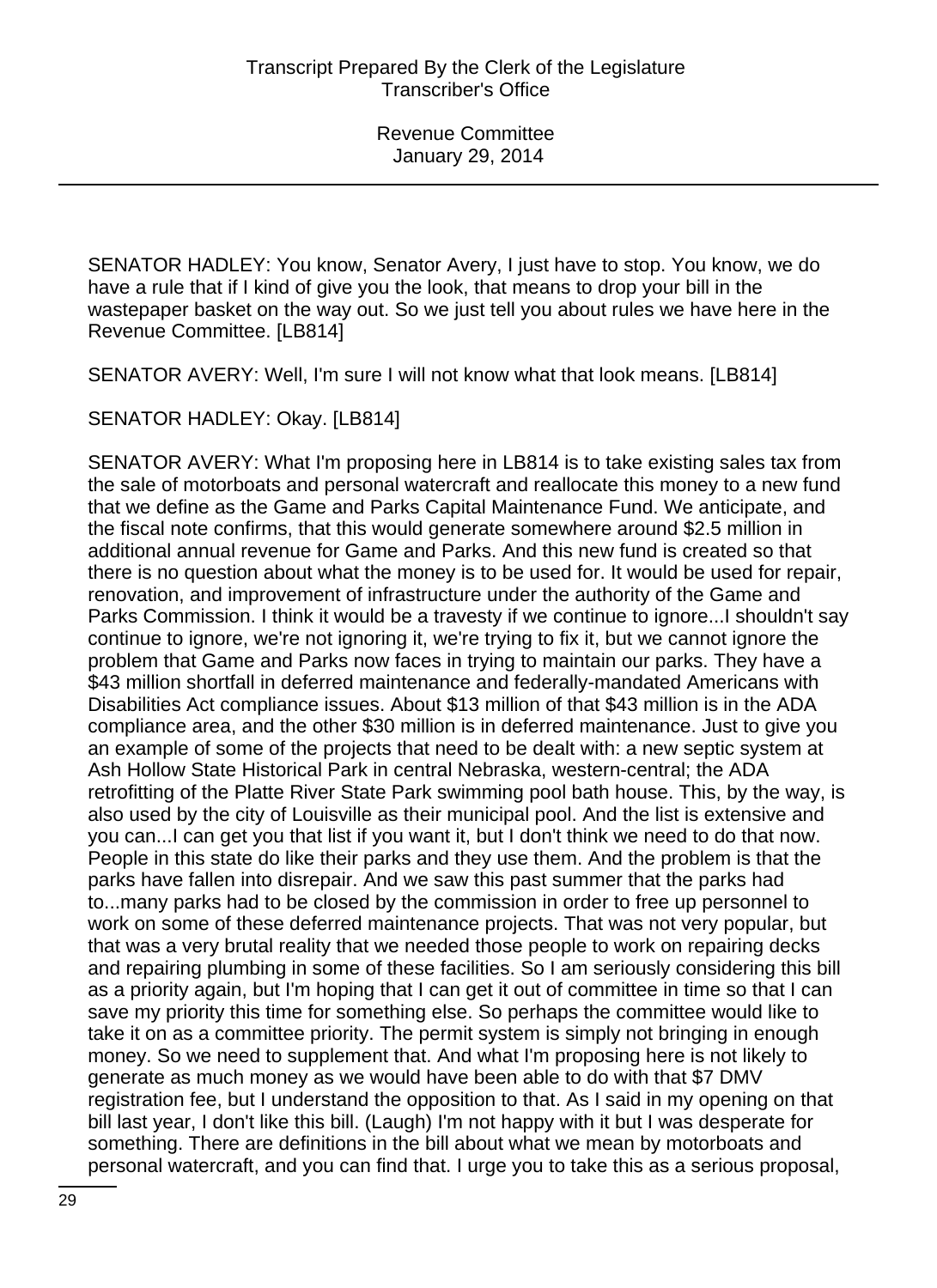that we have a number of initiatives that we're working on in other areas of legislation. Senator Hadley is helping out with a bill that does something similar to this with ATV's, all-terrain vehicles. We have a request into the Appropriations Committee for some catchup money so that we can get to work on these deferred projects right away and catch up to the point where that if we pass this legislation it'll be enough to sustain Game and Parks over a good number of years. So I do urge you to treat this favorably. [LB814]

SENATOR HADLEY: Thank you, Senator Avery. Are there questions for Senator Avery? Senator Sullivan. [LB814]

SENATOR SULLIVAN: Thank you, Senator Hadley. Thank you, Senator Avery. Now you're proposing this for perpetuity. So this would... [LB814]

SENATOR AVERY: There is no sunset provision in this. [LB814]

SENATOR SULLIVAN: Would you consider that? [LB814]

SENATOR AVERY: I would be reluctant to but if that's what it takes to get it to move, I would consider it. I don't see their funding needs going down over time. I think that they're going to need this additional funding for a good number of years, unless the Appropriations Committee is willing to dip into the General Fund to enhance their budget. [LB814]

SENATOR SULLIVAN: I had a call from an individual who's advocating for this piece of legislation who I think is on the Game and Parks Foundation. After the conversation, I got to thinking. What does the foundation fund? [LB814]

SENATOR AVERY: Foundation fund is a...let's see, it goes back...it includes people who have donated thousands of dollars, organized seasonal events and volunteer drives to help our...keep our parks clean. The foundation is an independent organization that serves as a supporter of Game and Parks facilities and programs. And I'm not sure how much they have contributed, but I am aware that it's significant and the people who support the foundation and many of the board members are some of our most distinguished citizens. [LB814]

SENATOR SULLIVAN: Thank you. [LB814]

SENATOR HADLEY: Senator Schumacher. [LB814]

SENATOR SCHUMACHER: Thank you, Senator Hadley. Welcome to the Revenue Committee, Senator Avery. From a big picture view, what we're seeing emerge in several areas, we saw it in roads this suggested, that we take our incoming revenue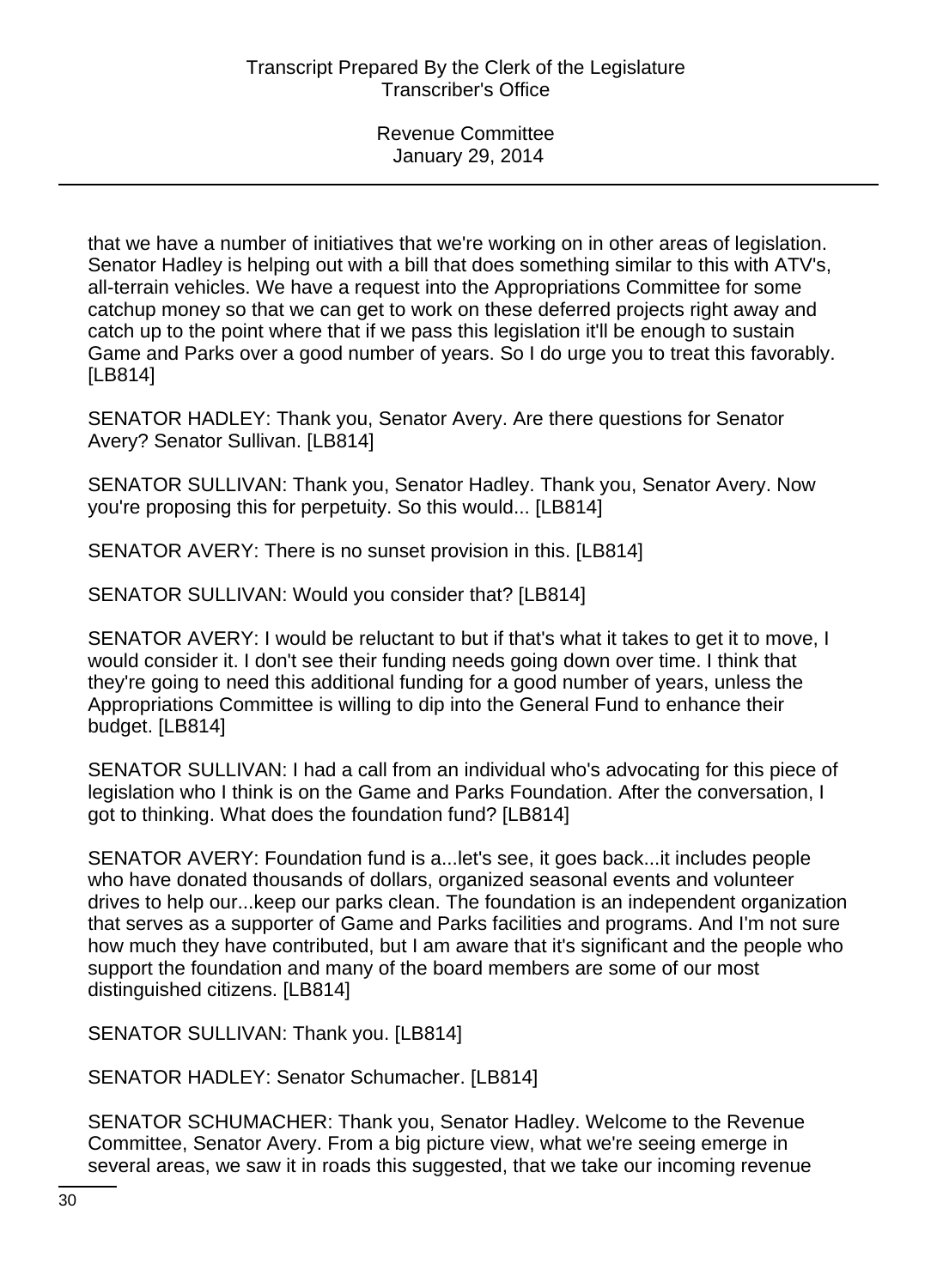stream and grab off of it for specific projects or nice things and instead of running the revenue stream into the General Fund and then appropriating it out after we make priorities. What dangers do you see with that philosophy of government where we pre-appropriate revenue streams? [LB814]

SENATOR AVERY: Yes, that's a very good question and it's one that I've struggled with, because ultimately what you're doing is shrinking the tax base. That is not the best way to go about funding programs. I have said this many times though, we...in Nebraska, we want to do the right thing and we want to have our parks well funded. But we want to find a way to do it on the cheap. And you can't always do good things and things that are worthy on the cheap. And we've had in the past I would say that Game and Parks have been underfunded by General Fund allocations, and that's been in good years and bad years, so that they've gotten themselves in a hole where you've got this \$43 million backlog of deferred maintenance, and it just really cannot continue. Some people have written to me and said, well, what we ought to do is sell our parks. Well, I suppose we could sell our parks and get out of the business altogether of providing that amenity to our citizens. But I don't think that would contribute to the good life in this state. [LB814]

SENATOR SCHUMACHER: Thank you, Senator. [LB814]

SENATOR HADLEY: Senator Hansen. [LB814]

SENATOR HANSEN: Thank you. Senator Avery, I thought I'd bought our last boat and I thought my wife had bought her last personal watercraft, but if you can get this thing passed I would certainly consider buying a new boat and paying the sales tax to Game and Parks. I really appreciate our state historical parks and our, you know, our parks with lakes on them. It's a great recreation to the state of Nebraska, especially out, you know, in the middle of the state where we can't get to Omaha and we can't get to Denver real easy, but we can always go out to the lake and get sunburned and have fun, so. [LB814]

SENATOR AVERY: That's a beautiful lake you have, too, but I would insist on being invited out for a ride. (Laughter) [LB814]

SENATOR HANSEN: You pay half the sales tax. [LB814]

SENATOR AVERY: And state. [LB814]

SENATOR HANSEN: Thank you. [LB814]

SENATOR HADLEY: We could make it a threesome, you and I and Senator Hansen on a... [LB814]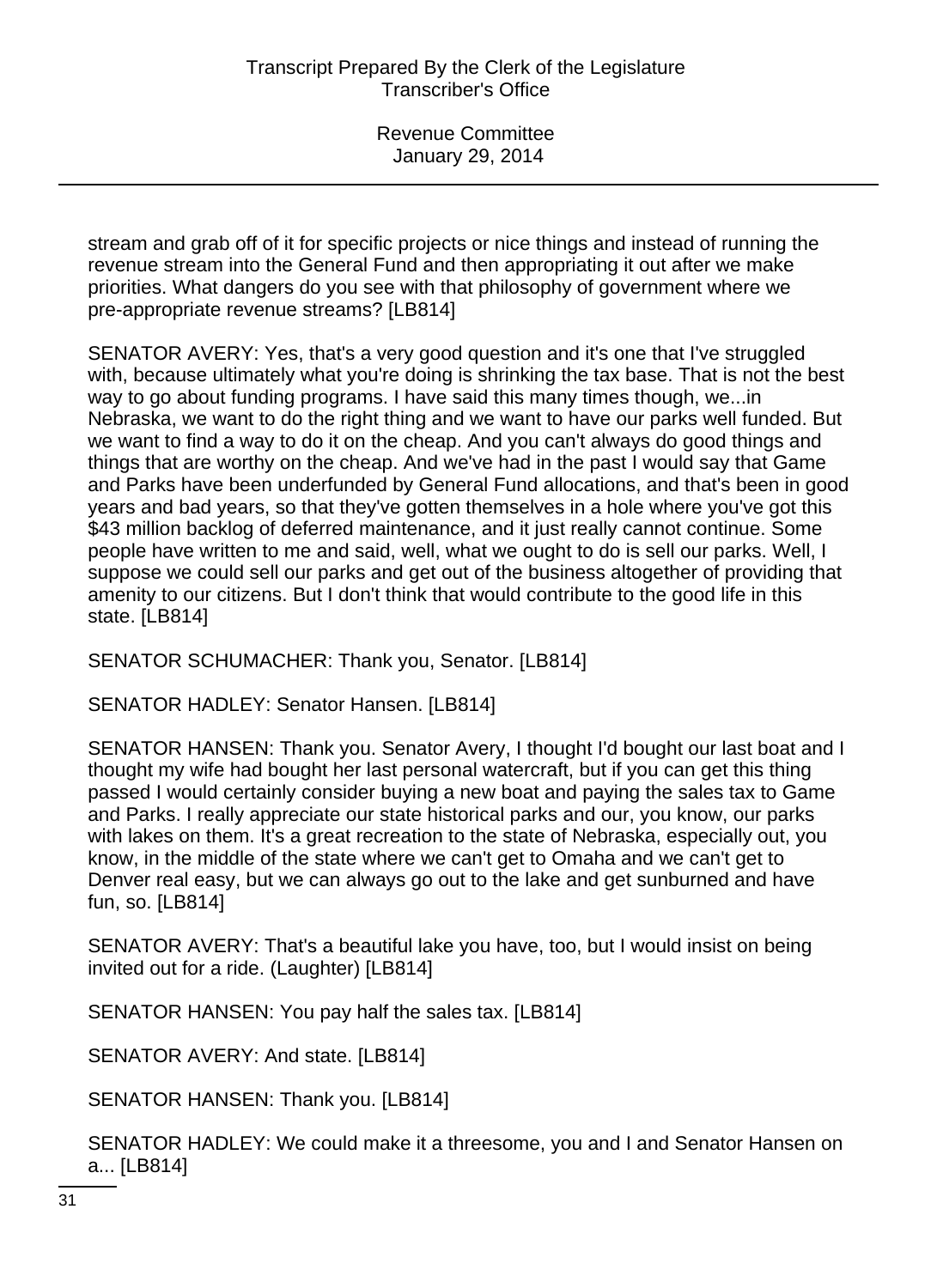SENATOR AVERY: Yes. [LB814]

SENATOR HADLEY: ...personal watercraft. [LB814]

SENATOR HANSEN: No, no, no, no. [LB814]

SENATOR HADLEY: That picture doesn't seem to fit, does it? It would be a submarine watercraft. (Laughter) Any other questions for Senator Avery? Thank you, Senator Avery. Are you going to stay for closing? [LB814]

SENATOR AVERY: I have an Exec Session in the... [LB814]

SENATOR HADLEY: Okay. [LB814]

SENATOR AVERY: ...my other committee and I've got to get back. Thank you. [LB814]

SENATOR HADLEY: Thank you. The first proponent, please. [LB814]

ROGER KUHN: (Exhibit 6) Good afternoon. My name is Roger Kuhn, it's R-o-g-e-r K-u-h-n. I'm division administrator representing Nebraska Game and Parks Commission. First of all, please allow me to thank Senator Avery for introducing this legislation, LB814. I appear before you today in support of LB814. Nebraska's park system, just to give a little background, has existed for nearly a century. The first state park was established in 1921, and that was Chadron State Park in northwest Nebraska. Over that time during its existence, it's touched literally millions of people, but is in need of financial reform if it is to continue to serve Nebraskans at a level that they deserve and expect. LB814 provides an opportunity to make a significant difference in Nebraska's future and quality of life for all Nebraskans. We're spread out through the entire state. In 1978, the Legislature had the foresight and vision to create a new funding model for state parks, and that was primarily for the operation of state parks, and that was the park permit. As I said, established in 1978. It was a good funding model for the past 36 years. We continue to use it. It's our primary revenue stream that we rely on. It generates the most revenue for the park, from other user fees, etcetera, lodging, camping, so forth, the park permits number one. However, this funding model does not create enough revenue to keep up with the ever-growing maintenance needs of today's park system and what we face. This model has served us well for those 36 years, but with an aging park system and new expectations, standards, and mandates that we need to meet, we face an array of challenges. We haven't ignored these challenges. In recent years, we've taken a number of steps to find ways to implement a means to attack our needs, our deferred maintenance needs. We've privatized. We've consolidated. We've transferred park properties to local political subdivision and communities. You heard Senator Avery mention we've even implemented seasonal park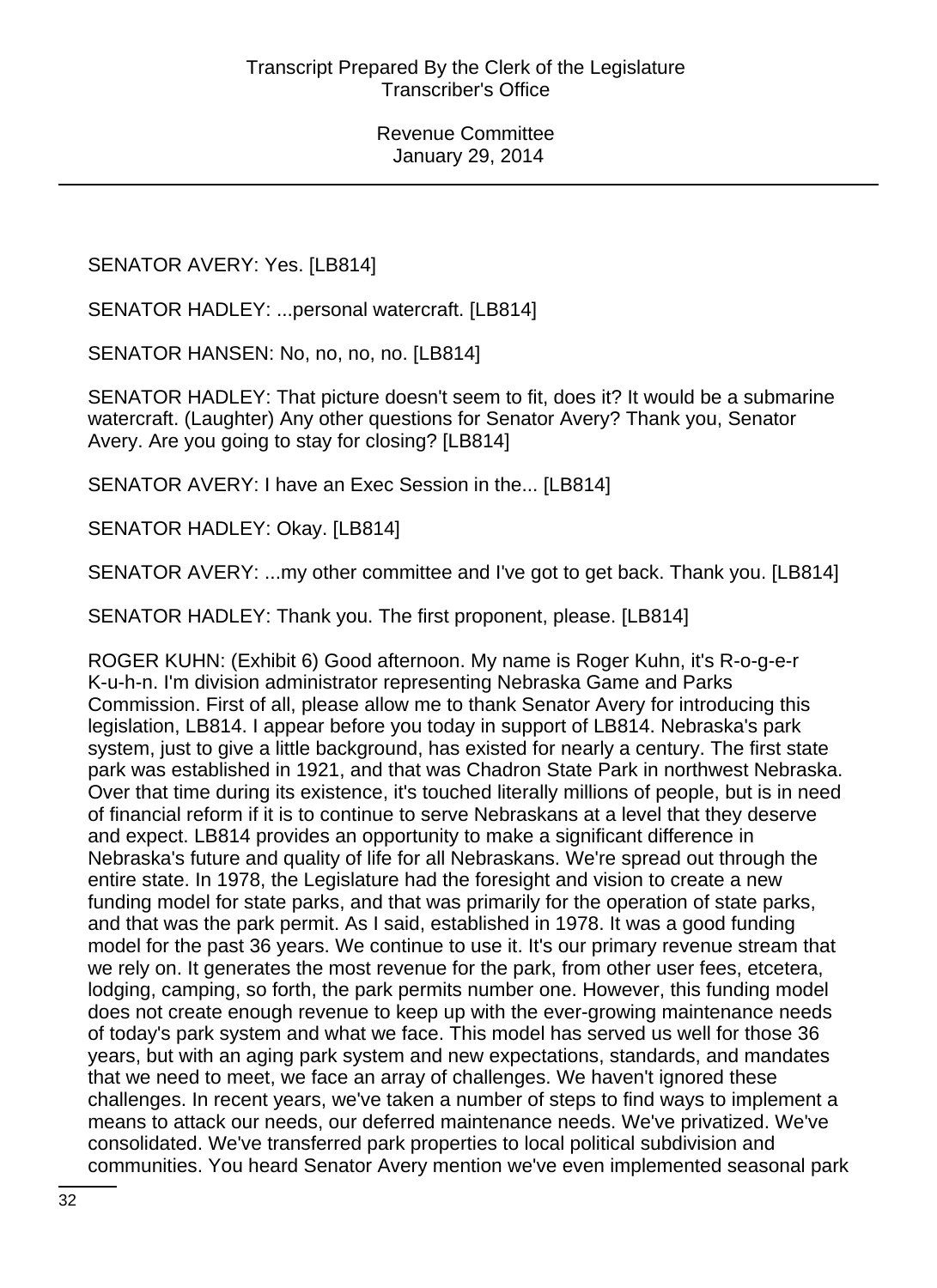Revenue Committee January 29, 2014

closures to dedicate funds to attack our deferred maintenance needs. But in spite of those efforts, we still don't have enough money to be a sustainable state park system into the future. LB814 provides a way to help us, to assist us, be sustainable down the road. And it provides several benefits. I've mentioned it once or twice already, but sustainability is very important. The \$2.5 million annually that this bill is estimated to generate will assist in sustaining a quality state park system by helping maintain our parks into the future so we can continue to serve the millions of park visitors that we serve annually. They can be guaranteed a safe, clean, and healthy setting for their family and friends and themselves. Social benefits. Don't underestimate the value of social benefits that the park system offers. In today's world and hectic lifestyle, the ability to get out promotes a healthy lifestyle, both physically and mentally. Our state parks provide quality outdoor recreational opportunities that encourage families with kids to get outdoors and offer an alternative to take a break from the machines they spend too much time behind, whether that's cell phone, DS's, etcetera. This will encourage more Nebraskans to enjoy the parks knowing they are well maintained and are in a safe, healthy, and functional place to enjoy and spend quality time with family and friends. The other benefit LB814 provides is financial benefit. Tourism is a major industry in the state of Nebraska as it is throughout the nation. In fact, tourism is recognized as the third largest industry in the state of Nebraska. State parks make up over half of the 20 top tourist attractions in Nebraska. Therefore Nebraska's state park system is generally recognized as the major component for the backbone when it comes to Nebraska's third largest industry. Investing in our state parks system through a dedicated funding source, like LB814, enhances the tourism industry in our state and, therefore, pays great dividends for Nebraska. This is simply a wise investment from an economic and financial point of view. According to a recent study, the economic impact for Nebraska from our state park system was calculated to be nearly \$750 million. An injection of money like LB814 that it offers will put people to work to tackle the deferred maintenance infrastructure and the ADA projects that we need to do. Contractors, consultants, construction companies, etcetera, would be hired to do the work, thus, creating jobs and economic stimulus throughout the state, all across Nebraska border to border. We have properties all over the state. We hold, the Legislature holds, the future of our state park system in our hands. By passing LB814, we can have a reliable funding source that will assist us to sustain a quality park system into the future. Without financial reform, the future of our state park system is not bright. Game and Parks is charged with the responsibility of operating and maintaining our state park system. To meet this responsibility, we must consider means and methods that allow us to carry out this responsibility successfully and responsibly. LB814, again, provides one way to do that. To better understand the situation that we face, one needs to know the scope of the responsibility. The state parks system is comprised of 79 park areas that encompass nearly 140,000 acres and has over 1,600 buildings, over 800 miles of roads, over 11,000 camp sites, over 300 boat ramps and docks, 95 playgrounds, over 500 septic systems, over 200 wells, over 280 bridges, 8 water towers, 6 swimming pools, and hundreds of miles of water, sewer, and electrical lines that zigzag through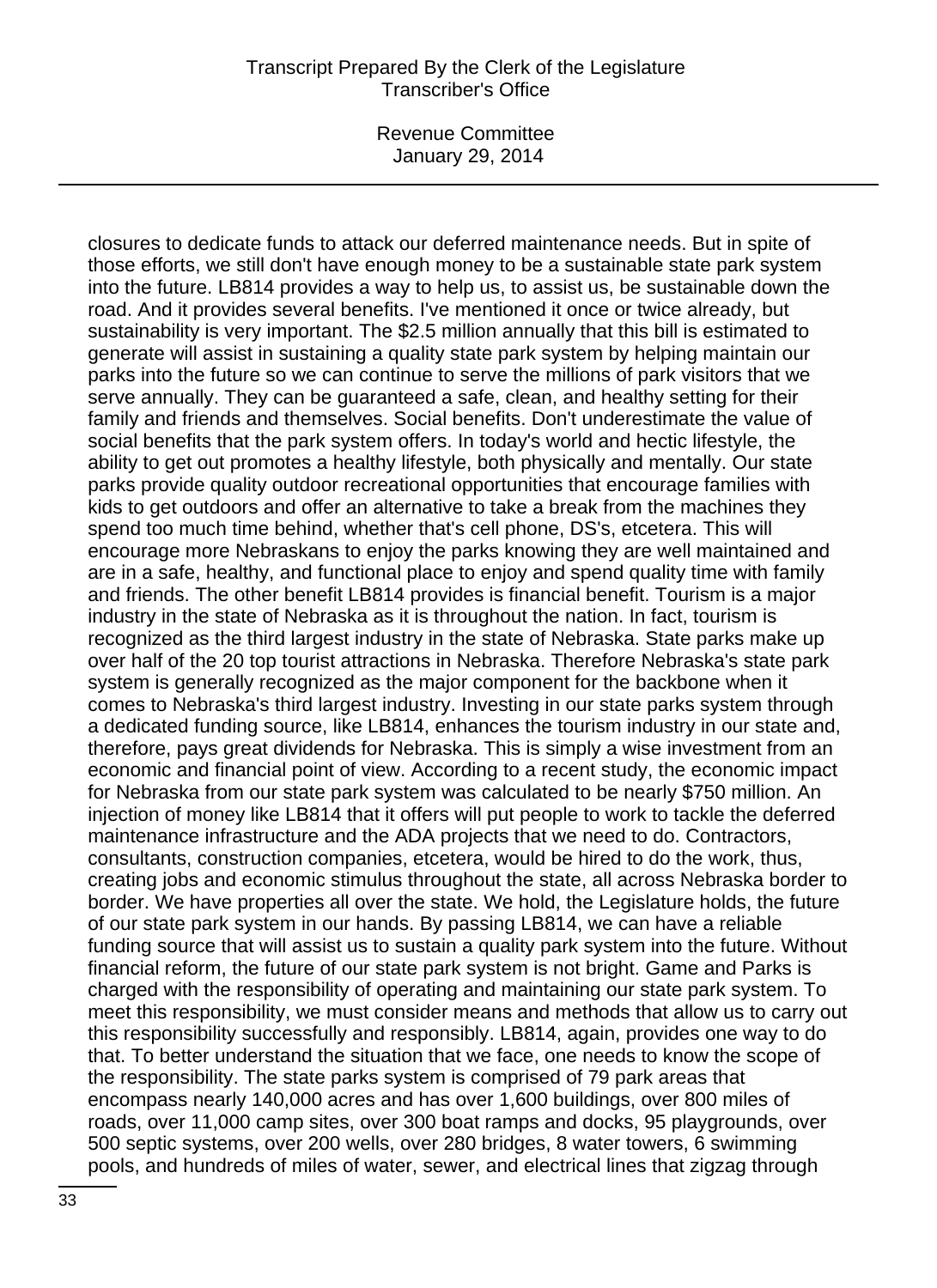Revenue Committee January 29, 2014

the 79 park areas. These are just some of the infrastructure items that must be operated and maintained day after day, year after year, decade after decade. Our current model of how we fund the state parks is not sustainable given that challenge. We're faced with an aging park system that currently is estimated to have nearly \$30 million of deferred maintenance needs and facing approximately \$13 million of Americans with Disabilities mandates. That adds up to \$43 million of needed support. This includes items such as electrical distribution systems, water systems, sanitation systems, shower/latrines, roofs, windows, the ADA requirements I mentioned. Also environmental requirements, mandates that are new in the last several years: erosion, bank stabilization, silt, boat ramps, swimming pools, fire and flood restoration, to name a few items that we're challenged with. These are items that our current funding model, again, cannot take care of. The park permit related user fees was created to assist in the day-to-day, month-to-month operation of the park system, such as garbage, fuel, utilities, chemicals, preventative maintenance, customer service, janitorial needs, grounds keeping needs, etcetera. It does not provide enough funds to tackle the major infrastructure replacements of an aging park system. Understand the park system is getting older everyday. These needs keep mounting. If LB814 is not passed or a funding alternative or supplemental funding program for the parks, we will be faced with continued growth of our deferred maintenance needs and the ADA mandates and environmental mandates I mentioned, therefore, potentially we face lawsuits, fines, we have park areas with reduced services, inadequate and unsafe facilities, and fewer opportunities for the people that we serve. Historical parks, and Senator Hansen touched on it, especially are unique challenge that cannot financially sustain themselves. They don't have cabins. They don't have campgrounds in them. You can't replace the siding of Buffalo Bill's ranch home with vinyl siding. So when you do have to maintain these facilities, it's very expensive. It's custom-type work. Without some additional financial support, these cultural and educational treasures will deteriorate and fall into disrepair that could threaten the integrity of important pieces of Nebraska's heritage and history. Thanks and I will try and answer any questions that you may have. [LB814]

SENATOR HADLEY: Are there questions for Mr. Kuhn? Senator Hansen. [LB814]

SENATOR HANSEN: Thank you, Senator. Roger, could we get a list of that...you read off a lot of things that the parks comprise, could we get a list of that, I mean, or your whole testimony, either one? We can get a page to duplicate it. But I'd sure like to see a list of that, you know, the acres you had. You had 79 parks, and then I lost track of what you were saying. [LB814]

ROGER KUHN: Yes. [LB814]

SENATOR HANSEN: I got pretty far behind on that, but. Again, I am really concerned about our state historical parks and the funding of those. You know, there's a lot of difference between Buffalo Bill State Park and Arbor Lodge State Historical Park, where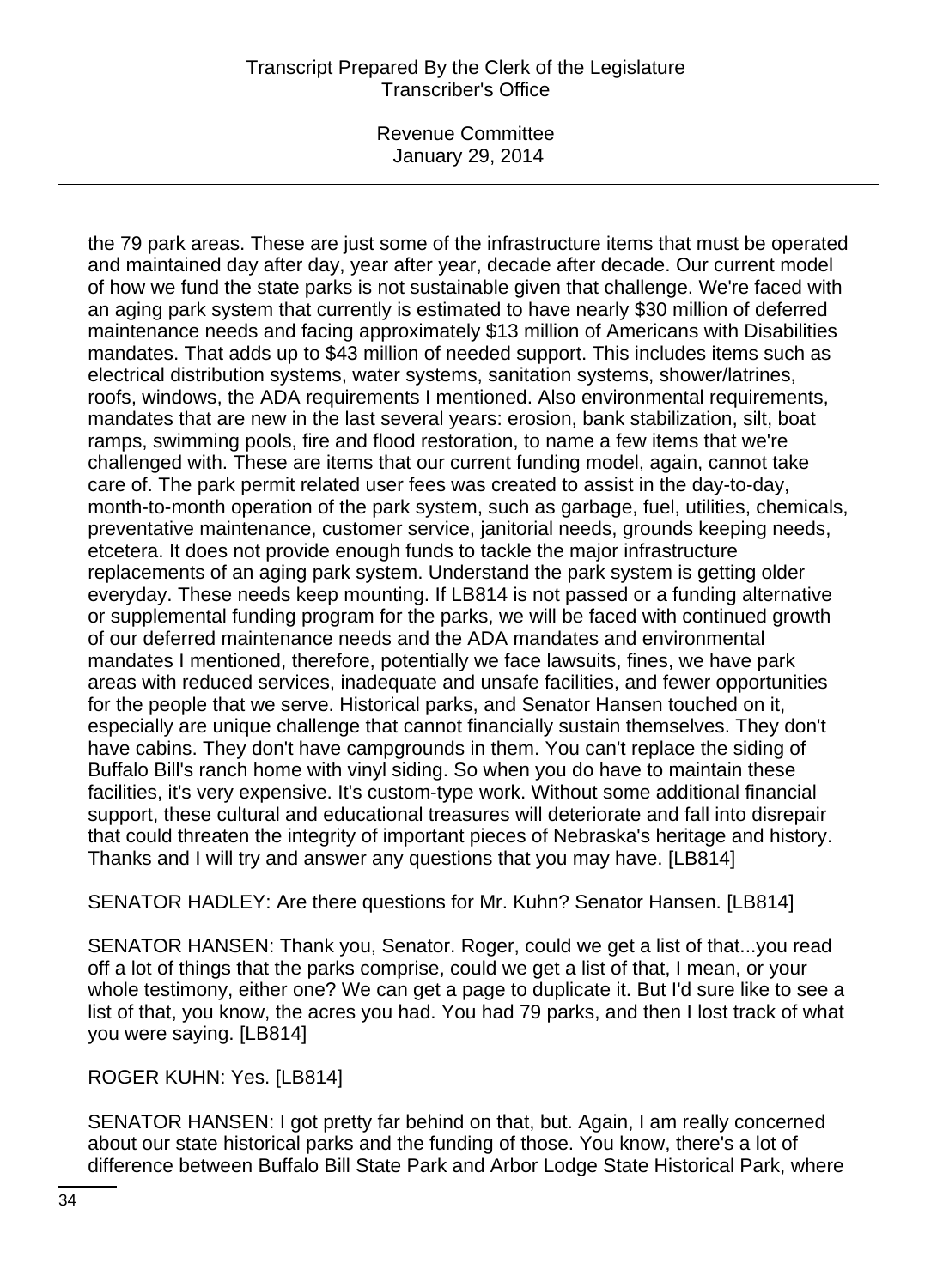they have the funding revenue of the restaurant and alcohol for sale year-round and a cafe and rooms to rent and parking spots to rent. And Buffalo Bill's barn and house and spring house and that's about it, but it is something that's really important to my part of the country and we want to see that maintained somehow. I don't know whether it ought to be turned over to the city or the State Historical Society. I don't know what, but we're going to have to find out some long-lasting revenue source for all our state parks, not just all the state parks, the state historical sites. That's the ones I'm worried about. [LB814]

ROGER KUHN: Yeah, and we have partnered with local political subdivisions. I mean, one example, a very recent example was the transfer of Champion Mill State Historical Park and Rec Area to Chase County. That just happened last session. That was a bill that Senator Christensen introduced that passed. And so where there's willing partners, we've always been open to sitting down with partners. We've done that quite often. When we...when last fall the closure of the 29 park areas happened to dedicate those resources or rededicate those resources to help with our deferred maintenance needs, you know, there was a lot of kick back from there. It's a good and bad thing. It's good that people showed their love and support for their state parks, especially local communities that they impact; it was bad from the standpoint the PR wasn't always very good. However out of that, out of the 29 park closures last fall, there were 12 different partners or communities that stepped forward to step in to assist in operating those parks for various reasons. So that showed the support that Nebraskans have for their state parks. So that was the good side of it I guess. [LB814]

SENATOR HANSEN: That was the good side. And it happened in North Platte too. [LB814]

ROGER KUHN: Yes, it did. Correct. [LB814]

SENATOR HANSEN: Thank you. [LB814]

SENATOR HADLEY: Senator Sullivan. [LB814]

SENATOR SULLIVAN: Thank you, Senator Hadley. Thank you, Roger. Since we're on the topic of historical parks and good old Fort Hartsuff, but have you explored out there, particularly the possibility for lodging in some of these historical parks? Because there's that opportunity out at Fort Hartsuff, isn't there? [LB814]

ROGER KUHN: Yes. We have discussed the opportunity for lodging at our historical parks, Hartsuff being one of those places. Part of the situation there is, you know, putting a pencil to what the revenue projections would be to do that versus the expenses to start it up, get it ready for occupancy for overnight guests. Then the housekeeping needs, the maintenance need, the utility needs, and trying to put a pencil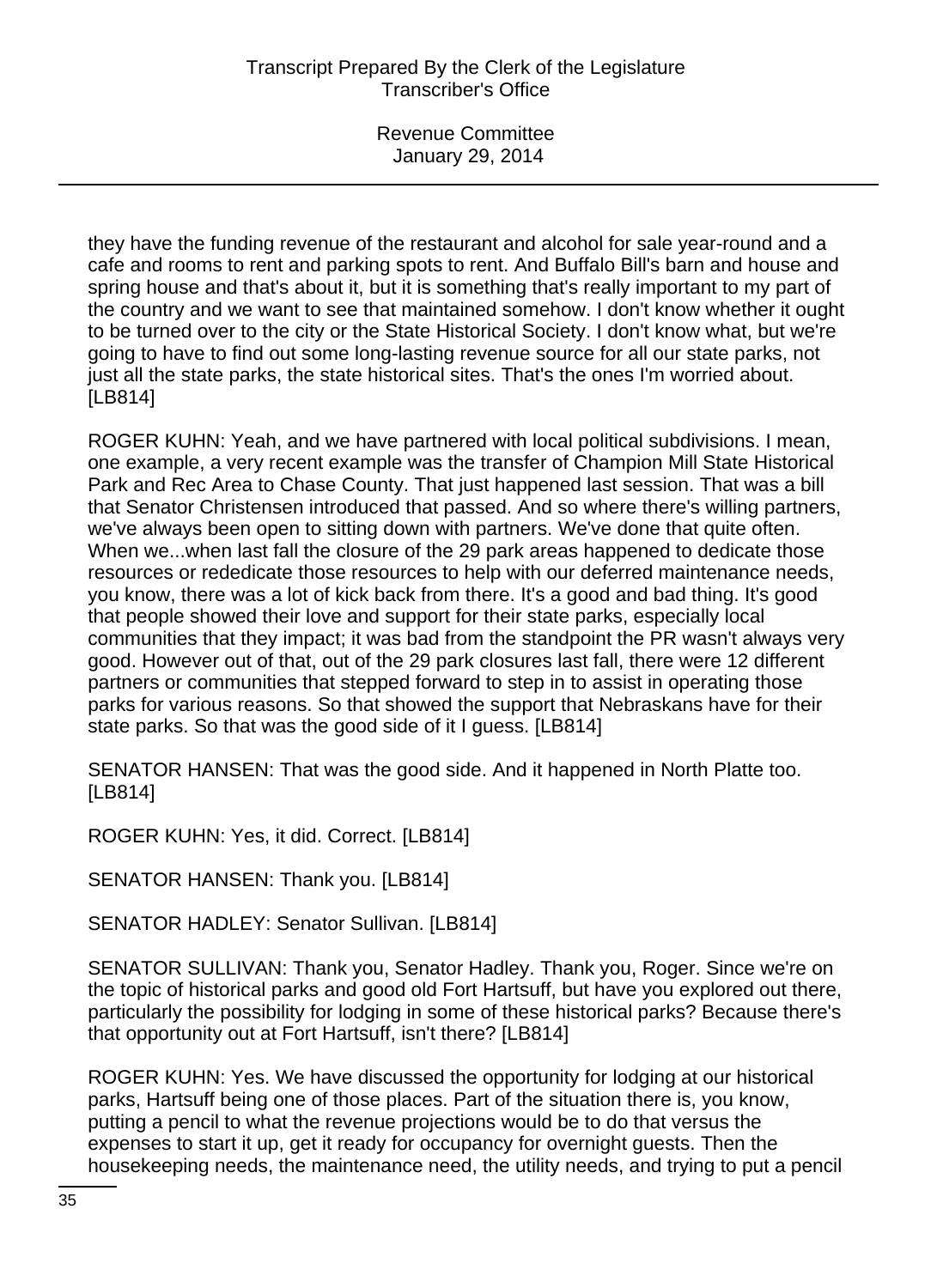to that. But looking at ways to generate revenue or other uses is something we certainly do. And in your district, Hartsuff is a great example of consolidation that we implemented there. We have Calamus State Recreation area near Burwell, and then near Elyria, we have Fort Hartsuff. And we used to have a park superintendent over each of those park resources, and through budget demands and challenges we consolidated those two parks with one superintendent, reduced one staff person. But that, that partly is in...lies what the problem is. You know, you got less people or less resources to maintain these facilities when you start doing those things. So we're working hard to keep all the parks open and viable, but we're in a position where the future, like I said, is not that bright unless we find some alternative funding to support some of these needs in parks, but. [LB814]

SENATOR SULLIVAN: You probably heard my question of Senator Avery with respect to the foundation. Could you elaborate on what kinds of roles they play in supporting the parks and does that relate to maintenance in any way? [LB814]

ROGER KUHN: No, not really. Nebraska Game and Parks Foundation is a 501(c)(3) organization. It was created in 1983, and the mission of the Game and Parks Foundation, it's a private organization, is to support primarily the development of the state park system in Nebraska. And, you know, over the years they've done a lot of great things for Nebraska, a lot of great projects that have served, you know, millions of people in our parks system. Without the help of the foundation, a lot of those things would not happen. I could give you a lot of examples, but it's statewide. I mean, the reconstruction of the buffalo barracks at Fort Robinson is an example. Mahoney State Park is an example of the foundation's help. Bowring Ranch State Historical Park. A lot of the historical parks has been the benefactor from the foundation. Visitor centers at Rock Creek Station Historical Park, Ash Hollow Historical Park, Fort Atkinson State Historical Park, all those were funded by donations, private donations, literally millions, tens of millions of dollars. And so they've been a very good organization. However, you know, some of their feelings are, you know, we can help with the development and donations for projects within the Game and Parks Commission, but they feel to some extent the maintenance should be the responsibility of the state, you know, the operation and maintenance of those facilities once those dollars have been invested. And, overall, we've done a good job at that. But it's an aging park system, it's an aging infrastructure. And, you know, last year I know with LB362 there were questions about, you know, alternative funding, what are alternative funding ideas. And I'm going to hand this booklet out at the end of my testimony. This is a document that we put together in reaction to the legislative resolution that was adopted last session. This was submitted to the Natural Resources Committee in December at that hearing. So I'm going to give you all a copy. But it's a great educational piece to talk about alternative funding ideas, what we've research. And...but today what we have is LB814 to help with this issue. And so the foundation has done great, great work, has raised millions of dollars. They're very supportive, but I don't think you can rely or expect them to provide all the funding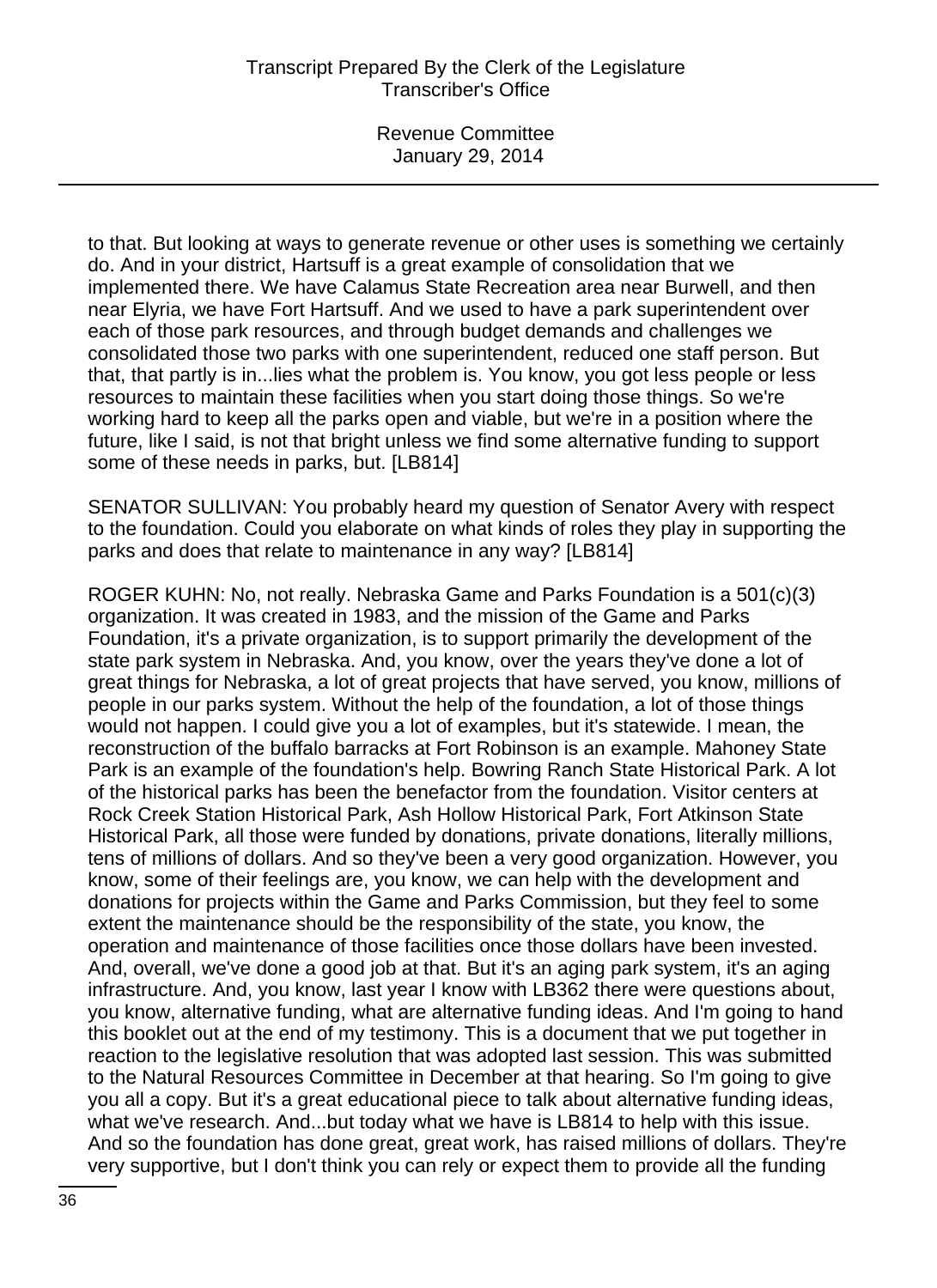for the maintenance of all these facilities throughout the state that, you know, in that capacity, so. [LB814]

SENATOR SULLIVAN: Thank you. [LB814]

ROGER KUHN: Yep. [LB814]

SENATOR HADLEY: Senator Schumacher. [LB814]

SENATOR SCHUMACHER: Thank you, Senator Hadley. Of the 79 parks, do any of them cash flow? [LB814]

ROGER KUHN: Yes. We have some that cash flow, not very many, however. It would be probably less than seven or eight of them that cash flow as far as operating expense over operating revenue. You know, some of them that do, they're mostly in eastern Nebraska. Lake McConaughy would be one in the west, but Branched Oak Lake, you know, the ones that have a lot of volume of visitors. Mahoney State Park does, Fremont State Park, Louisville State Lakes, those are some off the top of my head that I know that cash flow. [LB814]

SENATOR SCHUMACHER: So basically over 70 of them are financial losers. [LB814]

ROGER KUHN: Correct. [LB814]

SENATOR SCHUMACHER: Okay. Now is there any effort done to market the system or some of the parks that don't cash flow to the high end, high roller types on the Coast? [LB814]

ROGER KUHN: We market. I wouldn't say we market aggressively or heavily on the East or West Coast. I don't know what the demand would be from the East and West Coast to come to Nebraska and stay in the facilities we have. I mean, we get visitors from around the nation, but as far as a focused marketing campaign on the East and West Coast, we haven't done that. [LB814]

SENATOR SCHUMACHER: Well, the reason I raise that is I have a daughter that lives out in New York City, and become acquainted with some folks out there and, gosh, you know, \$400 for a night at the Waldorf, \$350 for a meal at Jean-Georges, \$2,500 for a weekend at Key West. Those are the kind of pockets of wealth that are accessible in those particular areas, and some of those folks came out here. And you know what stood out? The parks. And it struck me that maybe we should market them to that market and maybe there's a....if they were properly designed and the amenities properly done, it would be a way to bring some revenue in. So then that leads to the third question. Has there been any effort to lease a park to private developers who would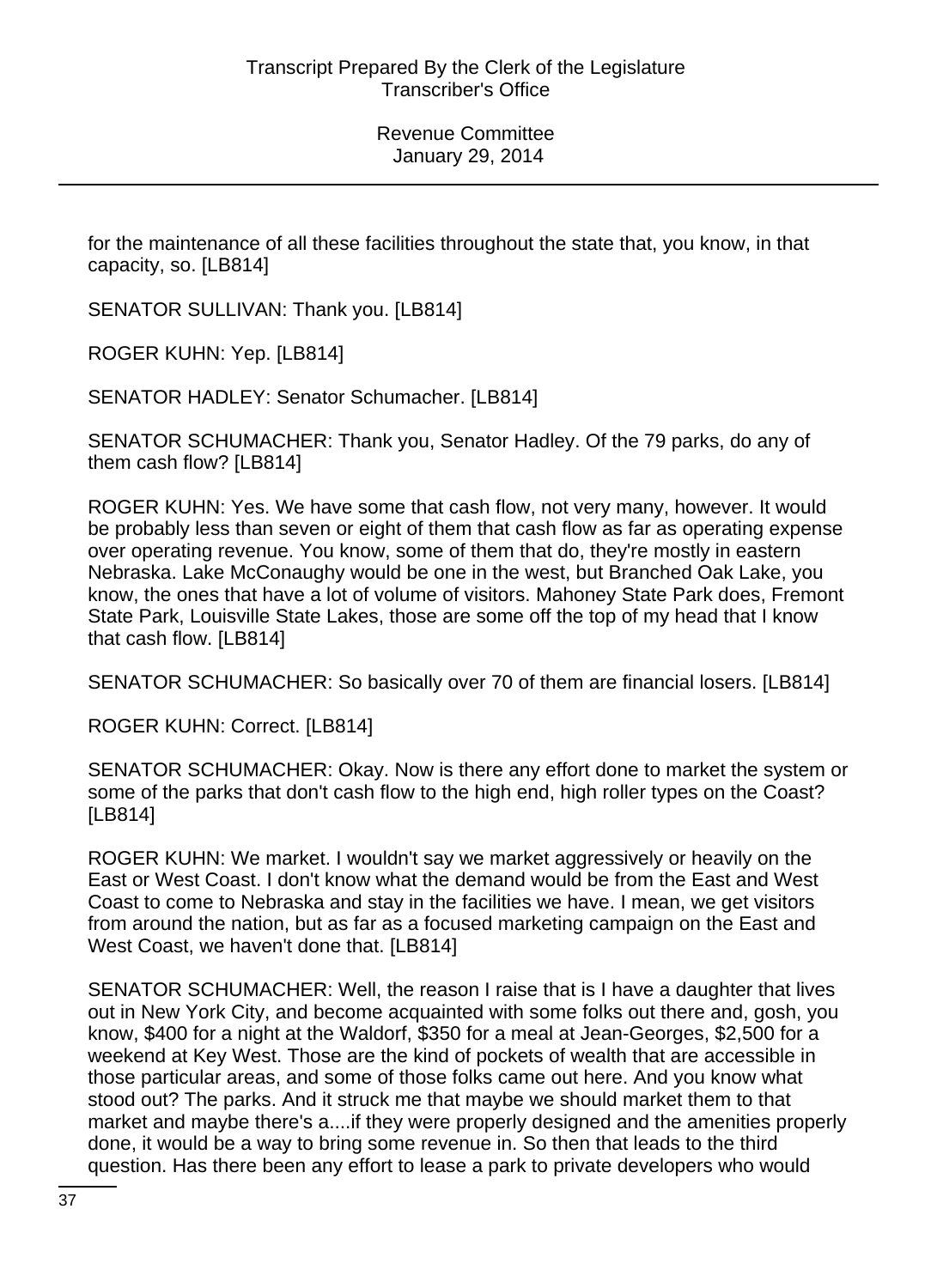maybe market to those kind of markets? [LB814]

ROGER KUHN: We have a number of private-public partnerships. We have I think currently 18 private-public partnerships in our park system where we have a contract or agreement with an outside private vendor to provide services. We have some at Lake McConaughy, Branched Oak. They run the marina, as an example, the boat docks, etcetera, the restaurant, the store. We privatized the restaurant at Mahoney State Park a couple of years ago. We had run that for years up until two years ago. So we have done private-public partnerships and it's certainly something we're open to. As far as the marketing, getting back to that a little bit, we have dedicated as an agency, as a Game and Parks Commission, we've dedicated more and more efforts into marketing within our agency. We have a communications department that publishes NEBRASKAland Magazine, etcetera. We're doing a lot more aggressive efforts on marketing, especially on the social media side of things, and we are getting more and more feedback. And we do get people from around the nation, especially at certain types of parks. I know at Mahoney Park, Fort Robinson was listed in USA TODAY newspaper as one of the top ten family gathering places in America. And we didn't solicit that. I mean, they did the research and named that as one of those places. So when we host family reunions, they do come from all over the country. I know Ashfalls Fossil Beds gets visitors from all 50 countries plus...50 states plus foreign countries. So, you know, we're doing more and more of that. Also the creation of the Tourism Commission has definitely changed the scope of how Nebraska is being marketed and promoted on a larger level. I know last year was the first year that the Tourism Commission attended the Denver stock show to go outside the boundaries and try to market more aggressively. We got a lot of feedback on our parks because we have the top tourist attractions are the recipient of a lot of success from those efforts. So I think there's movement more and more trying to broaden our scope of marketing across the nation. [LB814]

SENATOR SCHUMACHER: But nothing to the scale of marketing to...fly into Eppley, pick up a King Air, end up in Chadron two hours later, and then a fairly well-thought-through experience perhaps in the area of Fort Robinson or drop into Ogallala at the lake there. Nothing along that magnitude. [LB814]

ROGER KUHN: Not to that magnitude. But I appreciate, I mean, we want to be open minded and we need to think out of the box on those kind of things. I like what you're saying. Thank you. [LB814]

SENATOR SCHUMACHER: Thank you. [LB814]

SENATOR HADLEY: Roger, just approximately how much revenue does the department get from the sale of the annual permits? Would you... [LB814]

ROGER KUHN: Yeah. We get approximately \$5.5 million. Now you might recall it was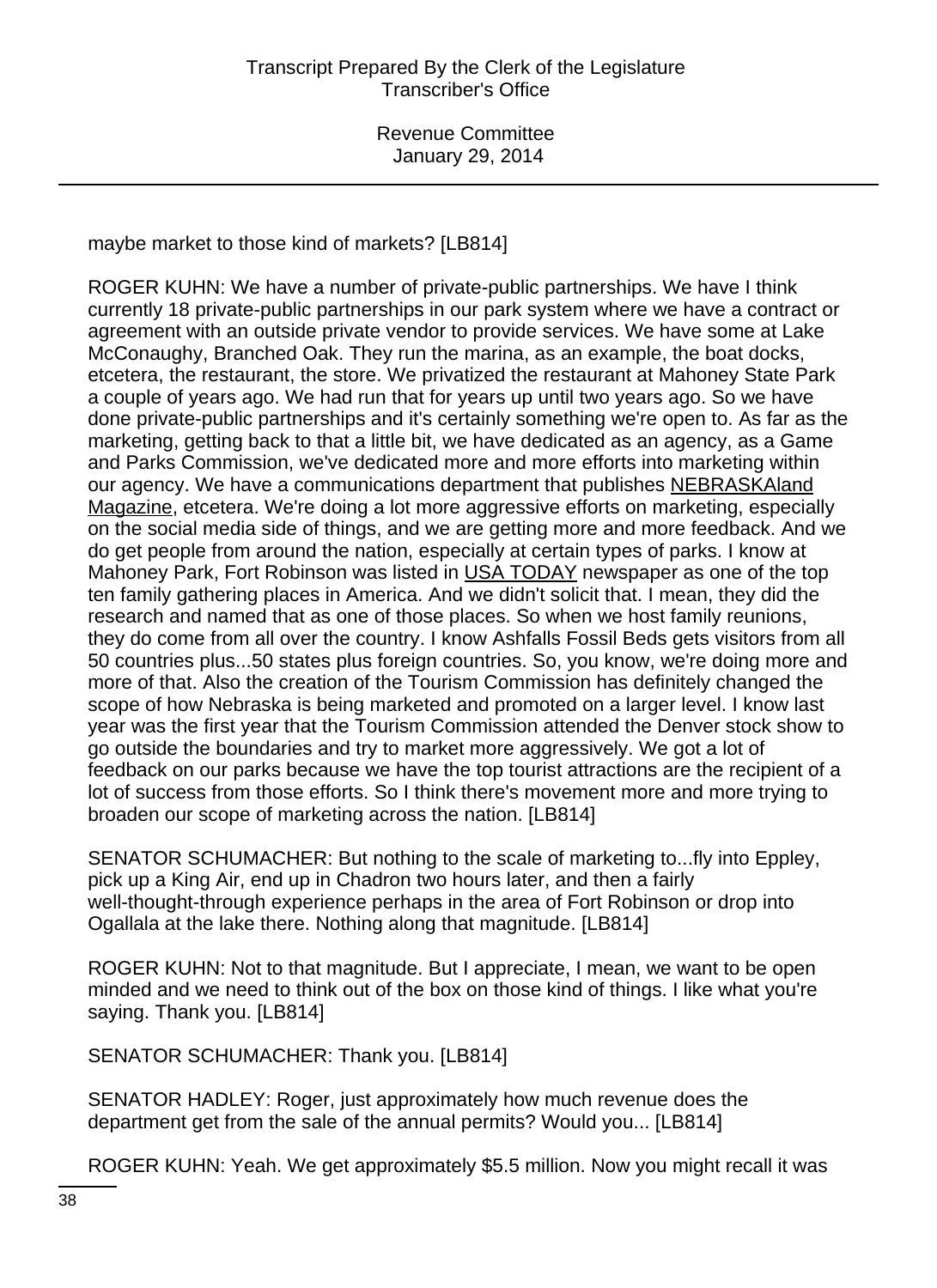raised in 2012, it went from \$20 to \$25 annually, and that generated a little more, you know, about a million more dollars. But it's \$5.5 million annually is what it generates. [LB814]

SENATOR HADLEY: To do. Okay. [LB814]

ROGER KUHN: Yeah. [LB814]

SENATOR HADLEY: Any other questions? Thank you, Roger, we appreciate it very much. [LB814]

ROGER KUHN: Thank you. I'm going to hand these out then to the clerk here. [LB814]

SENATOR HADLEY: (Exhibit 7) Okay. The page can certainly help you. While the next person is coming up, I will read into the record a testimony from John Kingsbury, president of the Bank of Dixon and president of the charitable nonprofit Better Ponca Foundation who is certainly in favor of LB814. I would like to read that into the record. And if I would pass that down to the clerk. Yes, sir. [LB814]

REX FISHER: Yes, Mr. Chairman. My name is Rex Fisher, F-i-s-h-e-r, no c. People put that in a lot more lately for some reason. I live in Gretna, Nebraska. I work for HDR, an engineering firm. I've been on the commission since 2009 and I chair our legislative committee. First of all, in the recent study that...and thank you for having me today, in the recent study that Roger referred to in terms of the economic impact of \$750 million, it also put in that that supports over 8,000 jobs across the state and most of those are external of course to the state parks. They exist in our local communities in different areas. There's a clear connection between boating and the state parks and the state recreation areas managed by Game and Parks. We provide public access and boating opportunities at nearly all of the major lakes in Nebraska with Harlan County Reservoir being the exception. The U.S. Army Corps of Engineers manages Harlan. The parks have 18 public and private partnerships with concessionaires across the state. These generated \$3.6 million in revenue in 2010, and that increased to \$4.5 million in 2012. You heard that Mahoney, Grille at Mahoney State Park was privatized. That used to run at a deficit; now it runs at a profit. We have many concessionaires tied to water-based recreation and boating, including Trade Winds Marina at Sherman Reservoir, Branched Oak Marina, Lakeside Country Store at Fremont Lakes, Louisville's Lakeside at Louisville, North Shore Lodge at Lake McConaughy, and several others. In 2012, over \$1 million in taxes were collected from state park operations, lodging taxes totaled \$408,000, and sales taxes were \$654,000. Private concessionaires also collect and contribute tax revenues as well. You know, about 25 years ago the parks were funded 70 percent from state, direct state support, and 30 percent from fees and charges. Today, that's completely reversed. We're having to get 70 percent of our revenue from fees and charges and 30 percent from the state. And I think we get about \$8.5 million of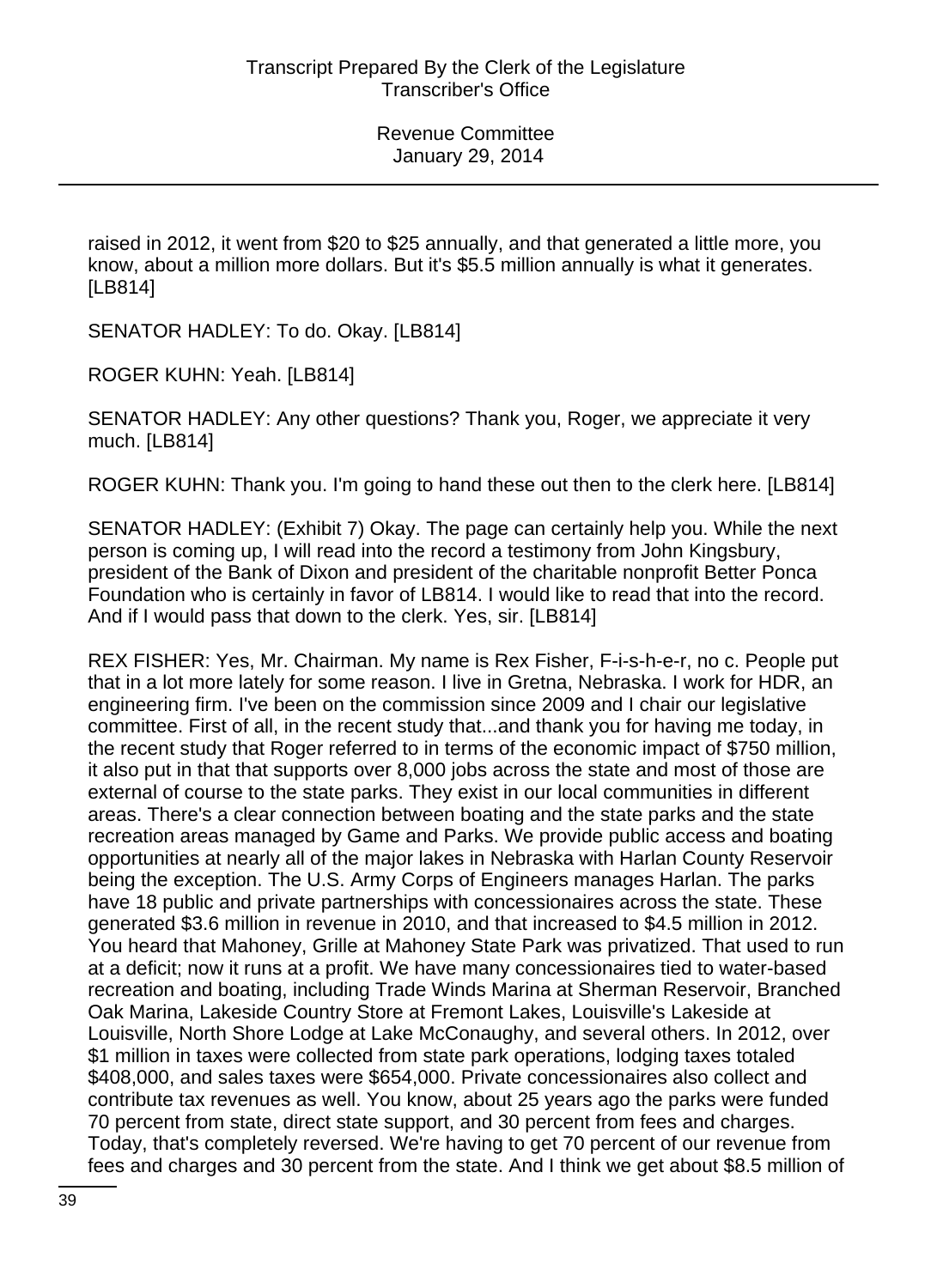our \$25 million park budget from state support. The state parks make up over half of the top 20 tourist attractions in the state and provide an integral backbone for the third largest industry in Nebraska, which is tourism. In addition to the 79 parks, we also have to manage 220 wildlife management areas, and a lot of those are large areas and that takes a lot of support as well. Meeting these deferred maintenance and ADA needs will require contracting with design consultants, contractors, and construction companies, creating work and additional economic activities across the state and in many of these local communities. This funding source can provide investments to maintain quality state park areas and will fund work with short term economic benefits and impacts and provide long term economic impact to the state and our local areas that are served from the tourism. And that concludes my remarks. [LB814]

SENATOR HADLEY: Are there questions for Mr. Fisher? Seeing none, thank you very much for coming. [LB814]

REX FISHER: Thank you. [LB814]

SENATOR HADLEY: Next proponent. [LB814]

ROBERT FRICKE: Thank you, Chairman, members of the committee. My name is Robert C. Fricke, coming before you to express my support for LB814. I'm the president of the Farmers and Merchants National Bank in Ashland and serve on a number of our communities economic development boards and community boards. The community of Ashland is very fortunate to be surrounded by Nebraska's finest state parks. Mahoney State Park and...excuse me Mahoney State Park and Platte River State Park, Two Rivers, Schramm, Memphis Lake, and Louisville State Recreation areas are all within minutes of my house. I'm here today briefly to touch on the economic benefits of each of these areas bring...of benefit of these areas bring to the Ashland community and the importance of increasing the funding to maintain the state...these state treasures. Mahoney Park opened in 1991 and I have very closely followed the economic impact on our community since then. So it's been pretty easy to do as we watch the sales tax receipts on a month-by-month basis. In the year following the opening of the park, Ashland saw a significant and unexpected jump in retail sales. It was well above our expected long-term projected trend line and it was directly attributed to the development at that interchange. In the next ten years, we've seen a total of 173 percent increase in our retail sales. It's been a tremendous impact. There should be no question of the value of the Nebraska...there should be no question of the value that Nebraska parks system delivers in Ashland and elsewhere throughout the state. I was very disappointed though to learn that properties are suffering from unnecessary deterioration due to cumulative maintenance backlog of approximately \$43 million. These deficiencies are becoming noticeable and quite disappointing when I get out to visit the parks, which I do frequently. Certainly the parks and recreation areas need to be supported primarily by those who use them most. This is the case in our state as we hosted over 11 million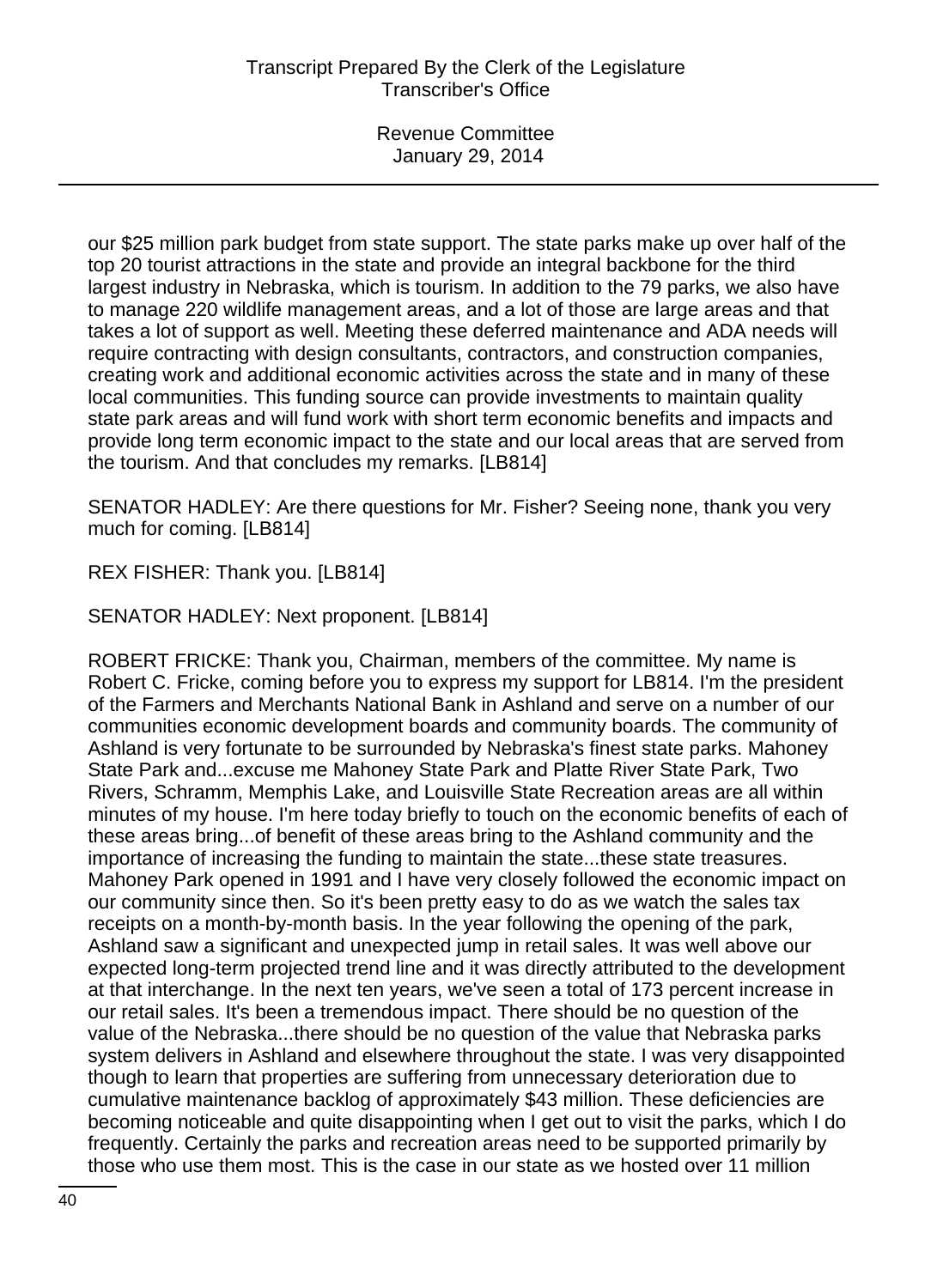Revenue Committee January 29, 2014

people in at least 2010. As was mentioned earlier, the economic study shows an annual direct economic impact from our state of approximately \$750 million. Unfortunately, only a small portion of that \$750 million is returned to the commission to maintain the parks at a level that the public deserves and expects. The state park system and related activities are all planned and managed by the Game and Parks Commission. The difficulty is now finding the funds for the maintenance and improvement under increasing demands. LB814 will broaden the funding source for the Game and Parks Commission in a most appropriate way by directing the proceeds of sales tax related to motorboats and personal watercraft into the Capital Maintenance Fund. This is a clear and direct way to utilize a sales tax to meet the needs of its related use. There are certainly...there certainly should be no disagreement on these three points. The economic and social value of the resources managed by the Game and Parks Commission are at the top of the list of the state's collective assets. These assets must be maintained to continue to fuel their considerable contribution to the economy of the estate, and additional funding must be found soon. I ask the committee support for LB814 as a practical and sensible part of the funding solution to the maintenance demands of our parks and our recreation system. I would want to mention one thing too. I also serve as the chairman of the Ashland community resource center which is a brand new, \$5.2 million library, senior citizen center, community resources center. It was completely, totally funded by private donations of which a number of foundations...were a majority of the foundations and personal contributions were involved, but the significant contributions from the foundations made specific stipulations that their contributions would not be made until we had enough money to fund the capital improvements. They were not interested in funding any of the ongoing maintenance and creating sinking funds as such. So what we ended up doing in Ashland is we let a sales tax initiative, which passed by this community by about 66 percent in favor with the money specifically targeted to the long-term support of the maintenance of the new facility. So we're very pleased about that, but it just shows that a lot times that you will fail to get a contribution to a foundation if there's no ongoing support behind it to maintain these facilities once they're built. And I'm thinking as we go forward with the Game and Parks and some of the things that I think people might be interested in doing for the Game and Parks, unless there's confidence that it will be maintained, I think we might have some difficult attracting those nice, nice contributions. Any questions, I'd be happy to... [LB814]

SENATOR HADLEY: Questions? Senator Schumacher. [LB814]

SENATOR SCHUMACHER: Thank you, Senator Hadley. What's the sales tax rate then in Ashland? [LB814]

ROBERT FRICKE: We're at the max, and that's at 7 percent, 7.5 percent. We got that extra 1 percent in it. [LB814]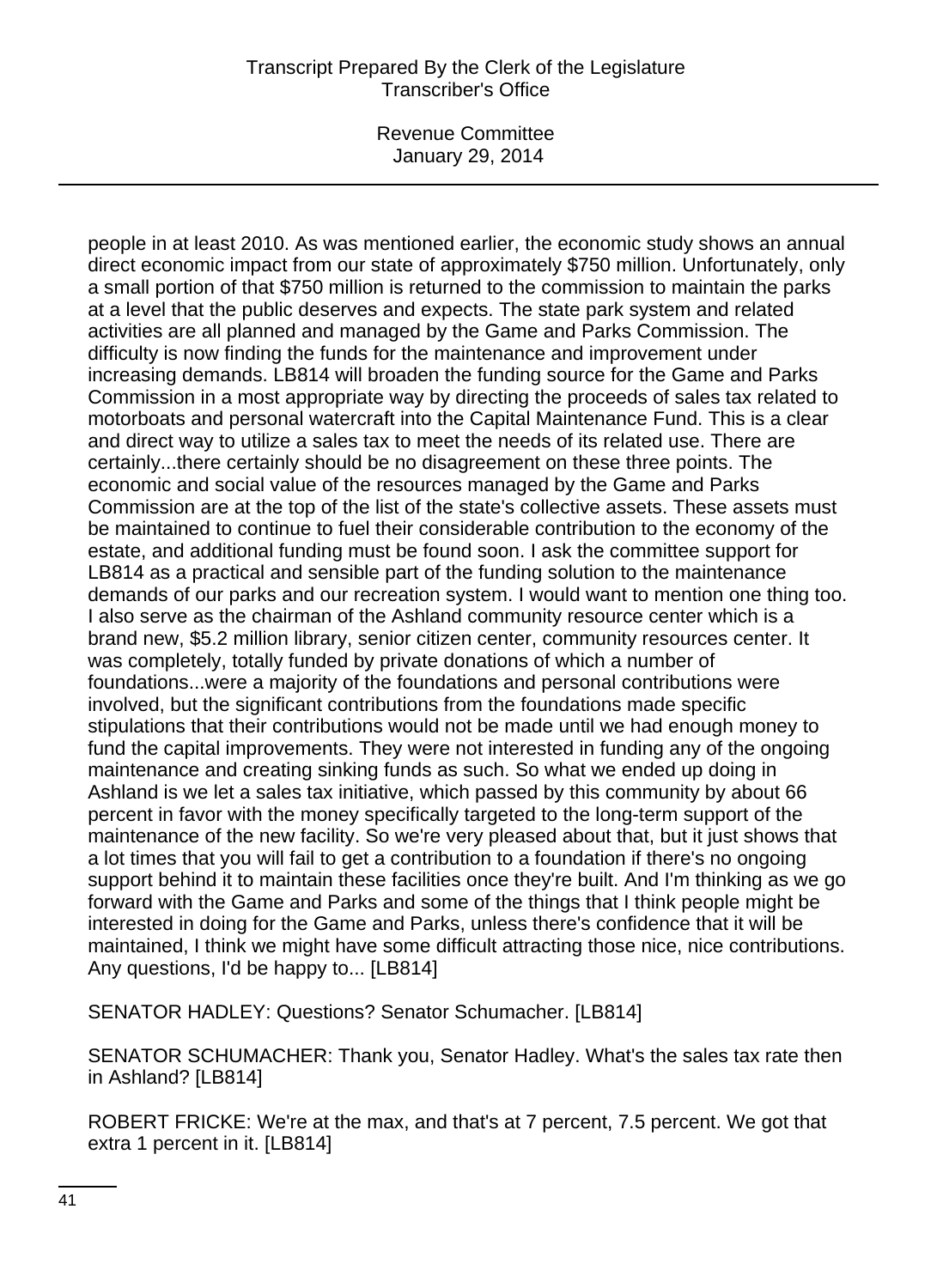SENATOR SCHUMACHER: Did you add the extra half a percent... [LB814]

ROBERT FRICKE: Excuse me, the extra half. We added that. [LB814]

SENATOR SCHUMACHER: ...that was just authorized a year or two ago? [LB814]

ROBERT FRICKE: Just last...or May two years ago. [LB814]

SENATOR SCHUMACHER: Any chance any of that money could come into the park system? [LB814]

ROBERT FRICKE: I don't think so. (Laughter) [LB814]

SENATOR SCHUMACHER: Okay. [LB814]

ROBERT FRICKE: Not even in the right county. [LB814]

SENATOR HADLEY: Thank you. [LB814]

ROBERT FRICKE: Thank you. [LB814]

SENATOR HADLEY: Any other questions? Thank you. [LB814]

ROBERT FRICKE: Thank you, sir. [LB814]

SENATOR HADLEY: Next proponent. [LB814]

DOUG FRIEDLI: Thank you, Senator Hadley and members of the committee. My name is Doug Friedli, F-r-i-e-d-l-i. I support LB814. I support it because it's not a new tax; it's a matter of taking a tax that's already in existence and appropriating it towards the maintenance of our state parks system. I live in Nebraska City, the home of two properties that the Nebraska Game and Parks manage, Arbor Lodge State Historical Park and Riverview Marina State Recreation Area. Last year, over 118,000 people visited Arbor Lodge State Historic Park. In spite of a shortened tourism season that was shortened due to budget cuts, just in six months was 118,000 people. The continued neglect of this historic building and its priceless contents and the lack of the care of the state championship trees on the park is causing irreversible damage. Arbor Lodge is a historic national treasure built by a family who promoted environmental stewardship, and now due to lack of funding, the deferred maintenance items at Arbor Lodge State Historic Park are estimated to be \$2.1 million. And I think we either pay it now or we pay it later. The second area is Riverview Marina in Nebraska City. It's the only public access boat dock on a 40-mile stretch of Missouri River from Plattsmouth to Peru. It serves thousands of boaters and campers who annually use the park and enjoy the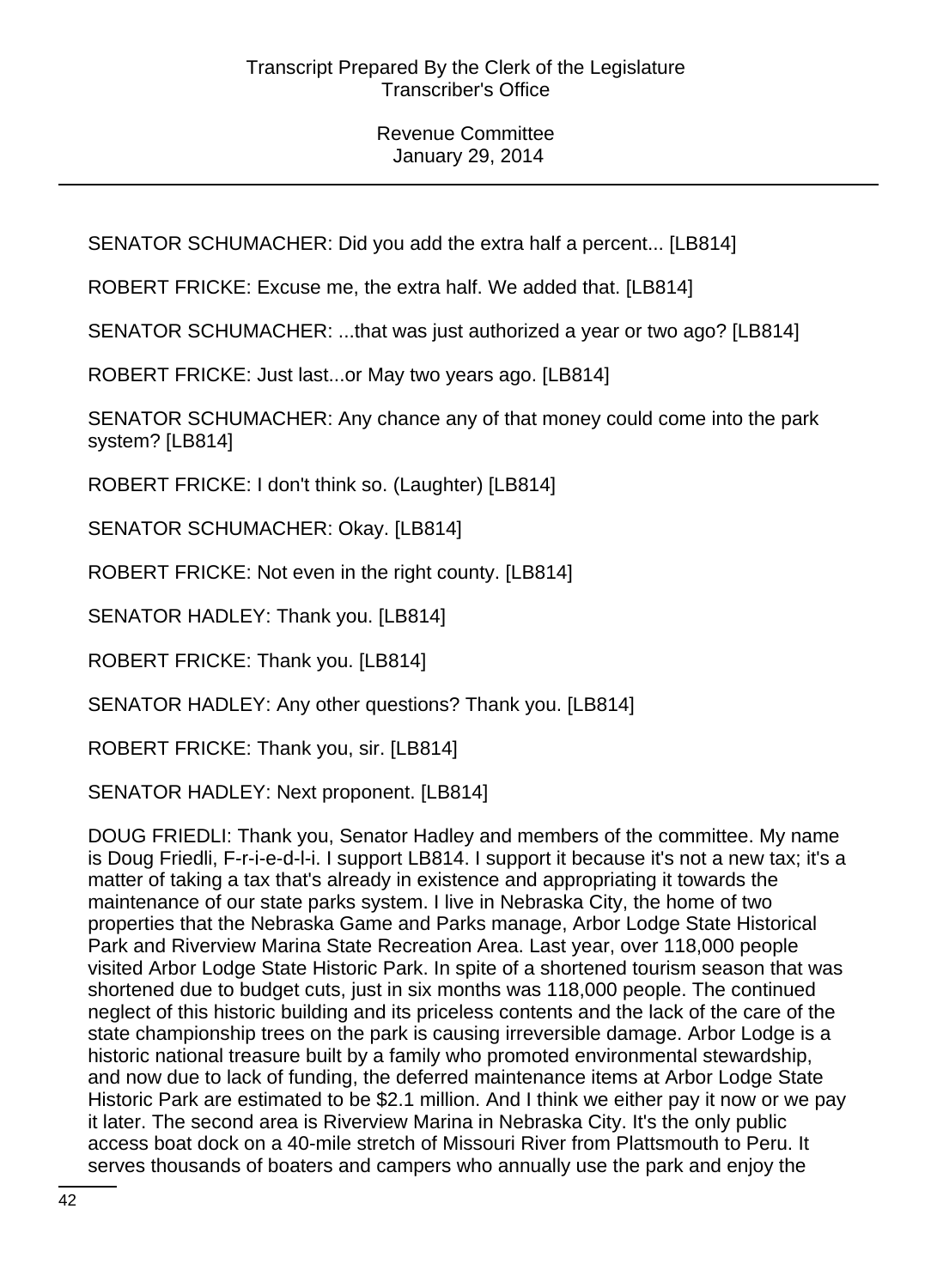Revenue Committee January 29, 2014

river. The flood of 2011 ruined the rest rooms, the playground equipment, the campsites, and now there is not even as much as a port-a-potty on site. So it's embarrassing to send visitors down to the marina. Also in the past ten years, I've had the opportunity to travel the state of Nebraska and I've seen a number of cases, and some of them already mentioned here, of neglect in the Nebraska state parks system and state recreation areas. Also, my family owns a cabin at Johnson Lake near Lexington, and we've seen the deterioration in the recent years of the state park campgrounds on the west and east side of the lake. If the state of Nebraska does not invest money to properly maintain state parks, they will deteriorate to the point of becoming a liability and eventually be inaccessible. What a waste of our natural resources. Investing in the parks system produces a good return on investment. Tourism generates \$4 billion annually for the state of Nebraska. And tourism is a good source of new revenue coming into Nebraska. It creates jobs which are extremely important to my community and to other rural Nebraska communities. I'm executive director of the Lewis and Clark Visitor Center in Nebraska City, and we welcome visitors into our state on the eastern border, and we refer them to the state parks throughout Nebraska. When we ask travellers how they heard about our center and heard about Nebraska, they often say by word of mouth, from a friend, or someone who's already been here. Therefore, we need to ensure that visitors have a good experience when they come to Nebraska State Parks so they will encourage their friends and families to stop here. As I said, LB814 does not rely on new taxes. Boaters would help directly to pay and maintain the places they use, like Riverview Marina and Johnson Lake so they have safe boat docks, adequate rest room facilities, camping and picnic amenities. LB814 would also help provide some funding to help the other parks and outdoor recreation areas and facilities to keep them in good operational order. In closing, we Nebraskans need assurance that the places to which we are sending our tourists are being properly maintained. Please move LB814 forward. Thank you. [LB814]

SENATOR HADLEY: Are there questions? Seeing none, thank you for coming. We appreciate your testimony. Next proponent, please. [LB814]

LISA BURKE: (Exhibit 8) Good afternoon. I'm Lisa Burke, B-u-r-k-e. I'm the executive director for the North Platte Lincoln County Convention and Visitors Bureau. It is the mission of the visitors bureau in North Platte to enhance and promote the positive image of our communities in Lincoln County and to assist in the development and continuation and promotion of quality events, attractions, amenities, for the enjoyments of residents alike. The Visitors Bureau stands in full support of LB814 which will dedicate the boat sales tax to the Game and Parks Commission to be used to assist in the maintenance of the parks. The \$2.5 million that this revenue source generates annually would assist the commission to proactively attack the huge deficit of backlog of maintenance and ADA compliance needs that must be fulfilled. Lincoln County has 8,800 acres of Game and Park lands that are used for hunting, fishing, and recreation year after year, and they are in definite need of improvements. The Lake Maloney and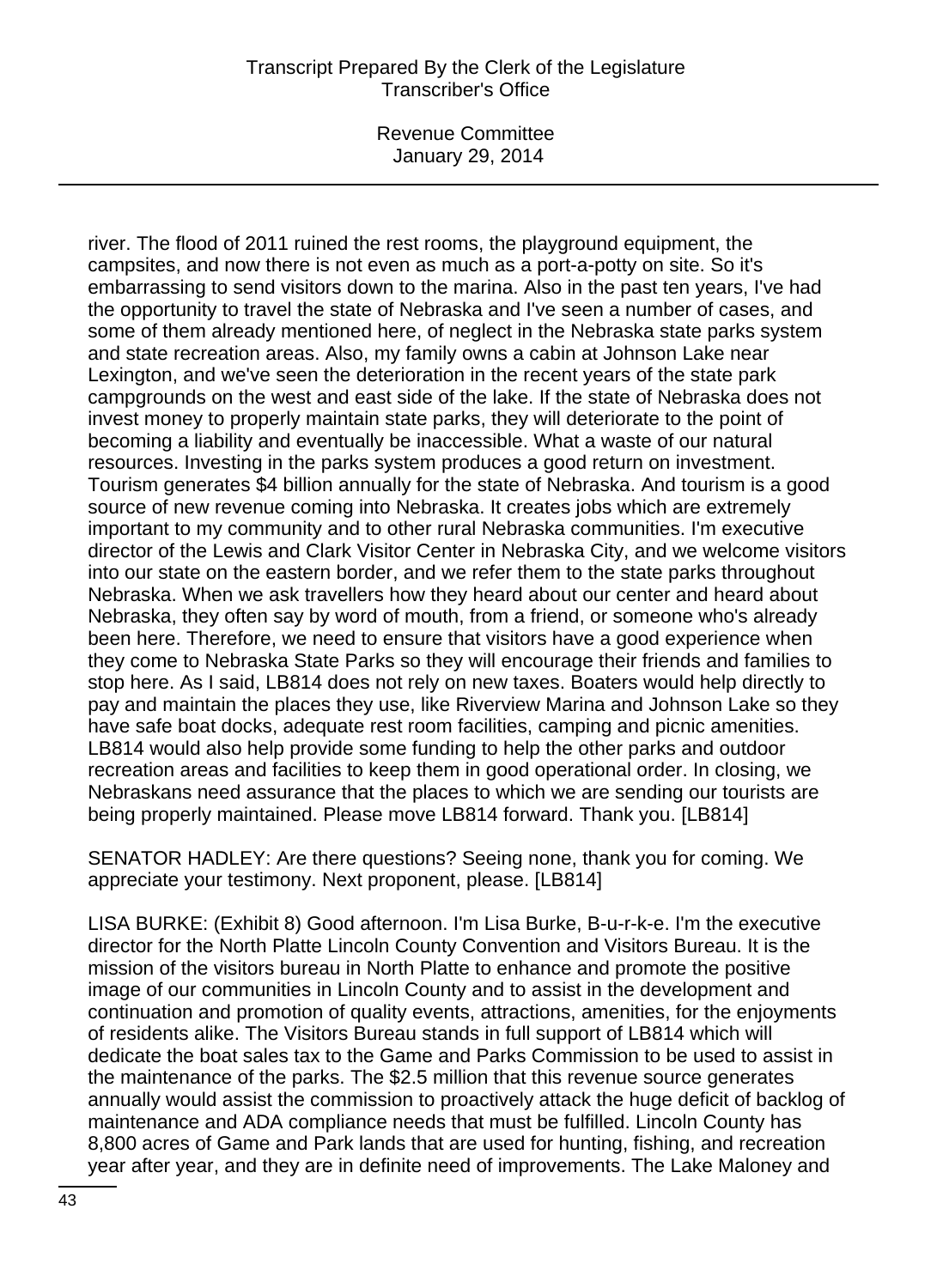Revenue Committee January 29, 2014

Sutherland Reservoir combined see over 200,000 visitors every year. They camp, they boat, they fish, they swim, they picnic, and they meet and congregate and attempt to become more physically fit also in those areas. The Buffalo Bill State Historical Park preserve what was Buffalo Bill's home, Scout's Rest Ranch. The Cody's elegant Victorian house, built in 1886, is a museum that numerous exhibits depicting the life and times of Buffalo Bill and other members of his Wild West Show. This park, like many others across our state, carry our culture and our historic treasures that we cannot let deteriorate and become a liability instead of a local asset. The communities of North Platte and Sutherland were affected by the Game and Parks early closures this fall when the Buffalo Bill State Historical Park and the Sutherland Reservoir were closed early in the season to redirect the Game and Parks staff. These parks are extremely important to tourism in our community. Without them, Lincoln County would see a dramatic decrease in the \$91.8 million in tourism generated spending that we see annually every year. The Buffalo Bill State Historical Park is the top attraction in our community, attracting group tours and leisure travelers yearly. We have a profound need to take care of these parks. Isn't it better to take care of those needs now rather than wait until...and it almost is too late, till those repairs become irreparable and we lose part of our history? In 2012, again, tourism generated \$91.8 million in spending in Lincoln County. It also is attributed to 13,000 jobs with nearly in earnings over \$21 million. The Nebraska Game and Parks system plays a large role in our community's suitability and growth. When we saw the closure of the Buffalo Bill State Historical Park this fall, it happened in a very untimely manner. It happened right before one of our largest festivals, and that festival was Rail Fest. And when we as a tourism bureau work to sell events and things that are happening within our community, we have to package tours and package things for people to do when they come to our area. And with losing the Buffalo Bill State Historical Park as a place for people to go when they came to North Platte to experience Rail Fest was a huge detriment on our community. The Nebraska Tourism Commission says that when individuals spend another day or another half day in your community, they will spend more dollars or drop more money, therefore, helping the economic impact of our community. So we don't want to see those hardships anymore. We don't want to see our parks, you know, continue to deteriorate. They're already in pretty bad shape as they are now, and we need to find a funding source to help sustain them and bring them back to their glory. Thank you, Senator Avery, for introducing this bill to preserve Nebraska's history. Do you have any questions for me? [LB814]

SENATOR HADLEY: Thank you, Lisa. Are there questions? Senator Hansen. [LB814]

SENATOR HANSEN: I have one. When you leave Lincoln and you get to the arch, is that the end of the state? [LB814]

LISA BURKE: No, it isn't. [LB814]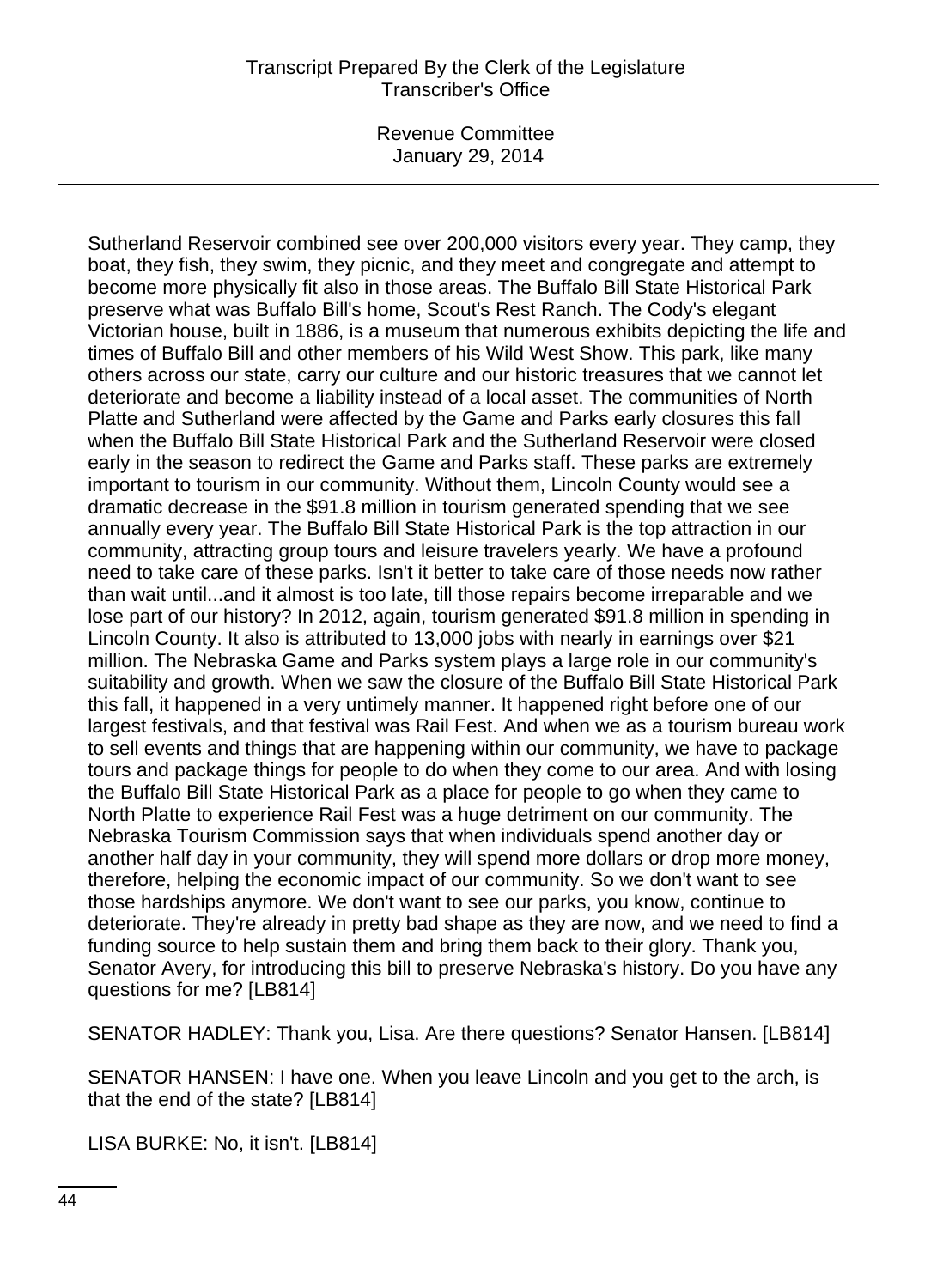SENATOR HANSEN: Oh! How far west is North Platte? [LB814]

LISA BURKE: It is only two-and-a-half... [LB814]

SENATOR HANSEN: An hour and five minutes. [LB814]

LISA BURKE: ...an hour and five minutes. Uh-huh, yes. [LB814]

SENATOR HADLEY: Well, I have to speak to that. When you get to the arch if you're willing to take the Hadley exit, that is (laughter) it's often referred to as the east Kearney exit, but it's really the Hadley exit, you can be at the arch within one minute of getting off the interstate. [LB814]

SENATOR HANSEN: It's a Hadley roundabout. (Laughter) Thank you. [LB814]

SENATOR HARR: How far is that from the stadium? [LB814]

SENATOR HADLEY: From the stadium? [LB814]

SENATOR HARR: Nebraska, that's where...does it go past there? [LB814]

SENATOR HADLEY: You know, I think it's the end of the world. [LB814]

SENATOR HANSEN: Thank you, Lisa, for coming today. [LB814]

SENATOR HADLEY: Thank you. [LB814]

SENATOR HANSEN: We really appreciate it. And we do...we only have a few celebrations every year: NEBRASKAland Days, Rail Fest, and Christmas at the Cody's. [LB814]

LISA BURKE: Right. [LB814]

SENATOR HANSEN: Those are three things that really bring out a lot of people. [LB814]

LISA BURKE: And NEBRASKAland Days centers around Buffalo Bill. Without, you know, Buffalo Bill, we wouldn't have a NEBRASKAland Days. It celebrates him and his heritage and what he brought to the state, so. [LB814]

SENATOR HADLEY: Senator Schumacher. [LB814]

SENATOR SCHUMACHER: Thank you, Senator Hadley. Thank you for your testimony.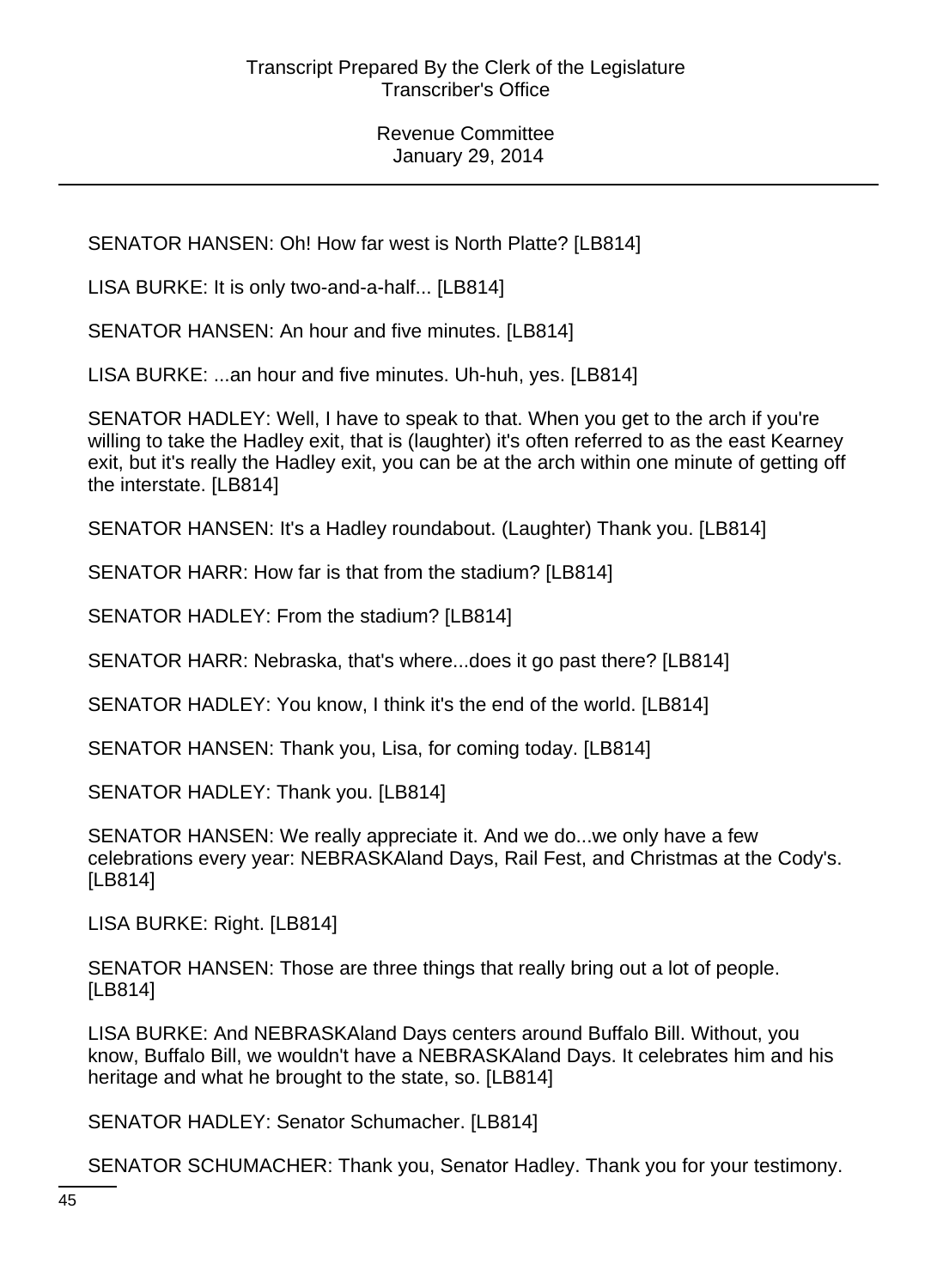Has North Platte imposed the extra half cent sales tax? [LB814]

LISA BURKE: No. [LB814]

SENATOR SCHUMACHER: Okay. You cited that the tourism industry is a large part of these particular parks bring in about \$91 million in tourism revenue. [LB814]

LISA BURKE: Tourism spending, yes. [LB814]

SENATOR SCHUMACHER: That extra half cent sales tax applied only to the tourism revenue would then generate \$455,000 a year for the upkeep of these parks. Is there a chance that you can get that done? [LB814]

LISA BURKE: With the... [LB814]

SENATOR SCHUMACHER: You can keep the rest of the half percent for the rest of your stuff. [LB814]

LISA BURKE: Yeah, I would love that. I would say it would be an uphill battle in our community. Any time we enact another tax, and Senator Hansen will probably...we have a very large, a very strong, or a very loud voice of constituents there that do not go quietly when we introduce any type of increase of taxes, and we will...guess we...what is your...I don't think that would be something we would do. [LB814]

SENATOR HANSEN: Yeah, I'm not sure it would ever raise that much locally. I mean, that's...it would just be a percentage of that. [LB814]

SENATOR SCHUMACHER: But to the extent then we'd take some of the sales tax revenue and divert it using this particular mechanism, we're either going to...we're going to come up short on the rest of the state, so we're either going to have to cut spending to make up for the diversion or we're going to have figure out a way to jack up some taxes to make up for the shortage, and there's no free lunch. [LB814]

LISA BURKE: I understand. I totally understand. [LB814]

SENATOR SCHUMACHER: Thank you. [LB814]

SENATOR HADLEY: Thank you, Lisa, very much. Any other proponents? [LB814]

ANDY POLLOCK: Should I take that as a bad sign? [LB814]

SENATOR HADLEY: You've run a couple, two or three of them off, Mr. Pollock. [LB814]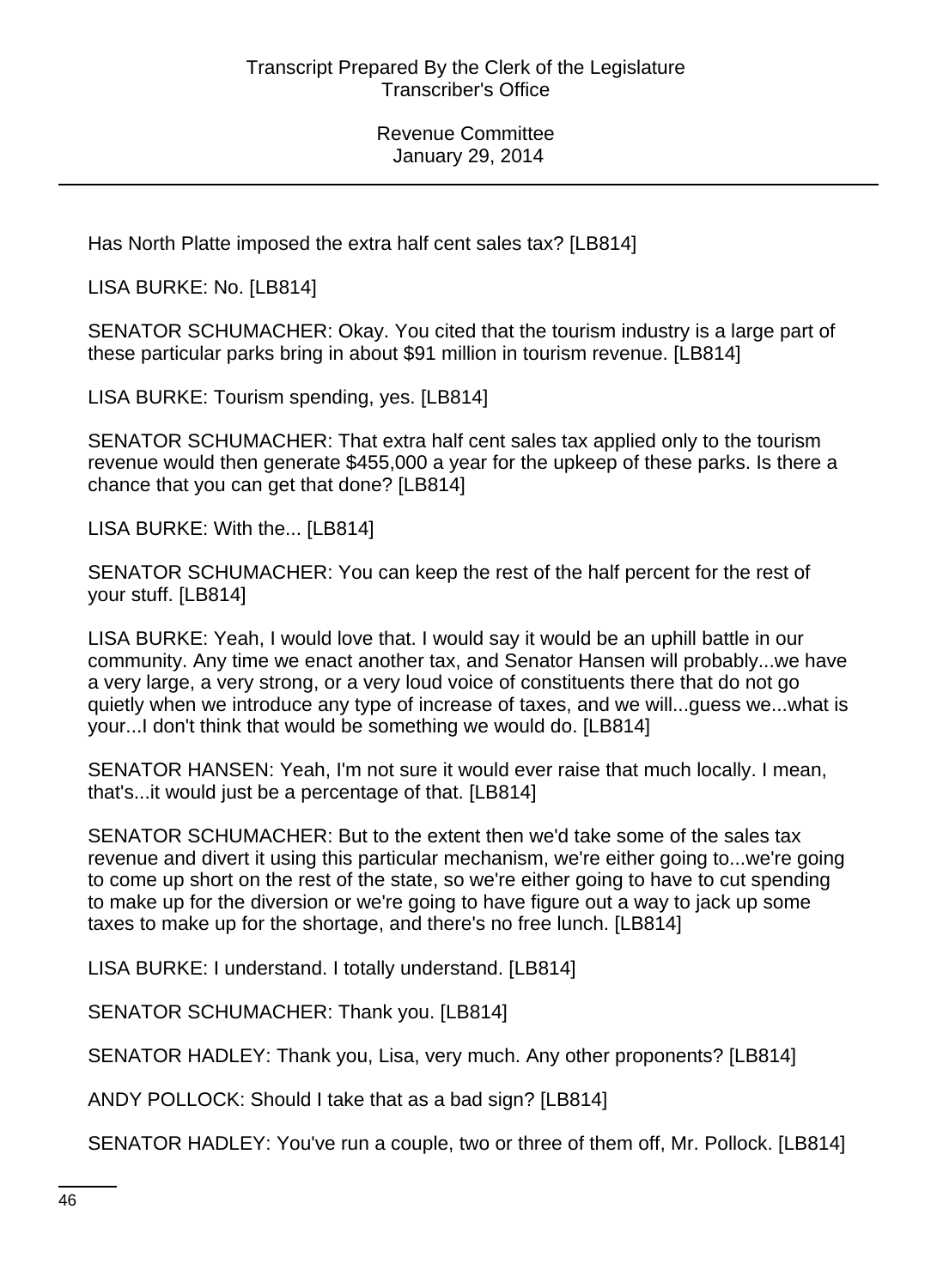ANDY POLLOCK: Senator Hadley and members of the Revenue Committee, my name is Andy Pollock, and I thank you for the opportunity to address you today on this important bill. I'd also like to...last name is P-o-l-l-o-c-k, if I didn't say that, I'd like to thank Senator Avery for introducing this bill, for starting this discussion, and for the, I believe, nine senators who signed onto LB814 as well. The Nebraska Travel Association, which I'm here as registered lobbyist for, consists of members interested in the tourism industry from across the state. We strongly support this bill. We understand and agree with all the statements before that state parks and recreation areas are critical to the tourism industry, again, the number three industry in the state. And one thing I'd point out that I don't think has been highlighted is a lot of the people that it attracts are from out of state. So we're generating economic monies coming into the state from out of state by attracting people to these state parks as well as people inside the state. The needs that have been identified today are critical and we agree with the philosophy behind the bill of redirecting a sales tax for sales of motorboats and personal watercraft which are really tied into state parks. With that, I would conclude my remarks. [LB814]

SENATOR HADLEY: Questions for Mr. Pollock? Seeing none, thank you. Any other proponents? Opponents? Neutral? [LB814]

LOY TODD: Senator Hadley, members of the committee, my name is Loy Todd, that's L-o-y T-o-d-d. I'm the president and legal counsel for the Nebraska New Car and Truck Dealers Association. The reason we're testifying in a neutral capacity is just a historical thing we've always taken the position. We don't like to come in and testify in favor of taxing someone else. We're much more comfortable being either opposed or positive on taxes that affect motor vehicles. And we sort of get annoyed when other people come in and want to tax cars when they're not part of us either. So that's why, but we're certainly very positive about this concept. You know, we like the idea that the users are going to help pay for it and that it's related to the parks and to recreation. And for that reason, we are grateful that it's not cars and we do think it's appropriate that it tends to be somewhat of a user fee. [LB814]

SENATOR HADLEY: Any questions for Mr. Todd? [LB814]

SENATOR SCHUMACHER: I'm just wondering, suggesting an amendment to include cars. [LB814]

SENATOR HADLEY: I hadn't thought about that until he came up here. (Laughter) Thank you, Mr. Todd. Anybody else in the neutral? [LB814]

LYNN REX: Senator Hadley, members of the committee, my name is Lynn Rex, L-y-n-n R-e-x, representing the League of Nebraska Municipalities. And we're here today in a neutral capacity just to make sure that the committee is aware of the fact that this bill as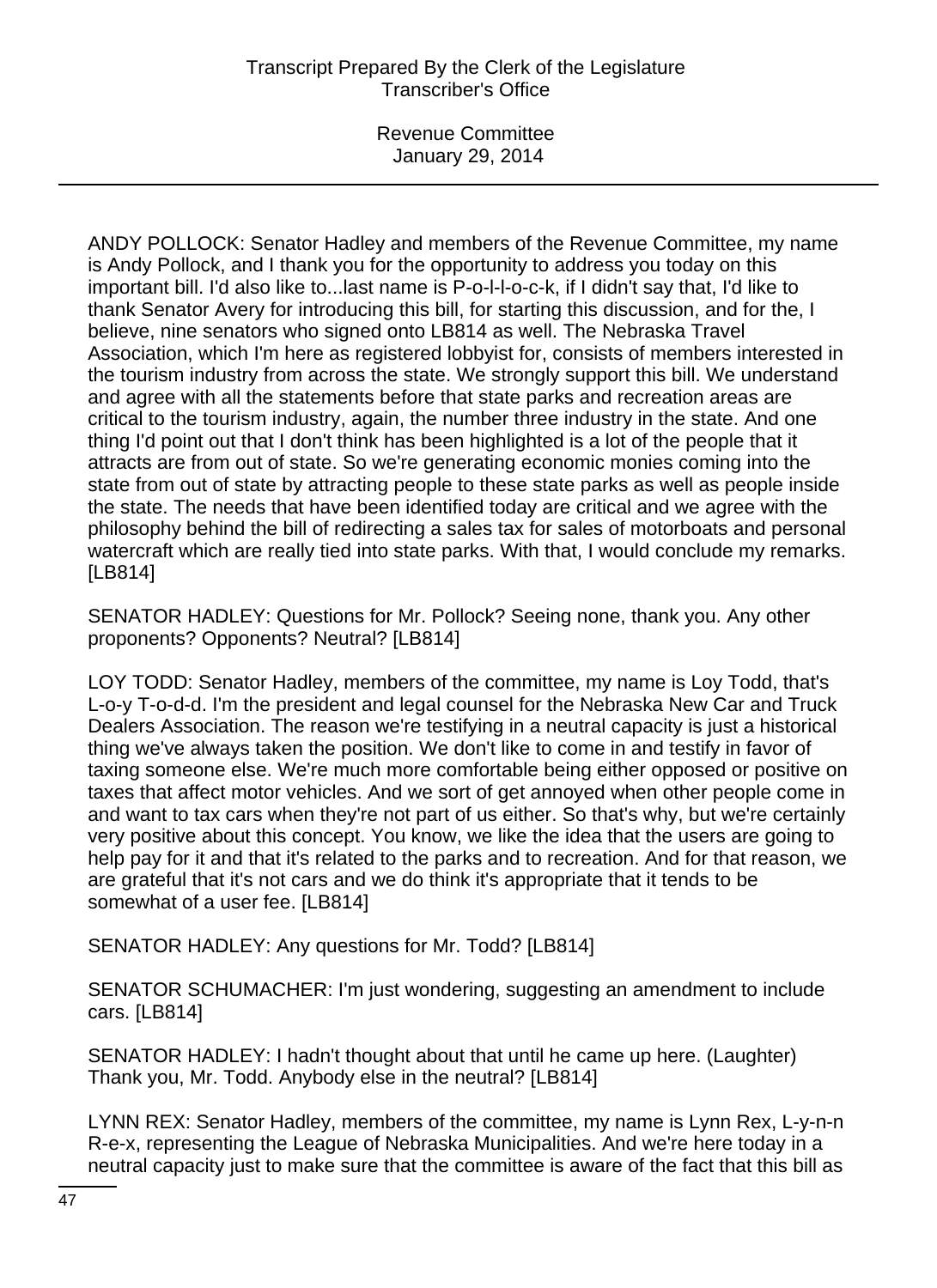currently drafted does include local option sales tax. And if there's an amendment that would take local option sales tax out of the purview of this bill, we would be supportive of the bill. [LB814]

SENATOR HADLEY: Thank you, Ms. Rex. Any questions? Seeing none, thank you. [LB814]

LYNN REX: Thank you very much. [LB814]

SENATOR HADLEY: Any other neutral? [LB814]

NICOLE KANNE: Senator Avery didn't mention. He actually did have an amendment that takes out the local option sales tax. He forgot to mention that during his testimony. So I have that for the committee. [LB814]

SENATOR HADLEY: Okay. Very good. With that, we will close LB814 and open the hearing on LB841. And I will turn the gavel over to Senator Schumacher. [LB814]

SENATOR SCHUMACHER: Thank you, Senator Hadley. [LB841]

SENATOR HADLEY: My name is Galen Hadley, that's G-a-l-e-n H-a-d-l-e-y. I represent the 37th District, and it's a pleasure to be in front of the most outstanding committee in the Nebraska Legislature and probably in the nation. (Laughter) If we keep going at our current pace, it could be the world too. Some numbers that my bill is consistent with the last bill. The difference is we're going to use ATVs and UTVs. One of the numbers that struck me in the last testimonies was the fact that we've gone from a 70-30 split to a 30-70 split in the funding of our parks. And I guess when I look at the parks, I always wonder why we treat city parks differently than we treat state parks. Burke, you have Roberts Park in Omaha. What would happen if they decide, the city of Omaha decided that you had to raise 70 percent of the revenue to keep that park going on some kind of a fee basis? Probably would be pretty tough. Senator Schumacher, you have Pawnee Park I believe in Columbus, is that correct? Would that be pretty tough if the city of Columbus decided that they're going to use a user fee that if a mother wanted to bring her children down in the morning they had to have a \$20 permit to come into the park? It probably would. Senator Sullivan, you have Cedar Rapids City Park. And if we were to have...probably be pretty tough to raise 70 percent of the fee...the money to maintain it through fees. I know in Kearney we have a great park, the Yanney Park that Mr. Yanney has really stepped up to the plate, but it is now a city park and it's the city responsibility. We have a wonderful water park there, kind of a splash park. And you go down there on a July day and there will be hundreds of kids playing there, and it's all free. The taxpayers pay for it through our taxes in the city. Yet we have a parks system in the state park system that we've let go into disrepair because we've not been willing to step up to the plate and to fund it. And I think that is something that we need to do. What I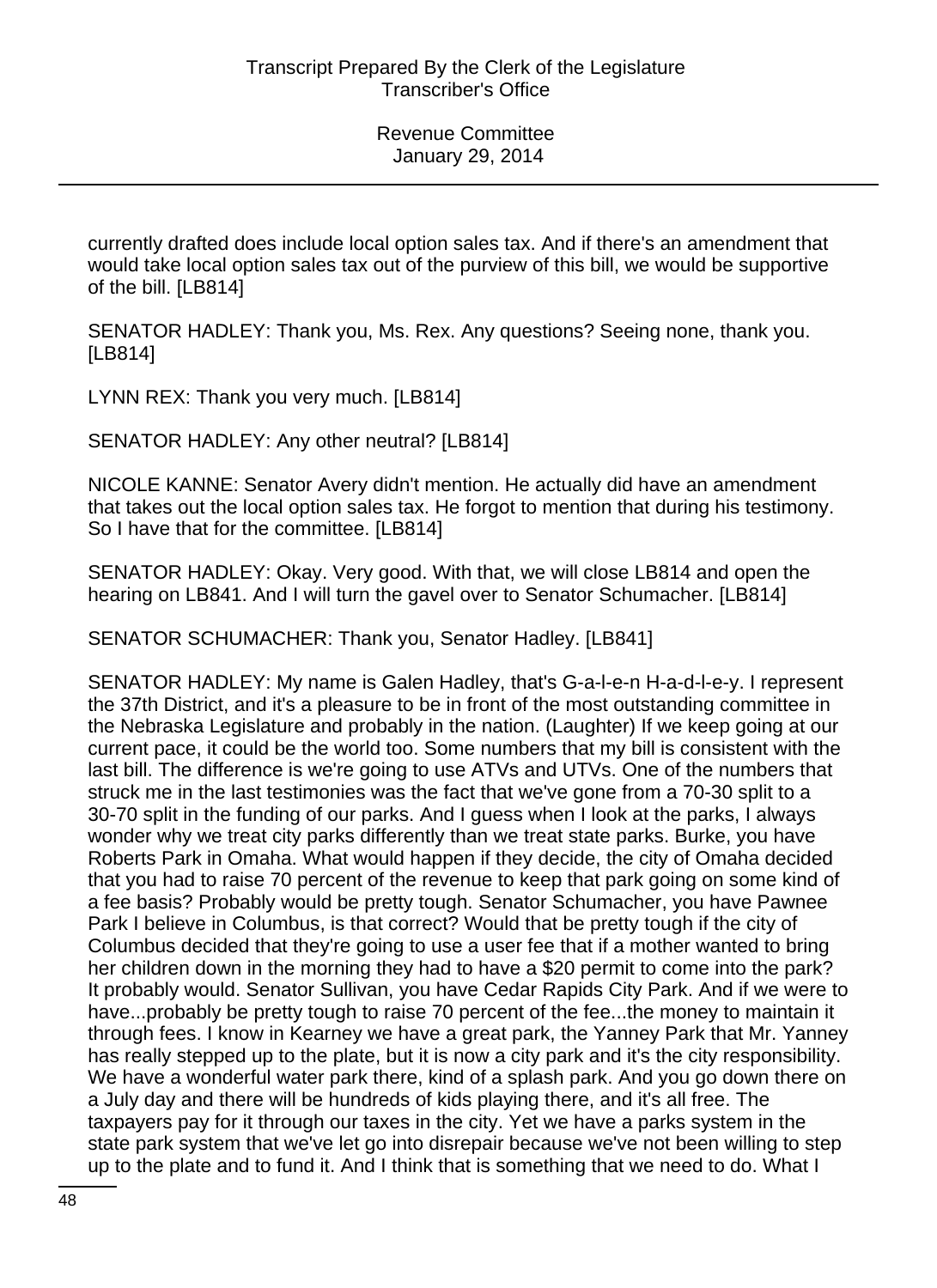Revenue Committee January 29, 2014

am coming up with is a...not a new tax. It is just changing the collection point. And, Senator Schumacher, you talked about designating taxes for specific purposes, and I certainly understand that. You go to a number of the national meetings, they talk about appropriating the money vis-a-vis earmarking taxes. I would say, though, if you look, and I don't remember the number, but it was many years ago, the cigarette tax that we dedicated to the renovation because so many of our state buildings had fallen into disrepair. And we built the Devaney Center I know on the University of Nebraska campus, a number of the repairs and deferred maintenance that we were able to do was because we did target that tax specifically for deferred maintenance. What we're doing is we're going to increase state revenue by ensuring the collection on sales in others states. Right now, basically, and it'll be explained a little more in detail, but the dealers now collect the sales tax on ATVs and UTVs, utility vehicles and all-terrain vehicles. So that means if someone from out of state buys a new ATV in Council Bluffs and brings it to their home in Ashland, there's no tax collected. What I'm doing is making it similar to the way we collect sales tax on cars and boats, in essence, they would have to be...when you buy from a dealer, you would collect the title and take it to the county treasurer and pay the sales tax. What it does then is transfer the money to the Game and Parks for maintenance. The bill alone would not be the answer for Game and Parks, but combined with other ideas and resources, then Game and Parks could start the task of chipping away at their \$44 million needed to do their deferred maintenance. Changes that need to be done to LB841 that need to be, it's clear that we're only talking about the state sales tax. We're not talking about the local sales tax. It's only the state sales tax. And make it clear that purchases out of state must pay the tax when they title these items in Nebraska. A couple of things. There would still be the agricultural exemption. If someone uses it on their...in agricultural purposes, they would have the same exemption. Casual sales would be exempted. I sell it...my ATV to Senator Sullivan, that would be a casual sale which would be exempted. It's a way of chipping away at it. We have talked to the Independent Community Bankers and the NBA and they will have an amendment that we bring for the...when we have the Exec on it to change it, and I'm sure they will be coming up to talk about that, areas that they wish to have changed in it. But I really think...Mr. Kingsbury talked about Ponca State Park, and it's one of the top four or five tourist attractions in Nebraska. They have a 60-year-old swimming pool that's in terrible repair. They have 60-year-old cabins that are not ADA compliant, that not much have been done. What kind of message does that send to the citizens of Nebraska and the people that we want to bring to Nebraska when they have to see these kinds of conditions? So I think it's a small part. Again, I want to emphasize that it is not a new tax. It is not a new tax. We're dedicating it to a new purpose and we're going to collect it differently, but it is not a new tax. With that, I would be happy answer any questions. [LB841]

SENATOR SCHUMACHER: Any questions? Senator Harr. [LB841]

SENATOR HARR: Thank you. Just so Senator Nelson does not come after you,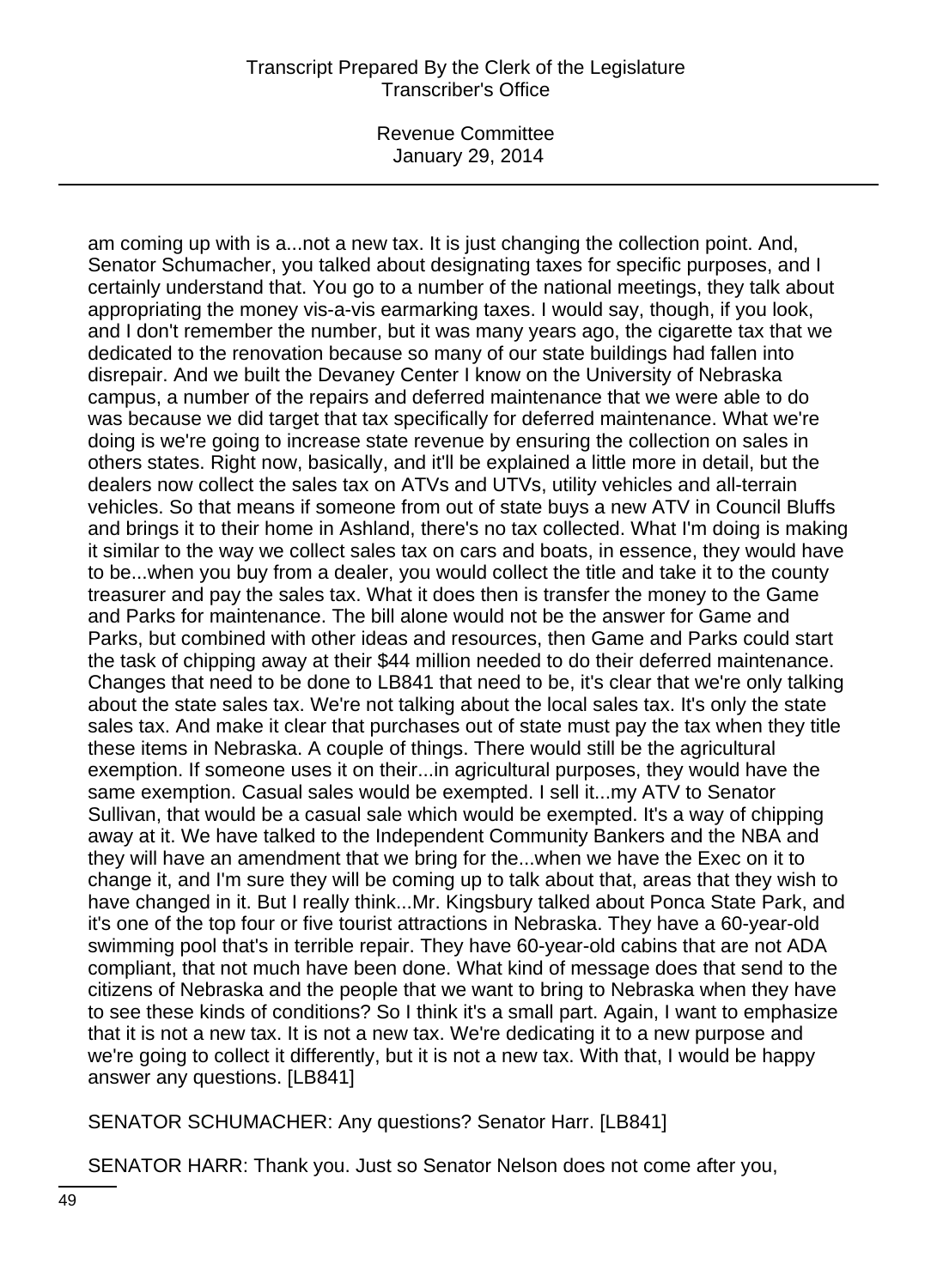Roberts Park is in Senator Nelson's district. [LB841]

SENATOR HADLEY: Well, when I looked at the map... [LB841]

SENATOR HARR: I do have Memorial. [LB841]

SENATOR HADLEY: ...yours and Senator Pirsch's was hard to figure out. I knew that Charlie Janssen has John C. Fremont Park; Senator Pirsch, Pacific Meadows. I'm not sure. Kate had Cedar Rapids. Pawnee Park. Senator Hansen is gone, but he has Cody Park; Beau has Valley City Park. And I'm sorry... [LB841]

SENATOR HARR: Memorial, you can give me Memorial. [LB841]

SENATOR HADLEY: Okay. I'll make that change to Memorial. [LB841]

SENATOR HARR: Thank you. [LB841]

SENATOR HADLEY: If you are willing to endow that park, we could certainly... [LB841]

SENATOR HARR: There we go. And you're okay with the Independent Bankers amendment though, correct? [LB841]

SENATOR HADLEY: Yes. The amendment that will be brought. It has to do with the person being able to back out of the sale, and the bank has loaned the money and suddenly the person backs out of the sale and the security goes away. [LB841]

SENATOR HARR: Okay. So it's a friendly amendment. That's all I had. [LB841]

SENATOR HADLEY: And I try never to get in between a banker and their security. (Laughter) Thank you. [LB841]

SENATOR SCHUMACHER: Any other questions? I'd have one but you threatened me, so. (Laughter) Next testifier, proponent. [LB841]

JUSTIN BRADY: Senator Schumacher, members of the committee, my name is Justin Brady, J-u-s-t-i-n B-r-a-d-y. I appear before you today as the registered lobbyist of Friends of Nebraska Parks, and I guess I'm who Senator Hadley referred to as someone that could help further explain the details of the bill. He did an excellent job. Like he said, we already have a titling law in Nebraska. It's a relatively new law, but it is for ATVs and UTVs. There already is supposed to be sales tax collected. And as I understand what's happening, and I'll not single anybody out, but as I understand if you went and bought an ATV at Cabela's up in La Vista, you'll pay sales tax. That sales tax is lumped in with all of the other sales tax collected at Cabela's and remitted to the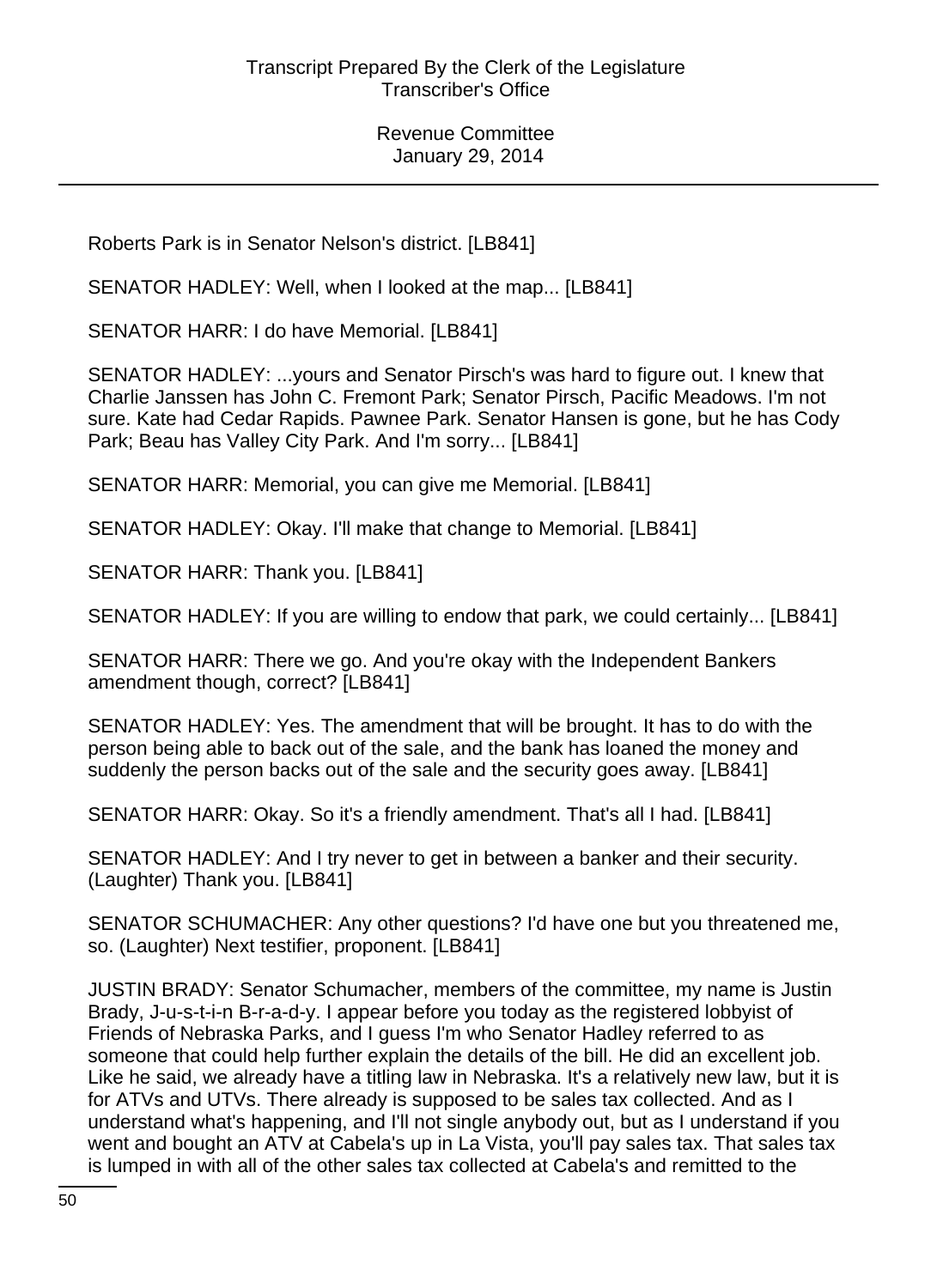Revenue Committee January 29, 2014

department. If you drove across the river and bought it at Bass Pro Shop and that you say you're in Nebraska, you don't pay any tax there because you're technically supposed to come back to Nebraska and pay the use tax in Nebraska. So the people bring it back, they can use it the exact same way and there's no way really for the department or counties to ever know that that person purchased that. So we looked at how is it done with motor vehicles and motorboats, and in that case the dealers submit what's a Form 6 or Form 6MB for motorboats to the department to give them notice that someone purchased this item, whether it was a vehicle or whether it was a motorboat, and under this bill it would be for an ATV or UTV and, therefore, you know that they would be coming in and needing to pay their state...well, for them out of state would be state use tax, but it would be equivalent to the state sales tax. And as I understand talking to some...with Loy Todd and others, how that works is there's a interstate compact that works among the states on these different deals on that. Iowa agrees that their dealers will go ahead and submit forms to Nebraska. This is how it works on cars right now. Nebraska will submit theirs to Iowa and vice versa, and that's how it...the system works. And so we said here's a way to get taxes that should be collected that currently aren't and then take that revenue and mark it, earmark it for the parks. So with that, I'd try to answer any questions. [LB841]

SENATOR SCHUMACHER: Any questions for Justin? Seeing none, thank you for your testimony. [LB841]

JUSTIN BRADY: Thank you. [LB841]

SENATOR SCHUMACHER: Next proponent. [LB841]

TIMOTHY McCOY: Thank you, Senator Schumacher, members of the committee. For the record, my name is Timothy McCoy, T-i-m-o-t-h-y M-c-C-o-y. I'm the deputy director of the Nebraska Game and Parks Commission. We appreciate the opportunity to testify in support of this bill and Senator Hadley's bringing this bill forward. As you've already heard about the needs, I'm not going to reiterate any of that because you've had a long round of hearings and you don't want to hear it again. You know, the history of how we got here, Senator Avery sort of teed that up on the last bill in terms of LR205 and you now have the alternative funding document. We looked...we're trying to meet this challenge and figure out how we can start to address it because we're looking at, you know, a rather large elephant and we've got to figure out how to eat it as an agency to get our deferred maintenance and our ADA issues and get on a sustainable path for the future of our park system. Because we're going to be...we're already being faced with difficult decisions. We're going to continue to be faced with more difficult ones if we can't do that. And so we looked at a lot of ideas in that alternative funding document from a variety of states. You know, one of those ideas was the original idea that Senator Avery worked on last year. There's a lot of ideas in there, but a lot of them don't work or they won't work in Nebraska, and we understand that. So, you know, the ATV and UTV bill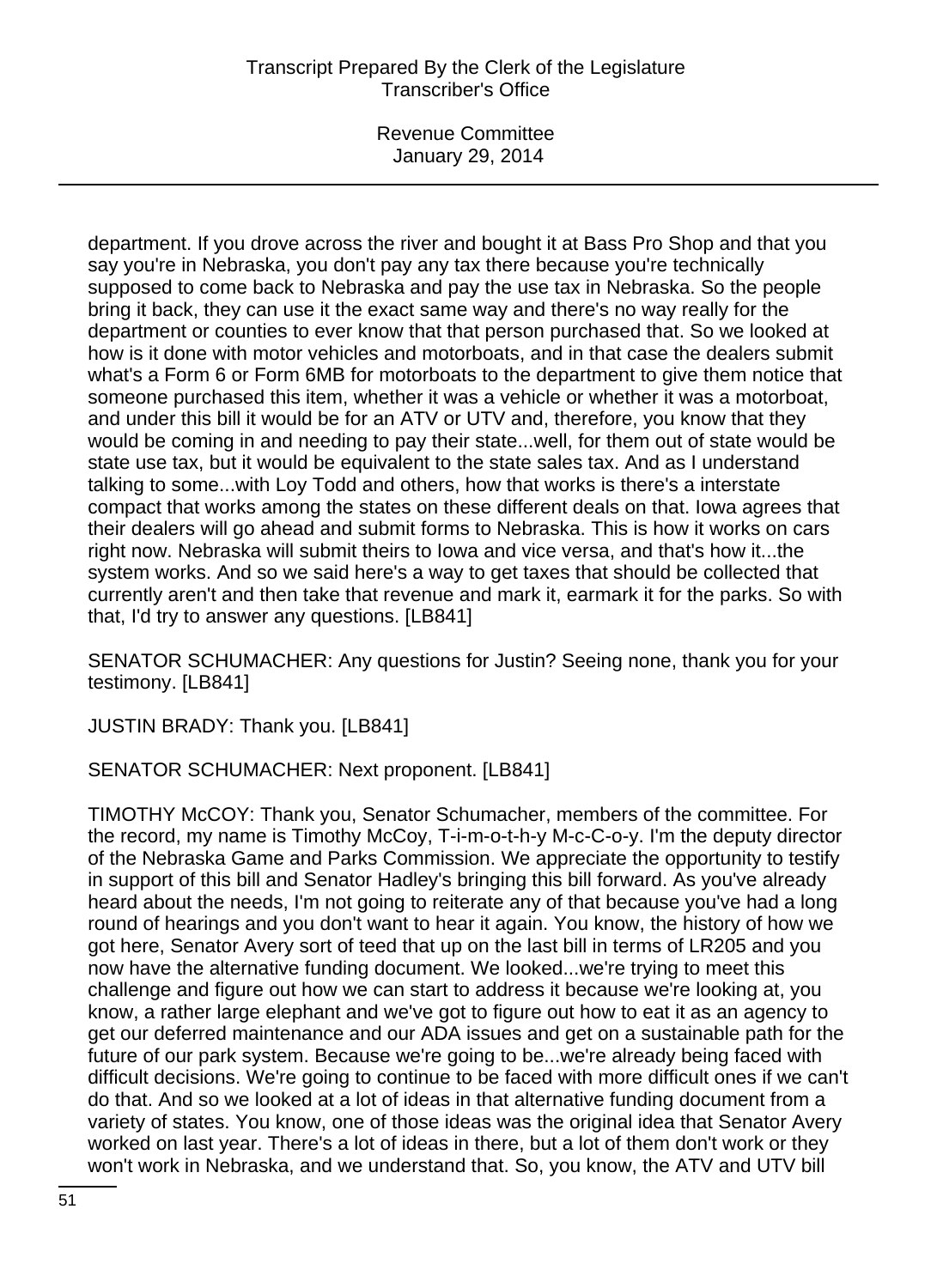Revenue Committee January 29, 2014

along with the boat bill really sort of struck a chord with people when we looked at those ideas of looking at other recreational items. Are there ways that we can provide some funding to help, you know, with the sustainability of the parks from that standpoint. I appreciate Justin's work in talking about and working on the details of this because this gets into areas from Game and Parks Commission. We normally work on technical bills that are fish and game law, and this is a little bit outside of our realm of what we normally work on. Really appreciate the help of those folks. There's also a direct connection to our agency because we do administer grant funds in our agency for ATVs and UTVs through the Recreational Trails Program. Those are funds that are available to other local entities, local divisions of government that are looking at trying to develop these sorts of trails. We've assisted with several trail developments around the state. Probably the biggest one was assistance with the Harlan County Reservoir has a fairly large ATV/UTV park area, riding area, that they put at the...on their property that we were...that we assisted with through that program. We're committed to trying to get on a sustainable funding path. We need your help and we request your help, and we hope that you're willing to look at this and other ideas as a tool. And with that, I'll attempt to answer any further questions you may have. [LB841]

SENATOR SCHUMACHER: Any questions for Timothy? Just one. How important is mountain lion hunting when you look at the financial side if there were a connection between the two? [LB841]

TIMOTHY McCOY: I'll actually answer that pretty straightforward. Mountain lion hunting has really no bearing on what happens in our park system, and the reason is, is the funding that we have that we utilize for game activities go through the game fund. We have the parks cash fund that's used for operating park systems. There are federal excise taxes collected on hunting and fishing equipment that come back to our agency on the hunting side. If we use those hunting permit fees for things that aren't tied to the limitations of that for the federal funding, we'll no longer be eligible. And that's a considerable amount of money from the standpoint of our agency. It builds upon the license fees we collect. So we really can't use anything from lions to address our parks issue. We can't use anything from deer to address our parks issue. If we did, we would leave millions of millions of dollars that are used to do the wildlife conservation side of our agency would disappear, and we would be in another really difficult position. [LB841]

SENATOR SCHUMACHER: Thank you. [LB841]

SENATOR HANSEN: I have one. Just a thought, question. Is there any part of the Cowboy Trail you can use an ATV on? [LB841]

TIMOTHY McCOY: There is not at this time. There's discussion in the part of the trail that's not been developed. The developed portion was done with funds that were...had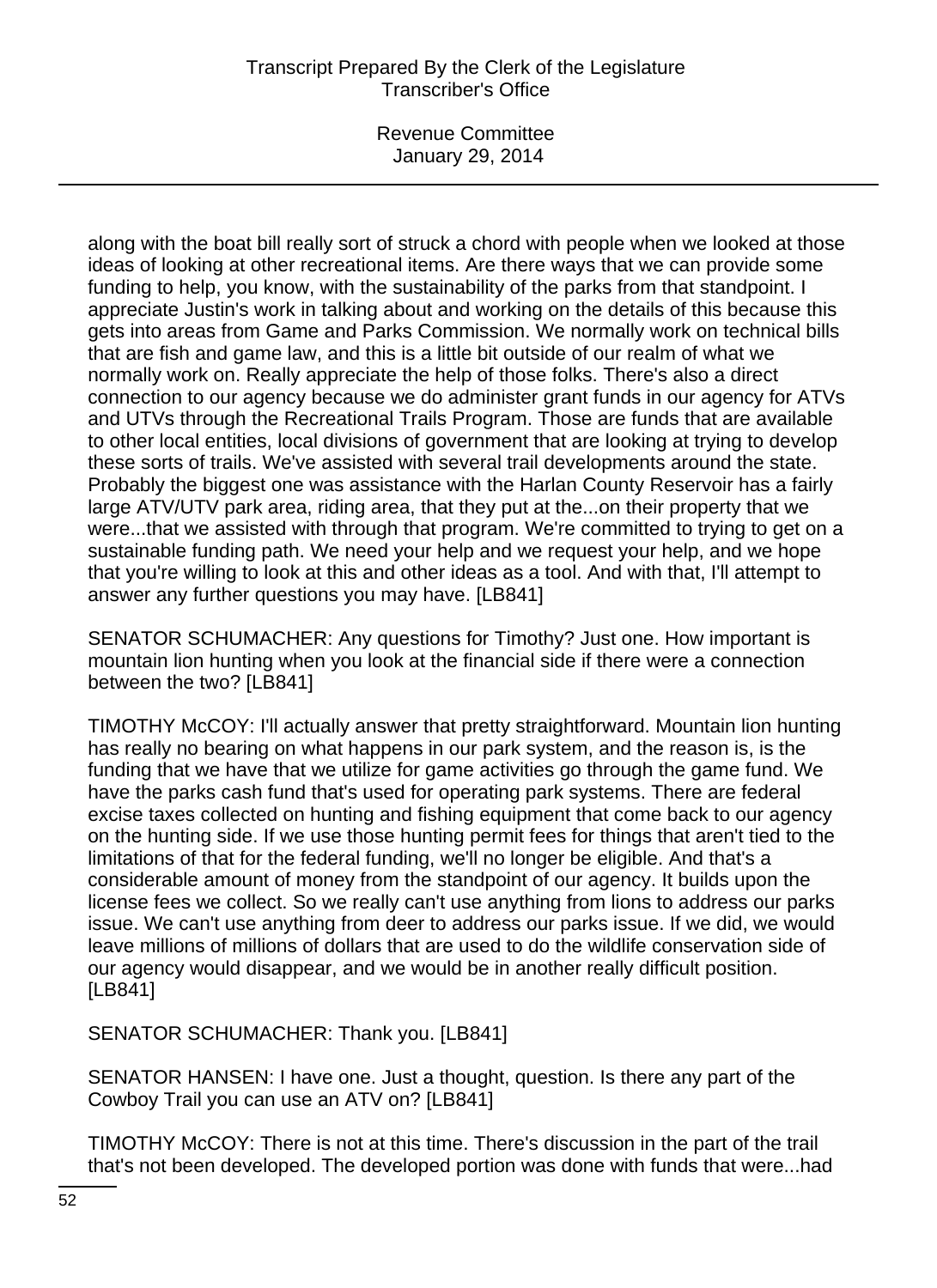limitations that don't allow motorized access. There's been discussion of actually on that unfinished part of perhaps the ability to have part of that or a portion of that or all of it be a motorized trail. And it is something we're looking into. We're also looking into maybe on the upper end of Lake McConaughy we're starting to explore if there's some opportunities to put a trail in up on Ash Hollow State Historical Park, not on the historical area but the other part of the land with it. [LB841]

SENATOR HANSEN: Is Game and Parks concerned about liability with ATVs on trails? [LB841]

TIMOTHY McCOY: Yeah, we're concerned but there are other states that have worked their way through that and we think we can learn some things from them. Our responsibilities provide the recreation opportunities the public demands, and so far we've always been able to work through those issues. [LB841]

SENATOR HANSEN: Private property owners are having a real hard time figuring out a liability...a way around the liability part, especially with trails, riding horses, even canoeing down river, tanking down a river. A lot of those...there's a lot of liability questions that we can't quite overcome. But there's a lot of road next to, adjoining the Cowboy Trail, one end of the state to the other almost, and if we could get some of that taken care of it would be a possibility for private enterprise. [LB841]

TIMOTHY McCOY: Yes, yes. And there's been...we've had some interest from some of the communities and counties up there in trying to figure out how we could do something. You know, their fear is the same thing we're talking about, and it's that long-term commitment of maintaining these things through a long period of time. [LB841]

SENATOR SCHUMACHER: Any other questions? Seeing none, thank you for your testimony. Next proponent. [LB841]

NORRIS MARSHALL: Senator Schumacher, members of the committee, thanks for being here. My name is Norris Marshall, N-o-r-r-i-s M-a-r-s-h-a-l-l. I reside at 186 W Road in Kearney, Nebraska, somewhere nearby Galen. And as you've already heard, the funding needs to maintain the future for our state parks are very real and they are very large. I just finished last year in...just last month in January, concluded my year as the chairman of the Game and Parks Commission. So I can tell you that those needs aren't just on paper. They're very real. I was involved with not only reviewing our needs, but also in planning we must do to make sure that the future of our state parks system is sustainable. As an agency and a commission, we have been looking towards the future of the park system, and that means asking ourselves questions and asking you for help. We have begun asking ourselves the hard questions about what the park system of the future may look like. And that will also depend on what help we can get in addressing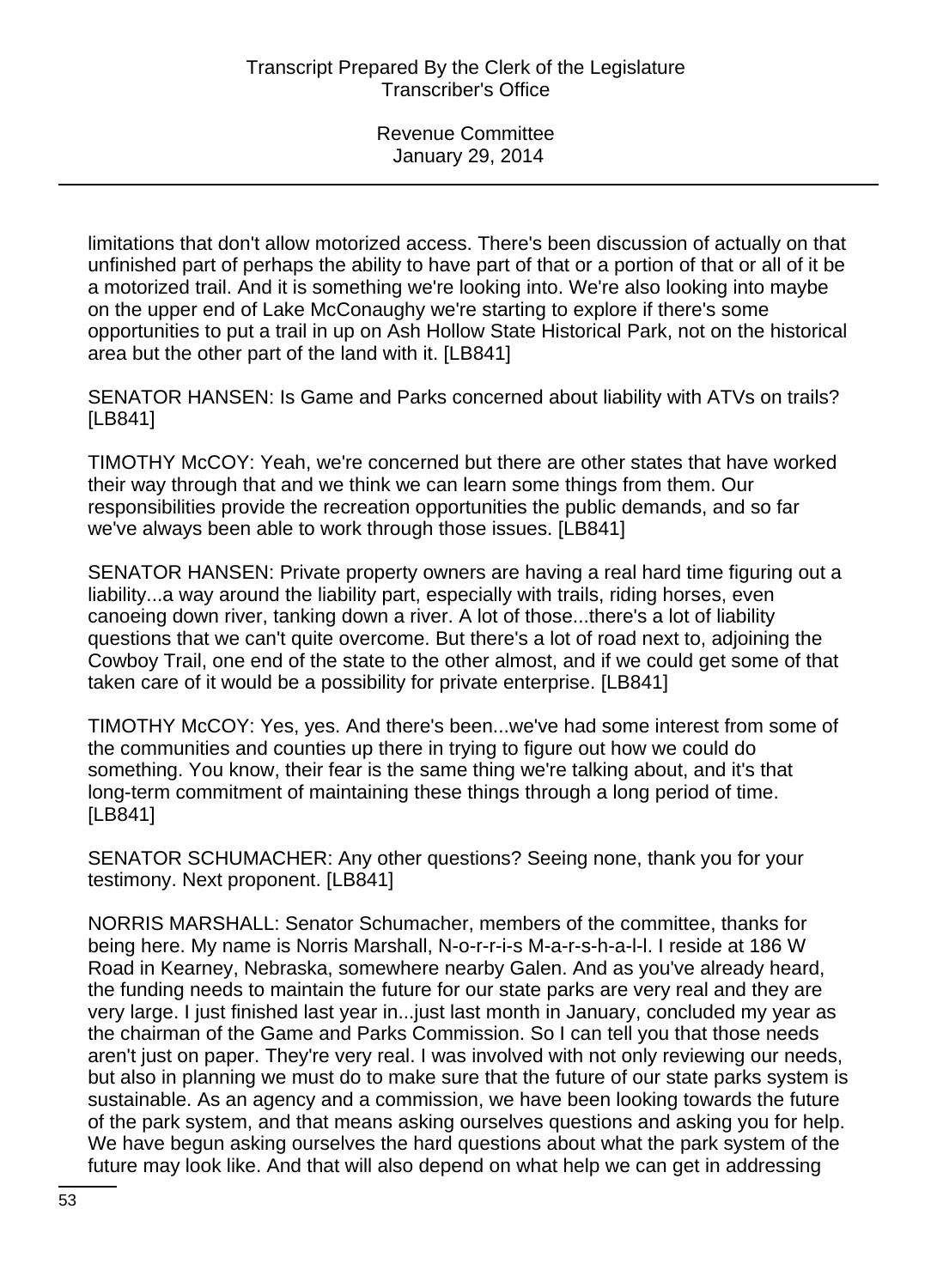Revenue Committee January 29, 2014

the funding needs we have to maintain what we have today. We think this bill, as Tim said, is part of the solution. The commission already manages motorized trail grant funds that can be used to help develop ATV and UTV parks, as well we continue to explore our opportunities to build trails in the parks where feasible. And initial examination of building a trail at Ash Hollow is underway. And also at our January meeting, we directed the agency to study putting an ATV park at Ash Hollow and also to study allowing ATV use on portions of the Cowboy Trail. So that is just in the beginning of getting looked at. We have been encouraged on this bill that there is an opportunity to help find funding and to make sure that the payment of the sales taxes on ATVs and UTVs is dealt with fairly, both in state and out of state. So I look at it kind of like a double win where you probably have...it probably is revenue positive. You're probably going to generate additional state taxes because of the lack of collection that's going on right now. So you can do two...you can kill two birds with one stone. We appreciate your help. I thank you for your time and hope we can work with you to help resolve the challenges facing our parks. [LB841]

SENATOR SCHUMACHER: Any questions for Mr. Marshall? Seeing none, thank you for your testimony. [LB841]

NORRIS MARSHALL: All right. Thank you. [LB841]

SENATOR SCHUMACHER: Next proponent. [LB841]

TRAVIS HAGGARD: (Exhibit 9) Good afternoon, Mr. Chairman and members of the Revenue Committee. My name is Travis Haggard, T-r-a-v-i-s H-a-g-g-a-r-d. I am the executive director of Keith County Area Development in Ogallala. Point of reference, when you get to the western edge of Nebraska, also known as the archway, if you'll take it another 150 miles on the interstate you'll find Ogallala. So it's nice when you're going that way because you go through a time change, so it's actually less time traveled. So come out and see me. I've included not only a handout, but a business card for anyone who would like to get directions on finding Ogallala and ultimately Lake McConaughy. I appreciate your time today and appreciate being here to talk about LB841. In 2013, the Lake McConaughy State Recreation Area set a new visitation record with 1,160,713 visitors. You can see by the handout, that count started back in 1983 and our numbers have grown quite nicely since the count started. My job in economic development is to try to extend some shoulder season activities and events to help enhance not only Ogallala but our Lake McConaughy State Recreation Area as it is such a big draw. So we look at events in April, May, September, October as most of our visitors come through between Memorial Day and Labor Day. So as we look to extend seasons, the one thing that we've done is we were able to hold the first ever ATV Jamboree on the beaches of Lake McConaughy last September 27 through the 29, 2013. We had approximately 400 people come to the event on a weekend that would normally see maybe 30 or 40 people at Lake McConaughy. Many of those 400 visitors were new to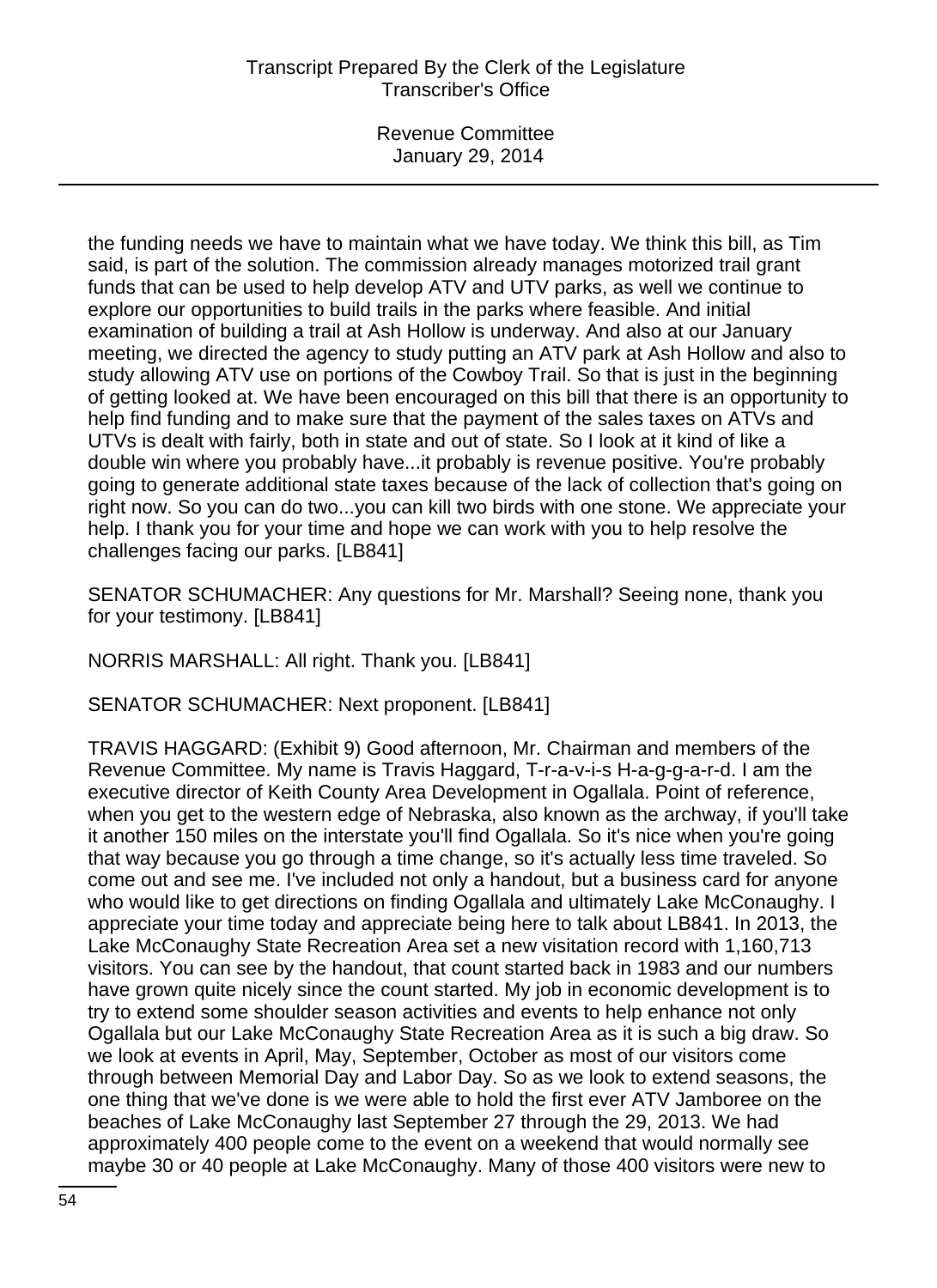Revenue Committee January 29, 2014

the area, several had never even been to Lake McConaughy. So I think as we talk about opening up new opportunities to demographics and people who want to recreate and find different ways of recreating maybe outside of the box, we look at these ATV and UTV enthusiasts, and with them they bring a lot of nice resources with them. They camp at our campgrounds. They buy local groceries and they participate in the local markets as well. So as we look to Lake McConaughy in several aspects, Keith County also serves as a top venue for birding enthusiasts. Ornithologist Dr. Paul Johnsgard, a UNL professor emeritus, says that because of species diversity, Keith County is considered, and I quote, the best place in the state and the third best in the country to go birding, end quote. There have been 363 bird species identified in Keith County. This area is a bird paradise and it is located right in the middle of several central migration flyways and contains so many different kinds of habitat. The big lake with sandy beaches, the lush marshes around the area, river corridors, cedar thickets, and the Sandhill grasses, as well as urban areas provide an excellent environment for our winged friends to thrive in. So what do the 1.16 million visitors, the ATV enthusiasts, and the growing number of bird enthusiasts watchers have to do with Lake McConaughy? Well, they require and they expect facilities around Lake McConaughy and that area to be well maintained, up to date, and provide the type of amenities that can accommodate their needs. Amenities like better electrical service for the newer RVs that are out on the roads, water, sewer systems, and such that they can come and recreate in a pleasant way. Several of those items have been identified by Game and Parks as deferred maintenance items, items that cannot be attended to due to the local and the lack of funds currently available. Keith County has pledged this last year \$100,000 of additional funds through our visitors committee to help partner with and help fund with the Game and Parks and the updates to some of the campgrounds around Lake McConaughy. Although cost sharing and partnering are an excellent option, it would only partially fund the backlog of those deferred maintenance items. So I'm here today to ask you to support LB841 so that our state parks can receive the maintenance they need. By supporting LB841, we as Nebraskans, can take greater pride in our state parks and show the millions of visitors a year that come to Nebraska that we truly are the good life. I thank you for your time and I certainly thank you for your service to our state. I'll answer any questions if you have any. [LB841]

SENATOR SCHUMACHER: Any questions? Senator Sullivan. [LB841]

SENATOR SULLIVAN: Thank you, Senator, and thank you for your testimony. Just a clarification. Lake McConaughy is designated as a state recreation area? [LB841]

TRAVIS HAGGARD: That's correct. [LB841]

SENATOR SULLIVAN: And so do you pay a park permit the same there as you do going to any of the other park permits, is that the... [LB841]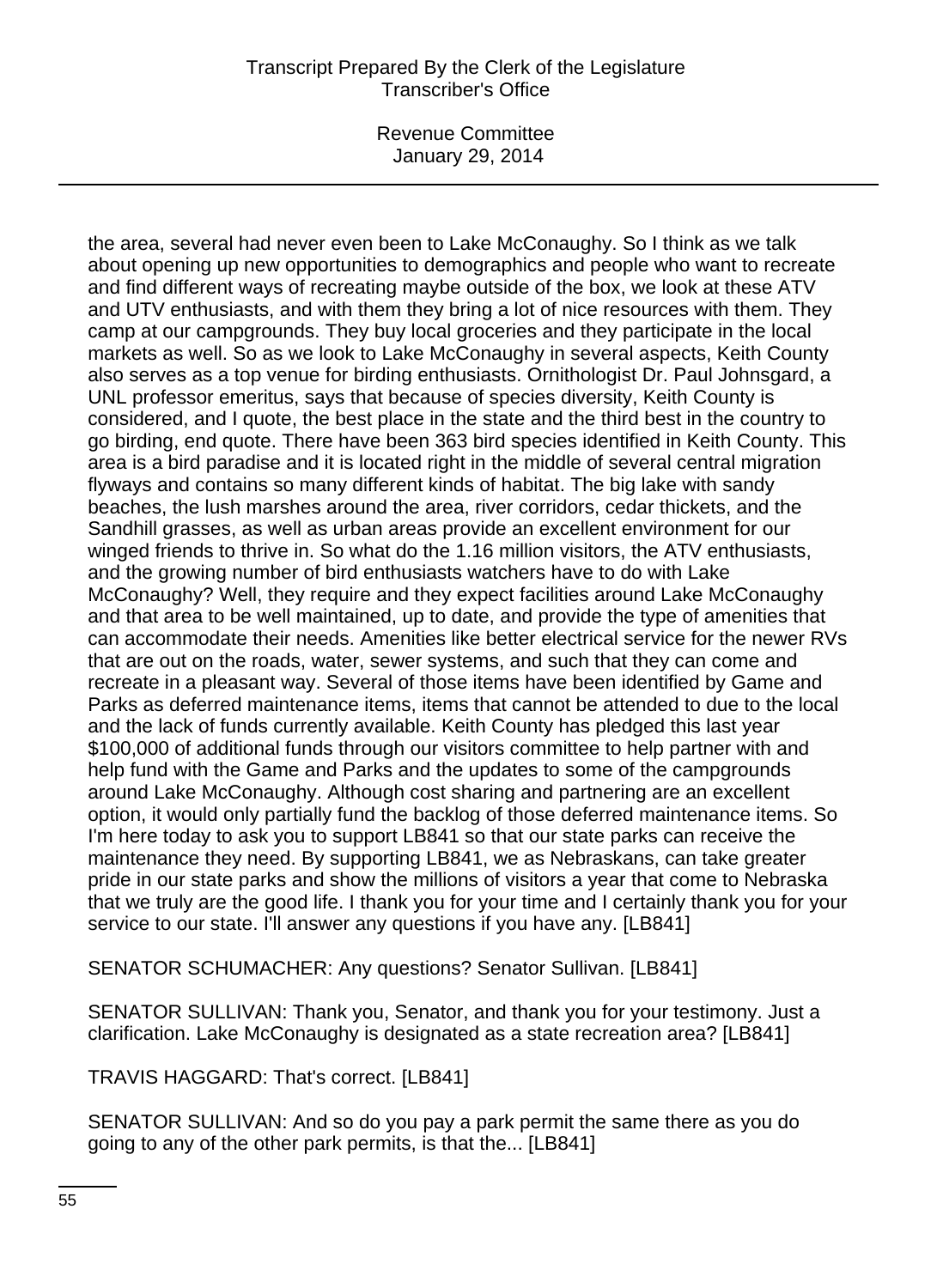TRAVIS HAGGARD: That's correct. [LB841]

SENATOR SULLIVAN: Okay. All right. [LB841]

SENATOR SCHUMACHER: Any other questions for Travis? Thank you for Travis. [LB841]

JOHN MUELLER: Good afternoon. My name is John Mueller, M-u-e-l-l-e-r. I'm from Louisville, Nebraska, and I need to start off with a little disclaimer. I work for former-Senator Pankonin and he said to say hello to everyone that he served with before and sat by in session. So he wanted to make sure that you all were aware that...and he gave me a little advice, keep it short and sweet, so I'll try and do that today. (Laughter) My residence is within 15 minutes of four state parks. I've got Mahoney State Park. Mr. Fricke talked earlier from Ashland. He's on the west side. I'm on the east side. I've got Mahoney State Park, Platte River State Park, Schramm Park, and Louisville State Recreation Area. My family enjoys these areas for hiking, fishing, swimming, dining opportunities. My wife is an avid runner, uses them almost on a daily basis. They're a huge part of our community and our economic development. Being a lifelong resident of Louisville, it's a privilege that I've had to be able to work at the parks. I was employed there in the early eighties. I see now that some of the upkeep and maintenance hasn't...it's the same park, same facilities, not a lot of upkeep. Deferred, the deferred maintenance that we talked about. So I'm here to support the bill. The parks have allowed...I'm also the mayor of Louisville. Our community is deeply tied to the economic growth that these parks provide for us. Our local grocery store is only open because we have the parks system. His sales double from May to August because of the people that come down from Omaha, Lincoln to enjoy the outdoors and the recreation area that we have in our area. So it's a huge compensating factor to our local economy, along with the NAPA store that has the hardware. We're not willing to give up any of our sales tax to support this, but we do support this bill. Basically it helps every business on our Main Street. It's also a great employer. We have several full-time employees in the area and part-time employees that...in all of Cass County and southern Sarpy County that go to work at these parks, and it's a major employer for the area which has also an economic impact on our communities in Cass County. We also have several campers in the Louisville area that actually go to Louisville State Recreation Area, spend the weekend down there. We have a number of people come out from Omaha. But we're in a competitive market and it's important to keep up with this. As gas was \$4, people were less likely to travel to different areas or farther away. Now with it closer to the \$2.90 range, people are starting to branch out. I hear of the local people that go to Missouri, Iowa. They like their parks because they have a competitive advantage over us this time because they've maintained them, they've kept them up to speed. So it's important to us to keep that competitive edge because we do have a large investment in the area. Louisville is a partner with the Game and Parks. Our water and sewer system provides water and sewer for the state recreation area. So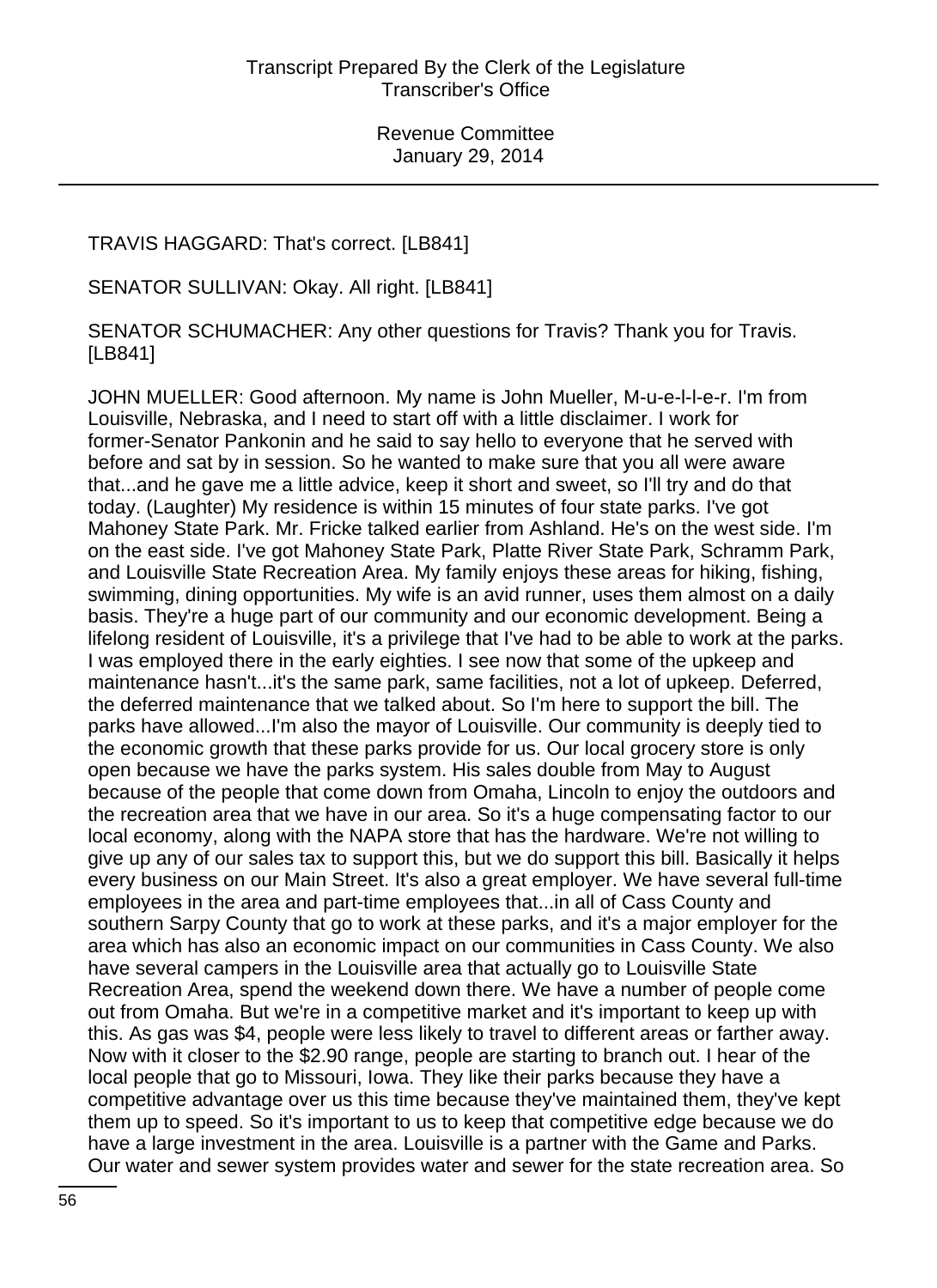we have worked with them, they have worked with us, to try and maintain these things. We provide their water and sewer for them at the Louisville State Recreation Area. So it is about working together and trying to spend our dollars wisely. They try and do it. We try and do it. And so we're partners on those aspects. We've got much deferred maintenance across the park system. This bill would help that. I like to thank Senator Hadley for introducing the bill and I support this bill and would like to see it move forward. Also, thank you for your service and thank you for your time. [LB841]

SENATOR SCHUMACHER: Any questions for John? Thank you for your testimony. You might tell Senator Pankonin that there's some thought about a new tax on banks that takes care of this problem. (Laughter) [LB841]

JOHN MUELLER: He'll be down next week to talk to you about that. [LB841]

ANDY POLLOCK: Good afternoon again, Senator Schumacher and members of the Revenue Committee. Senator Hansen, thanks for not getting up and leaving when I took a chair. I'd like to thank Senator Hadley for introducing this bill. My name is Andy Pollock. I'm a registered lobbyist for the Nebraska Travel Association, which consists of tourism related groups, outfitters, convention, and visitors bureaus and the like all across the state of Nebraska. Like I said on LB814 which we also support, parks are a critical portion of the tourism industry, the third largest industry in the state. The renovations needed are absolutely critical and some of them are mandated by the federal government. And we also want to point out that as with LB814, the sales tax that would be redirected, in this case in this bill, come from ATVs and obviously something that is directly related to the state parks themselves. I'm glad the Louisville mayor mentioned his own personal experiences with the state parks and I was going to mention that here. I'll just mention briefly the four kids that my wife and I raise and I are frequent visitors of state parks, was at parks ranging from Arbor Day Lodge in Nebraska City last year all the way up to Fort Robinson. And they do supply an opportunity for recreation, social activity, just good family time in Nebraska. And I don't think that that part of this should be overlooked. I'd be glad to answer any questions. [LB841]

SENATOR SCHUMACHER: Any questions? Seeing none, thank you for your testimony. [LB841]

ANDY POLLOCK: Thank you. [LB841]

SENATOR SCHUMACHER: Any more proponents? Any opponents? Not an opponent? Neutral? Okay. [LB841]

LOY TODD: Senator Schumacher, members of the committee, again, my name is Loy Todd, that's L-o-y T-o-d-d. I'm the president and legal counsel for the Nebraska New Car and Truck Dealers Association, again, testifying neutral. We certainly are very much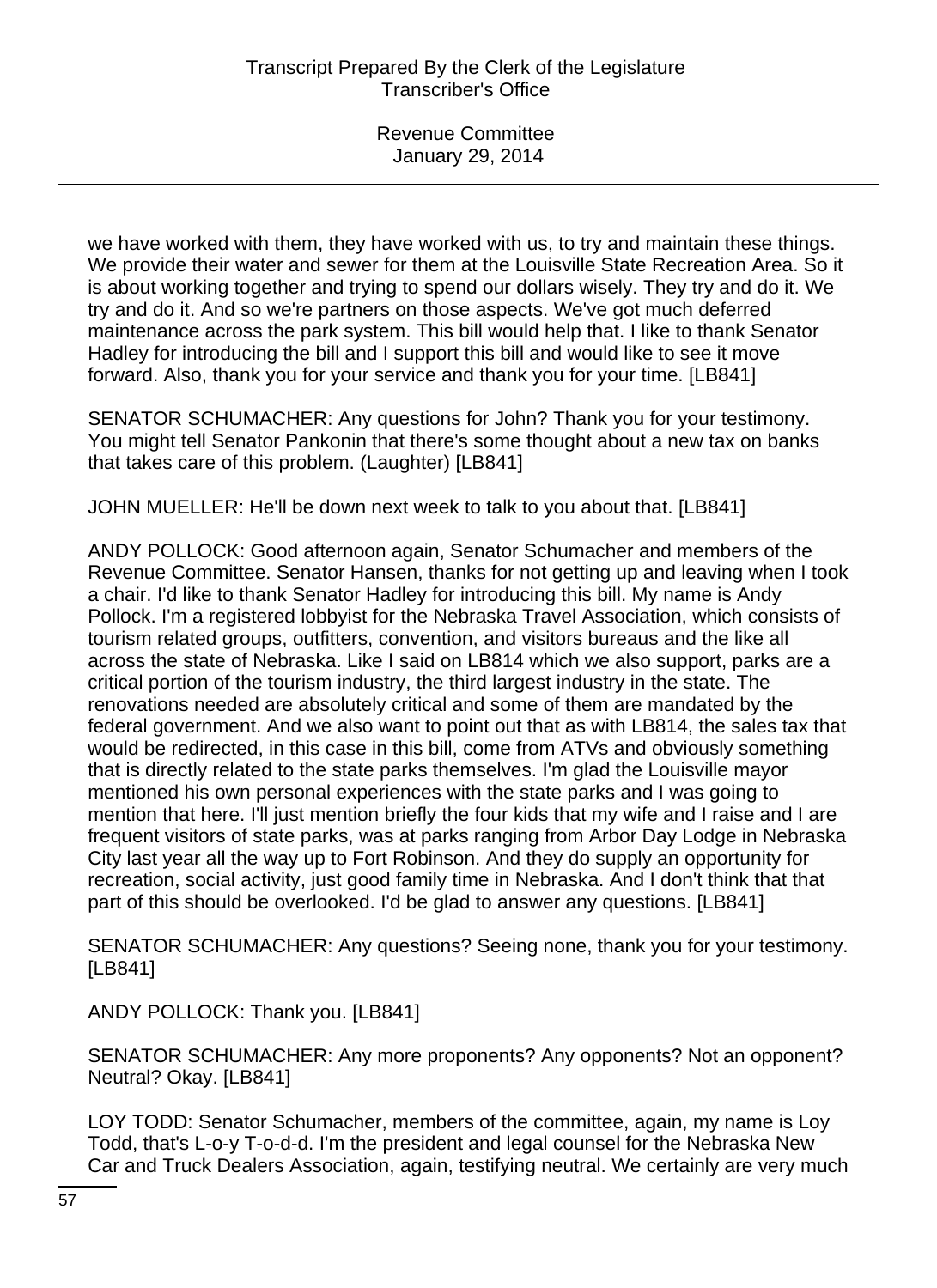in favor of this legislation but we have a policy of not testifying for or against things that tax other people. I do only want to point out one thing. I believe...there's a lot of times quarrels with fiscal notes, I can tell you that we believe that the fiscal note is inadequate on this in that we think there will be a lot more money generated by picking up the sales out of state. And some of my members actually do sell ATVs and other types of products, and there is border bleeding, significant border bleeding in this area because you can get beat by 7 percent or more simply by going to South Dakota, Iowa, whatever, and bringing it back. And so from that standpoint we think that this would generate more money than the fiscal note indicates at this point and would encourage the opportunity to help Nebraskans by leveling that playing field and by helping the Game and Parks system. Thank you. [LB841]

SENATOR SCHUMACHER: Thank you. Any questions? Thank you for your testimony. [LB841]

BOB HALLSTROM: Senator Schumacher, members of the committee, my name is Robert J. Hallstrom, H-a-l-l-s-t-r-o-m. I appear before you today as a registered lobbyist for the Nebraska Bankers Association in a neutral capacity. Actually had not necessarily intended to testify until the sponsor of the bill and the Chairman of the self-proclaimed best committee in the country if not the nation indicated that I might come up here. So I am here to just let the committee know that with regard to the amendment that Senator Hadley had referenced, when we were reviewing the bill, it came to our attention that some of the new language with regard to the ATVs and the utility vehicles suggested that the purchaser could rescind the transaction in the event that the certified statement regarding sales taxes was not included in the purchase documents. That caught our attention in terms of looking at the issue from the perspective of a lender who has extended financing expecting to have a secured loan only to find out that the purchaser has a statutory right to rescind the deal turning it into an unsecured loan. When I asked Mr. Brady where he dreamed up that particular idea, he told me he took it from existing law of which we were not aware and, lo and behold, it does apply in the motorboat situation and in motor vehicles and trailers. In talking to Mr. Todd and committee counsel in trying to figure out where that may have come from, the best logical explanation that I think fits to the T is that that was a vestige from when the sales tax was initially implemented and to not catch people off guard and surprised that the new sales tax would in fact apply to some of these purchases, that type of notification was given. I'm not sure that provides that same rationale anymore. Everybody is familiar with sales tax applying to these types of transactions, and our amendment would simply remove that recension authority in the three places that I referenced. Be happy to address any questions. [LB841]

SENATOR SCHUMACHER: Any questions for Mr. Hallstrom? Seeing none, thank you for your testimony to the best committee in the galaxy. (Laughter) [LB841]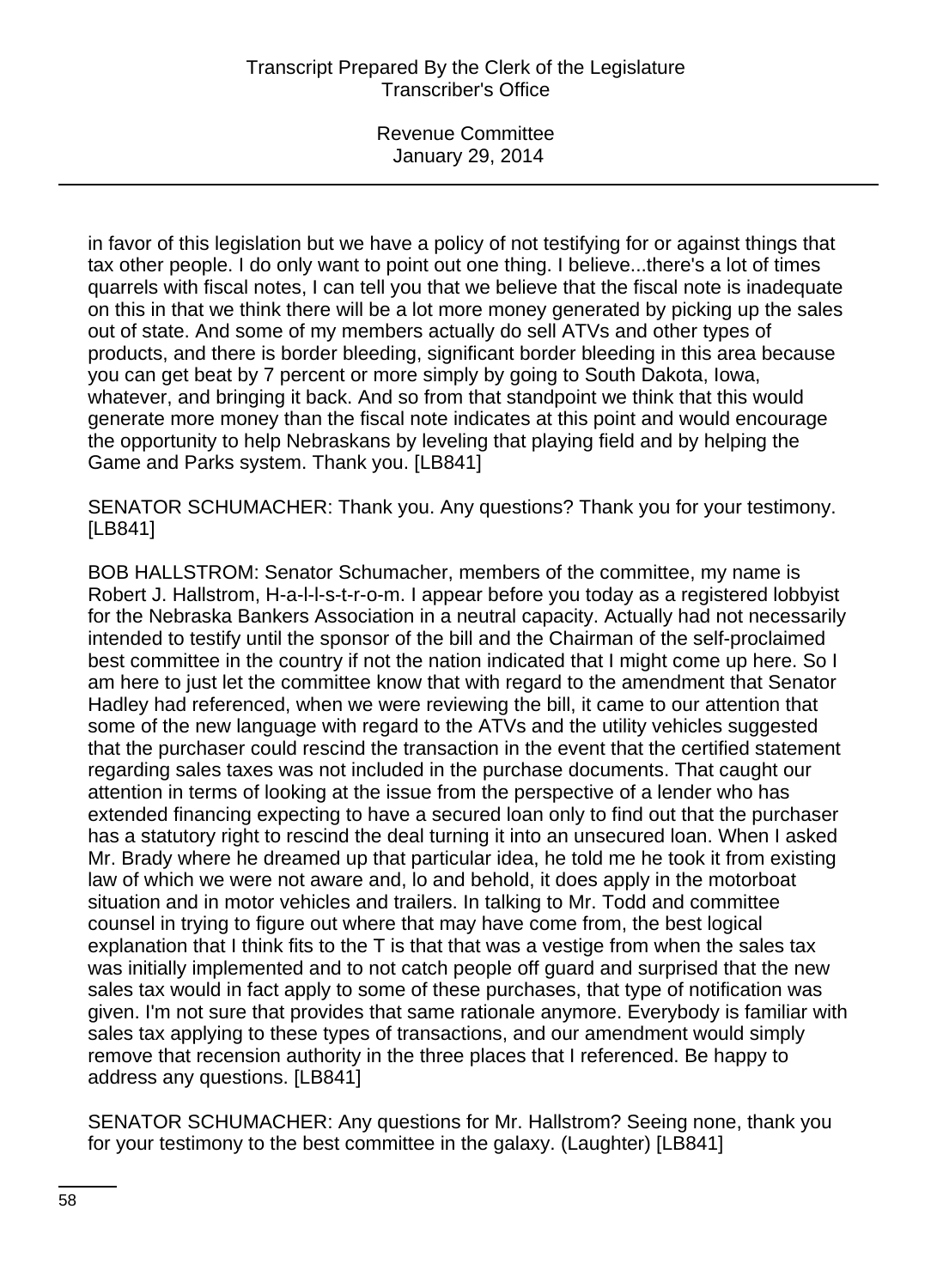BOB HALLSTROM: Thank you. [LB841]

LYNN REX: Senator Schumacher, members of the committee, my name is Lynn Rex, L-y-n-n R-e-x, representing the League of Nebraska Municipalities. And, again, we're here today in a neutral capacity. We've been assured by Senator Hadley that he intends to offer an amendment to exclude local option sales tax. And had that been part of the original bill we clearly would have been supportive of this bill. If that's not adopted, obviously we have some serious concerns about it. But we're also here and wanted to convey to you that there still is a municipal contribution in as much as there are funds being diverted from the Highway Allocation Fund, and it is kind of a rare event that we don't come in opposing those kinds of bills and those kinds of diversions. But there's strong support for this type of system the Game and Parks recreation systems all across the state of Nebraska, the impact that that has on localities, and it's for that reason that we're here in a neutral capacity today. But, again, urging the committee to adopt the amendment to exempt local option sales tax. And, Senator Schumacher, you asked I believe one of the testifiers a question about the extra half cent. There are only three municipalities that have gone from 1.5 to 2, and those three are Sidney, Alma, and Waterloo. [LB841]

SENATOR SCHUMACHER: Ashland was not one of them? [LB841]

LYNN REX: No. [LB841]

SENATOR SCHUMACHER: Okay. [LB841]

LYNN REX: Now that doesn't mean that they haven't...we have a number of cities that still are at 1 percent, and so we have a number even in the last year that went from 1 to 1.5. But the extra half cent authorized by LB357 passed in 2012 is a different situation entirely. I'd be happy to respond to any questions you might have. [LB841]

SENATOR SCHUMACHER: Senator Harr. [LB841]

SENATOR HARR: Just quickly, and Ashland was able to build a new project with all private dollars, right? [LB841]

LYNN REX: I can't speak to that. I simply don't know. [LB841]

SENATOR HARR: Okay. [LB841]

LYNN REX: Sorry. I could find out for you and get back to you. [LB841]

SENATOR HARR: That's fine. I can too. Thank you. [LB841]